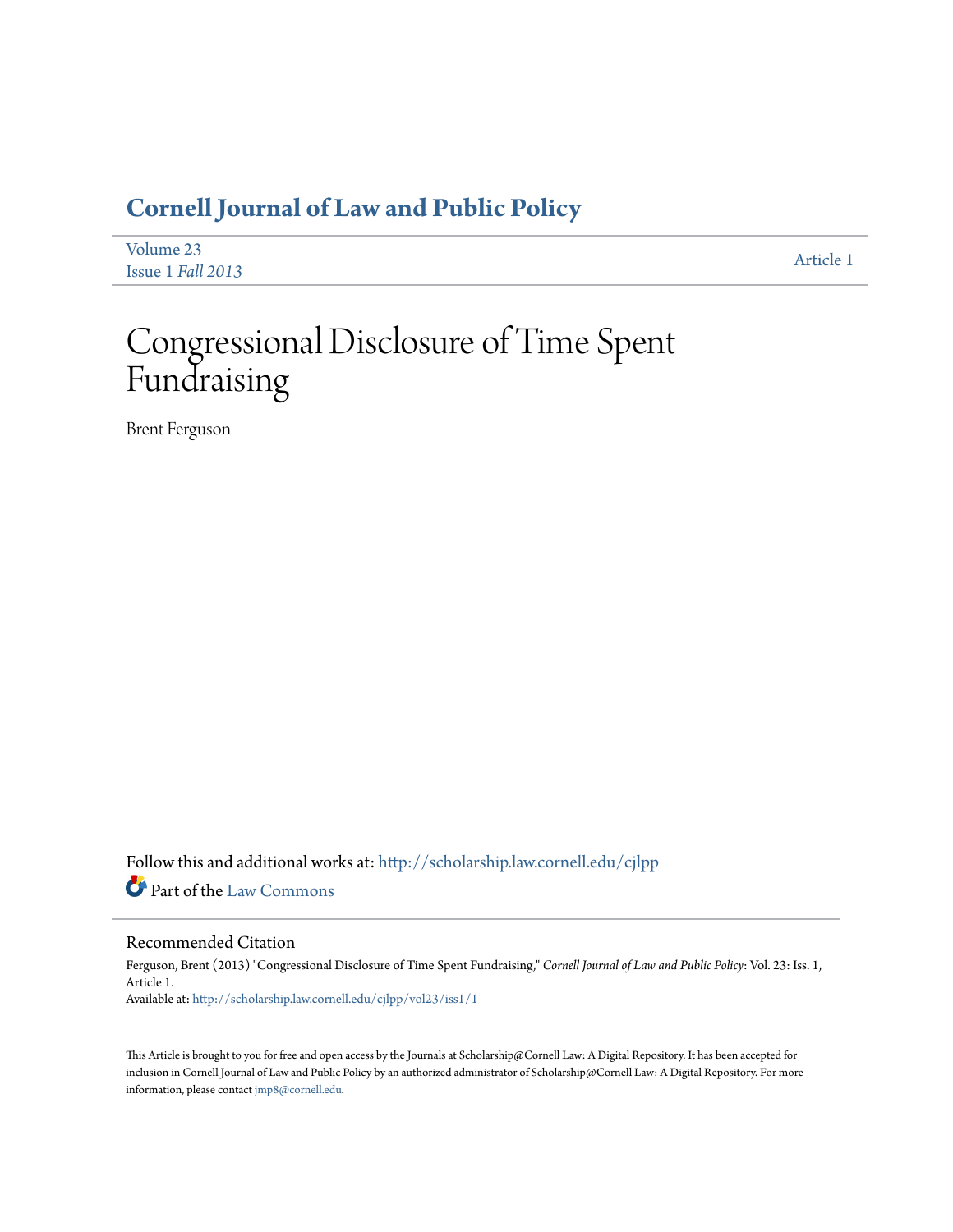### **ARTICLES**

## CONGRESSIONAL DISCLOSURE OF TIME SPENT FUNDRAISING

#### *Brent Ferguson*\*

*This Article advocates passage of a law requiring members of Congress to disclose the amount of time they spend fundraising.*

*In the wake of* Citizens United *and other court decisions severely limiting lawmakers' ability to regulate campaign spending, many scholars have turned their focus to campaign finance disclosure laws. According to some, laws requiring campaigns and donors to reveal the source of contributions and expenditures are the last bastion of federal campaign finance law. Yet despite a history of broad acceptance, disclosure laws rest on an increasingly shaky foundation.*

*The most troubling aspect of current disclosure law is that it contains loopholes so obvious and irresistible that many political players choose to spend dark money, the source of which is unidentified. Further, some argue that even when the source of political spending is disclosed, the information provided to the electorate is of questionable usefulness for a host of reasons. Finally, opponents of disclosure laws point to their potential chilling effect and threats of retaliation that can occur when the public learns who supported a certain candidate or ballot measure. Even those who support disclosure laws have recently conceded that perhaps disclosure requirements should encompass only large spenders rather than those contributing only a few hundred dollars.*

*For these reasons, there have been calls to reform federal disclosure law so it is more properly tailored to serve its goals without chilling speech. Many have proposed effective, intelligent changes that would improve the disclosure regime greatly. However, the current discussion about disclosure largely ignores the fact that there is a gaping hole in disclosure requirements: while the electorate receives some information about a candidate's financial backers and can learn about a legislator's votes and other activities, voters cannot discover how much time their representatives spend raising money. Information about legislators' fun-*

<sup>\*</sup> J.D., Columbia Law School 2010. I'd like to thank Professor Richard Briffault for helpful comments, as well as Chris Ferguson and Lauren Wright. Special thanks to Lilli Scalettar for her help and support.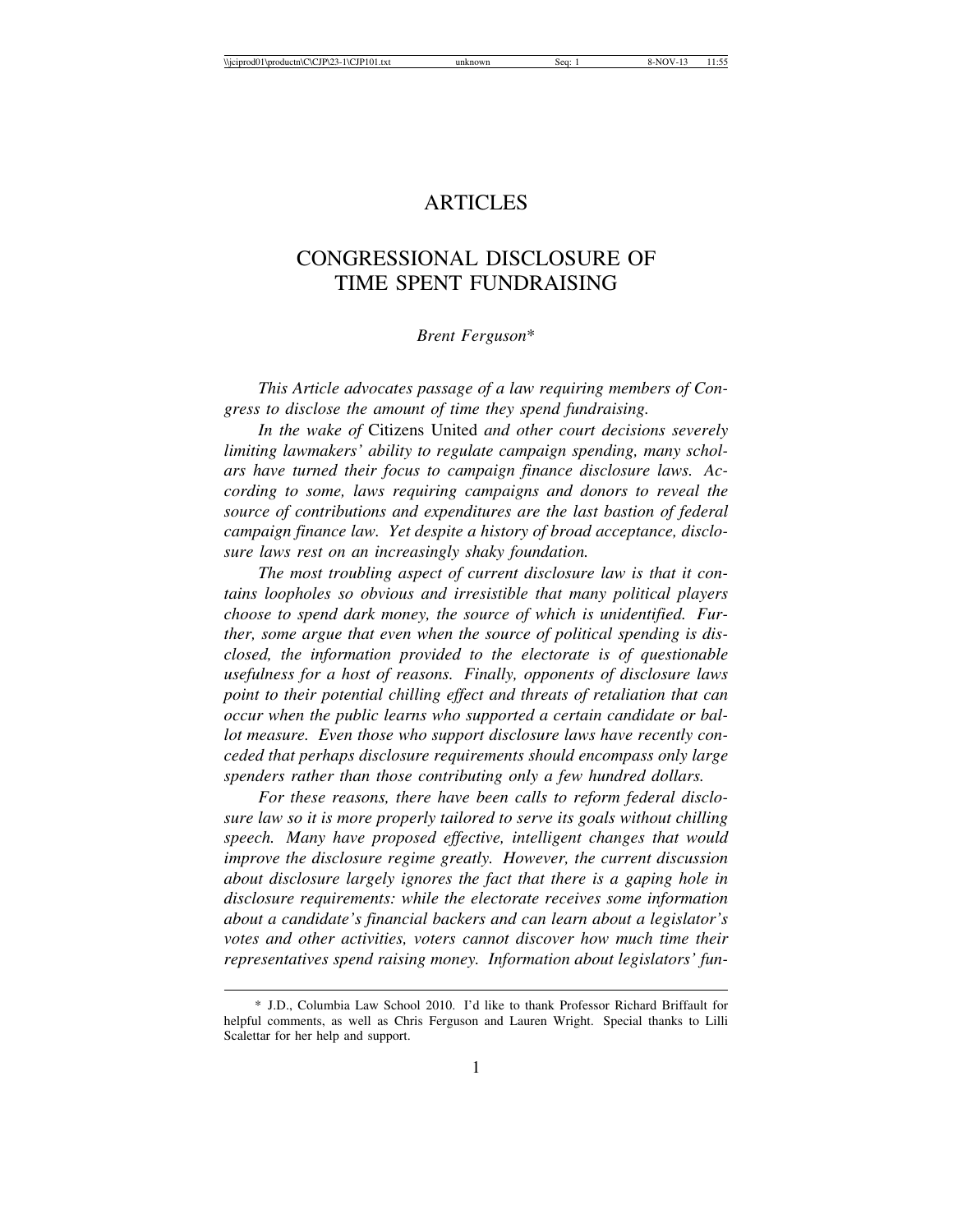*draising time is critically important: the average member of Congress spends between thirty and seventy percent of their time seeking money.*

*The aim of requiring disclosure of fundraising time would be twofold: First, it would supplement current disclosure law by providing new, valuable information about legislators that is less susceptible to avoidance, is more useful to voters, and would not risk chilling speech. Second, it would discourage legislators from spending egregious amounts of time fundraising, thereby encouraging them to devote more time to the jobs they are elected to do.*

*Though this Article focuses on the discrete proposal of requiring disclosure of time spent fundraising, it also advocates further scholarly examination of enhanced disclosure of legislators' activities. Such requirements, like the one proposed here, provide greater benefits and often lack the drawbacks of disclosure laws that seek information from nongovernment actors.*

|      |                                      |                                                     | 3  |
|------|--------------------------------------|-----------------------------------------------------|----|
| L    | DISCLOSURE LAWS AND THEIR PURPOSE    |                                                     | 6  |
| П.   | THE CURRENT LAW AND ITS SHORTCOMINGS |                                                     | 10 |
|      | A.                                   | The Long, Winding Road from Watergate               | 10 |
|      | $\boldsymbol{B}$ .                   | Avoidance of Disclosure Requirements                | 13 |
|      | $\mathcal{C}$                        | Limited Usefulness for Voters                       | 16 |
|      | D.                                   | The Chilling Effect and Privacy Concerns            | 18 |
| III. |                                      | LEGISLATOR DISCLOSURE OF FUNDRAISING TIME           | 21 |
| A.   |                                      | Benefits of Legislator Disclosure                   | 21 |
|      |                                      | Public Information Benefit<br>$\mathbf{1}$          | 23 |
|      |                                      | 2.<br>Changing Legislators' Behavior                | 26 |
|      |                                      | 3.<br>Disclosure of Fundraising Time Faces Fewer    |    |
|      |                                      | <b>Obstacles than Current Disclosure</b>            |    |
|      |                                      |                                                     | 30 |
|      |                                      | Fewer Loopholes<br>a.                               | 30 |
|      |                                      | More Useful Data That is Easier to<br>b.            |    |
|      |                                      |                                                     | 31 |
|      |                                      |                                                     | 32 |
|      | $\overline{B}$ .                     |                                                     | 33 |
|      | $\mathcal{C}$ .                      | Counterarguments and Extension                      | 36 |
|      |                                      | Effect on Incumbents and Self-Funded<br>$1_{-}$     |    |
|      |                                      |                                                     | 36 |
|      |                                      | 2.                                                  | 38 |
|      |                                      | 3.<br>Effect on Super PAC Power and Solicitation of |    |
|      |                                      |                                                     | 39 |
|      |                                      | 4.                                                  | 40 |
|      |                                      | $5_{-}$                                             | 42 |
|      |                                      | 43                                                  |    |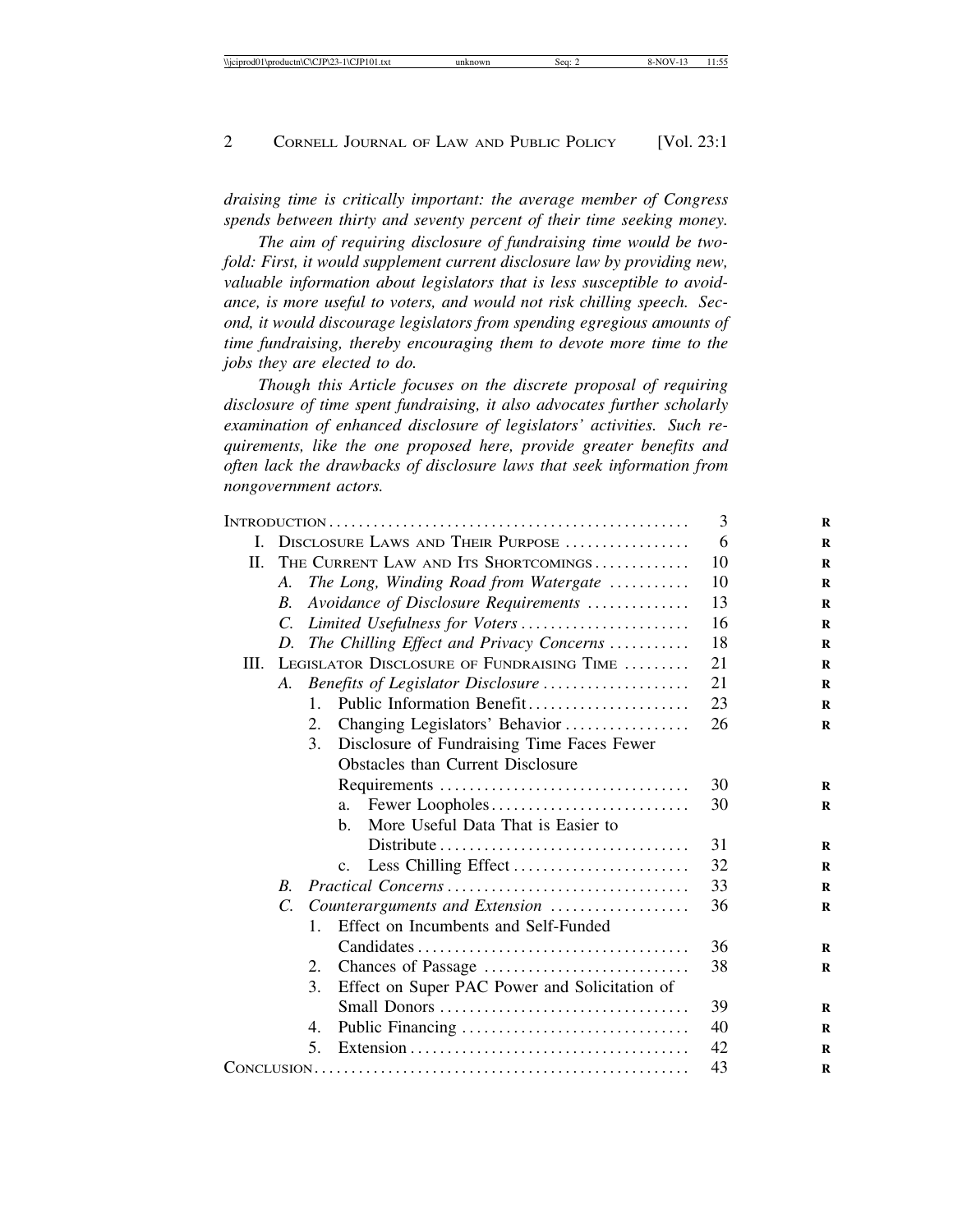#### **INTRODUCTION**

Laws requiring reporting and publication of the names and personal information of campaign spenders have a history of broad support.1 Both federally and in many states, these laws attempt to ensure that the public will be informed about the people and entities supporting political campaigns and ballot measures. They also seek to deter corruption and aid in enforcing other campaign finance laws by requiring both campaigns and groups engaging in independent spending to provide specific information concerning their funding sources.2 While First Amendment and policy arguments have arisen due to concerns over retaliation and the chilling effect of disclosure laws, the laws have for the most part been upheld by the courts and were the subject of positive attention by the *Citizens United* majority.3

Despite the fact that the Supreme Court has broadly upheld the constitutionality of disclosure requirements, federal disclosure laws are under more scrutiny than ever before. Loopholes in the legal framework allow many political advocacy groups to avoid disclosing the source of their funding. This prevents the laws from fulfilling their purposes, one of which is accurately informing voters of the sources of political speech. These loopholes and the Court's pronouncement in *Citizens United* notwithstanding, opponents of disclosure are increasingly calling for more

<sup>1</sup> Until recently, such disclosure laws have enjoyed bipartisan support; even those who believe that the First Amendment prevents the government from restricting political spending have often argued in favor of broad disclosure requirements. Most notably, Justice Kennedy and three other conservative justices in *Citizens United v. Fed. Election Comm'n* expressed support for disclosure provisions. *See* Citizens United v. Fed. Election Comm'n, 130 S. Ct. 876, 916 (2010). However, as the Supreme Court has increasingly limited legislatures' ability to regulate contributions and spending, some previously supporting disclosure have begun to shift their viewpoints. *See, e.g.*, Fred Hiatt, *A GOP Bait*–*and*–*Switch on Disclosure*, WASH-INGTON POST (June 17, 2012), *available at* http://www.washingtonpost.com/opinions/fred-hiatt-a-gop-bait-and-switch-on-disclosure/2012/06/17/gJQATPS2jV\_story.html?hpid=z2. *See also* Editorial, *Disclosure Vote Leaves Trail of Broken Republican Vows*, BLOOMBERG VIEW (Jul. 17, 2012), *available at* http://www.bloomberg.com/news/2012-07-17/disclose-voteleaves-trail-of-broken-republican-vows.html; Norman Ornstein, *Full Disclosure: The Dramatic Turn Away From Campaign Transparency*, THE NEW REPUBLIC, May 7, 2011, *at* http:// www.tnr.com/node/88005?page=0,0 (listing prominent conservative voices that have switched positions on disclosure laws, such as John Boehner, Mitch McConnell, and *The Wall Street Journal*).

<sup>2</sup> *See* Part I, *infra*.

<sup>3</sup> *Citizens United*, 130 S. Ct. at 916; Cynthia L. Bauerly & Eric C. Hallstrom, *Square Pegs: The Challenges for Existing Federal Campaign Finance Disclosure Laws in the Age of the Super PAC*, 15 N.Y.U. J. LEGIS. & PUB. POL'Y 329, 351 ("Unlike other aspects of [campaign finance law] that are under challenge after *Citizens United*, there is no uncertainty from the Supreme Court about the extent to which effective disclosure is both constitutionally valid and prudent public policy.").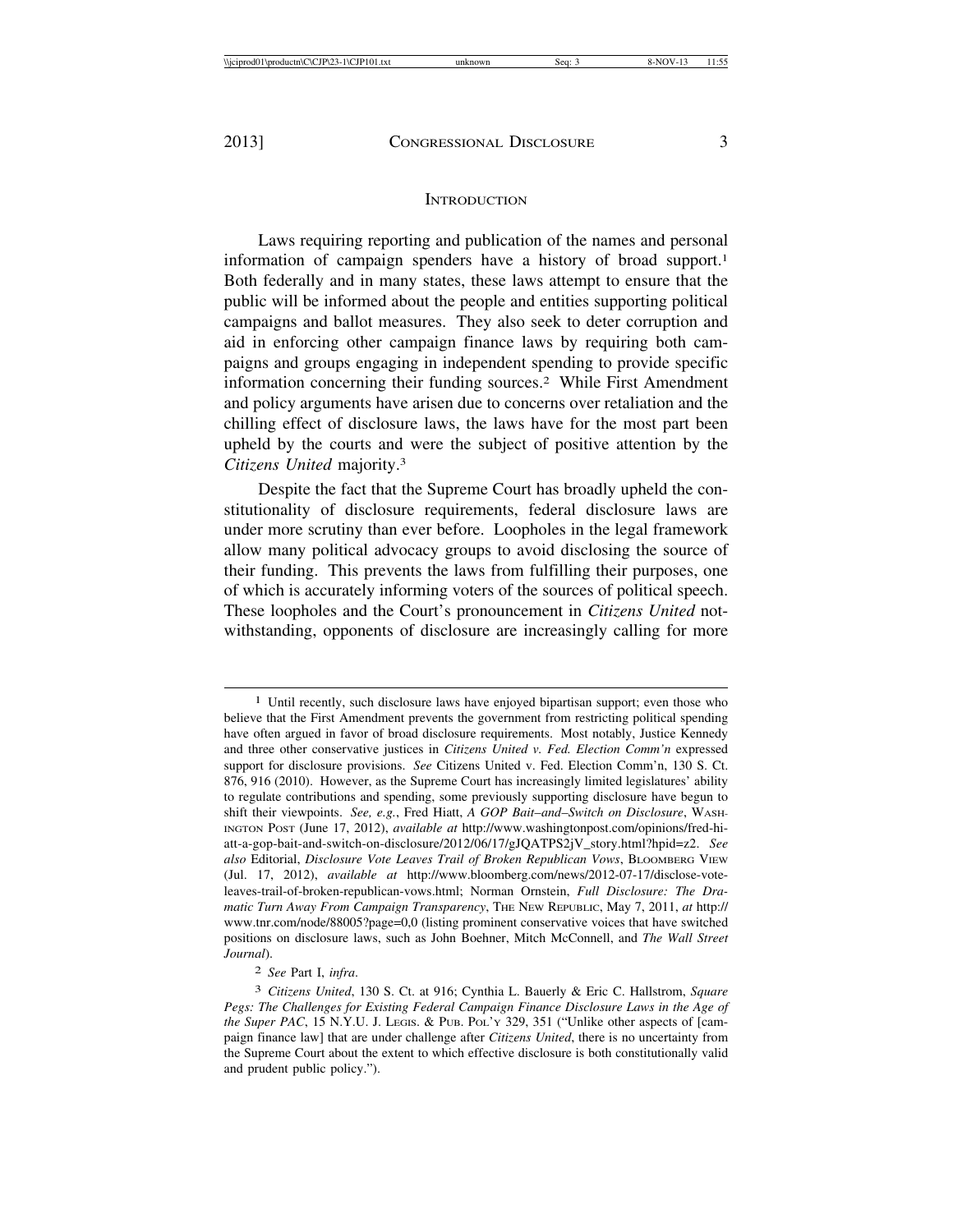protections for anonymous speech, citing fears of chilled speech and harassment<sup>4</sup>

The dearth of information accessible to voters concerning campaign funding is just one of the myriad of issues faced by our current campaign finance system. Reformers concern themselves with corruption and insider access, to be sure, but also have consistently decried the fact that members of Congress are essentially forced to be full-time telemarketers, constantly begging for more money for their next campaign.5 This race for funds unquestionably debases the legislative process and our government as a whole—the only remaining question for debate is the extent of its detrimental effects.

This Article advocates supplementing the disclosure regime in a way that would seek to address the electorate's informational deficit and dampen the fire that drives the money race. The simplest version of such a law, and the principal example explored in this Article, is a requirement that legislators disclose the amount of time they spend fundraising.6 More comprehensive versions of such a law might require lawmakers to provide additional information about the individuals and groups from which they solicit funds.<sup>7</sup>

Requiring politicians to disclose the amount of time spent fundraising would offer voters a new basis on which to assess their representatives. Making the information accessible to the public would increase awareness of the volume of fundraising that occurs, perhaps spurring more calls for change. To some degree, the requirement would lessen the incentive to spend time fundraising by shining a greater spotlight on

5 *See* Part III.A.2, *infra*.

<sup>4</sup> *Citizens United*, 130 S. Ct. at 916; *see, e.g.*, James A. Bopp, Jr. & Jared Haynie, *The Tyranny of "Reform and Transparency": A Plea to the Supreme Court to Revisit and Overturn* Citizens United's *"Disclaimer and Disclosure" Holding*, 16 NEXUS: CHAP. J. L. & POL'Y 3, 21 (2011) ("Political Exposure Laws Do Not Prevent Anyone from Speaking in the Same Way that Jewish Armbands Did Not Prevent Anyone from Practicing Their Religion."). The Court has, of course, left the door open for challenges to disclosure laws for individuals and groups that face true threats of retaliation. *Citizens United*, 130 S. Ct. at 914; *see also* Doe v. Reed, 130 S. Ct. 2811, 2821 (2010) (reaffirming that "upholding the law against a broad–based challenge does not foreclose a litigant's success in a narrower one").

<sup>6</sup> While most commentators focus on disclosure of dollar amounts, Professor Anita Krishnakumar has made a proposal similar to the one presented here. She has suggested requiring legislators to make disclosures concerning their contacts with lobbyists. *See* Anita Krishnakumar, *Towards a Madisonian, Interest*–*Group–Based, Approach to Lobbying Regulation*, 58 ALA. L. REV. 513, 517, 543, 545-548 (2007) (noting need for focus shift from lobbyists to elected officials and arguing that "lobbying regulations should produce information not only about which lobbyists competing interests hire, or how much lobbyists are paid, but also about the amount of access that those lobbyists obtain vis– $\grave{a}$ –vis specific elected officials").

<sup>7</sup> Such enhanced disclosure laws would dovetail with current reporting requirements to provide the public with a more complete view of the activities of their legislators, as well as contribute to better enforcement of fundraising time reporting requirements.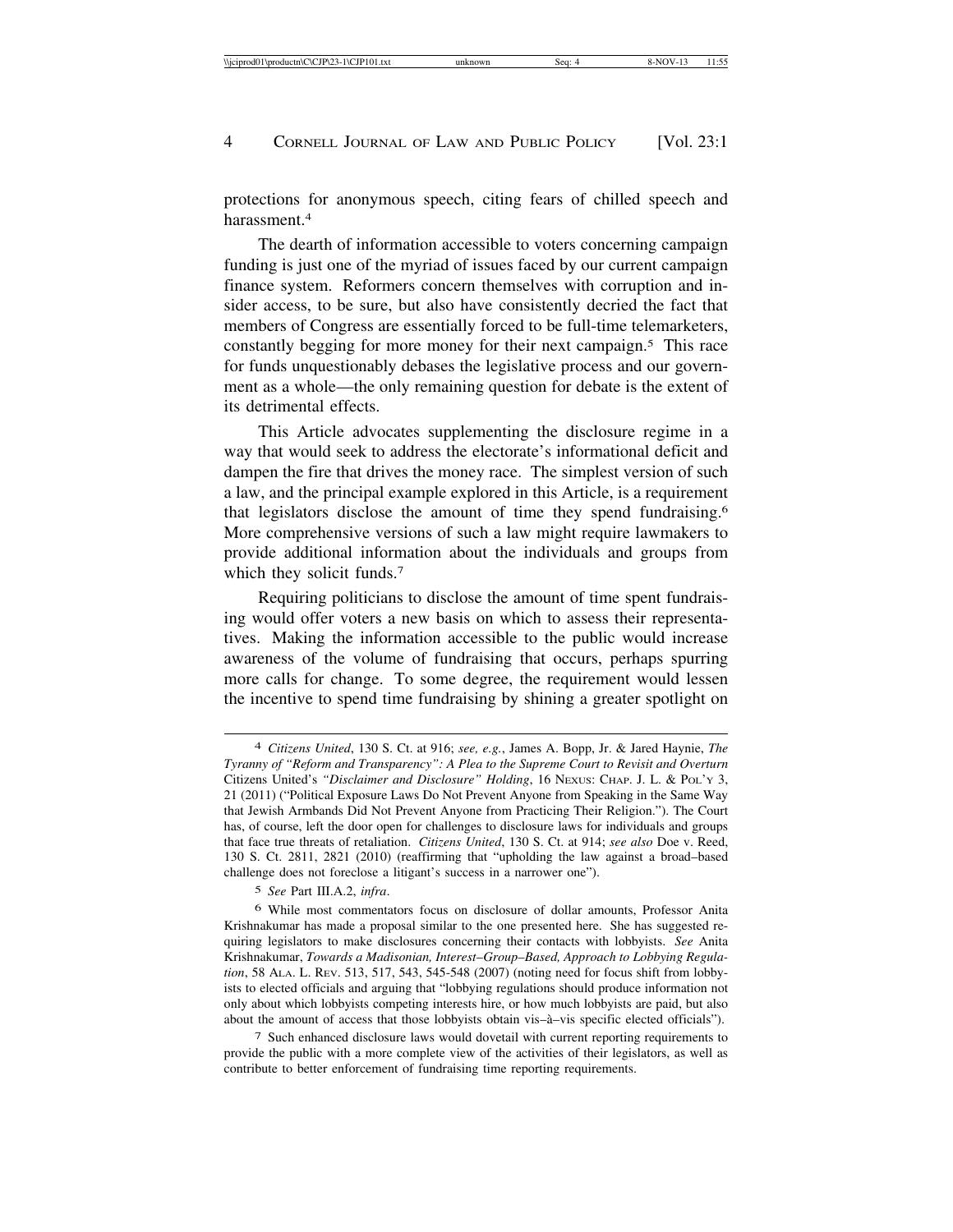the activities of legislators.8 More robust versions of such a law would help connect the dots between donors and insider access.

Part I of this Article briefly explains the framework of current federal disclosure law, which generally requires candidates to report personal information about those who contribute to their campaigns. The law also requires some independent spending groups to reveal their funders. Part I also describes the three typically-cited purposes of disclosure law: providing information to the voting public, preventing corruption, and assisting in enforcement of other campaign finance laws.

Part II provides historical background of the development of campaign finance law since the Federal Election Campaign Act (FECA) was passed after the Watergate scandal. It explains how disclosure laws fit into FECA's existing framework and delves more deeply into the details of current federal disclosure requirements, supplemented by the 2002 Bipartisan Campaign Reform Act (BCRA). Most importantly, it discusses several of the major obstacles preventing the disclosure regime from reaching optimal efficacy. It explains how gaps in the existing law allow independent spenders to avoid disclosing the identities of the individuals or corporations funding their efforts. Part II also addresses shortcomings of disclosure provisions in general, such as data aggregation problems, timing problems, and questions concerning disclosed data's usefulness to voters. Finally, it looks at the recent anti-disclosure movement led by campaign finance reform opponents who attack disclosure laws based on allegations that they chill speech and subject speakers to retaliation and harassment.

Part III begins by discussing the benefits of enacting a law that would require legislators to disclose more of their own campaign finance activity, namely the amount of time they spend fundraising.9 It concludes that the public has a vital interest in learning information about the amount of time its representatives spend raising money instead of performing other legislative functions. It also examines the deleterious effects created by the "money race" that dominates legislators' daily calendars and argues that increasing awareness of legislators' fundraising activities would help drive down the time members of Congress spend soliciting money.

Part III also examines how the proposed law would, to a significant degree, avoid the three major problems faced by current federal disclosure laws discussed in Part II: avoidance, informational problems, and concerns over chilling effects and retaliation. It goes on to address practical concerns about the proposed law and responds to several potential

<sup>8</sup> *See generally,* Krishnakumar*, supra* note 6.

<sup>9</sup> Naturally, the law would be beneficial if passed by individual states as well. For the sake of simplicity, this Article couches the proposal in federal terms.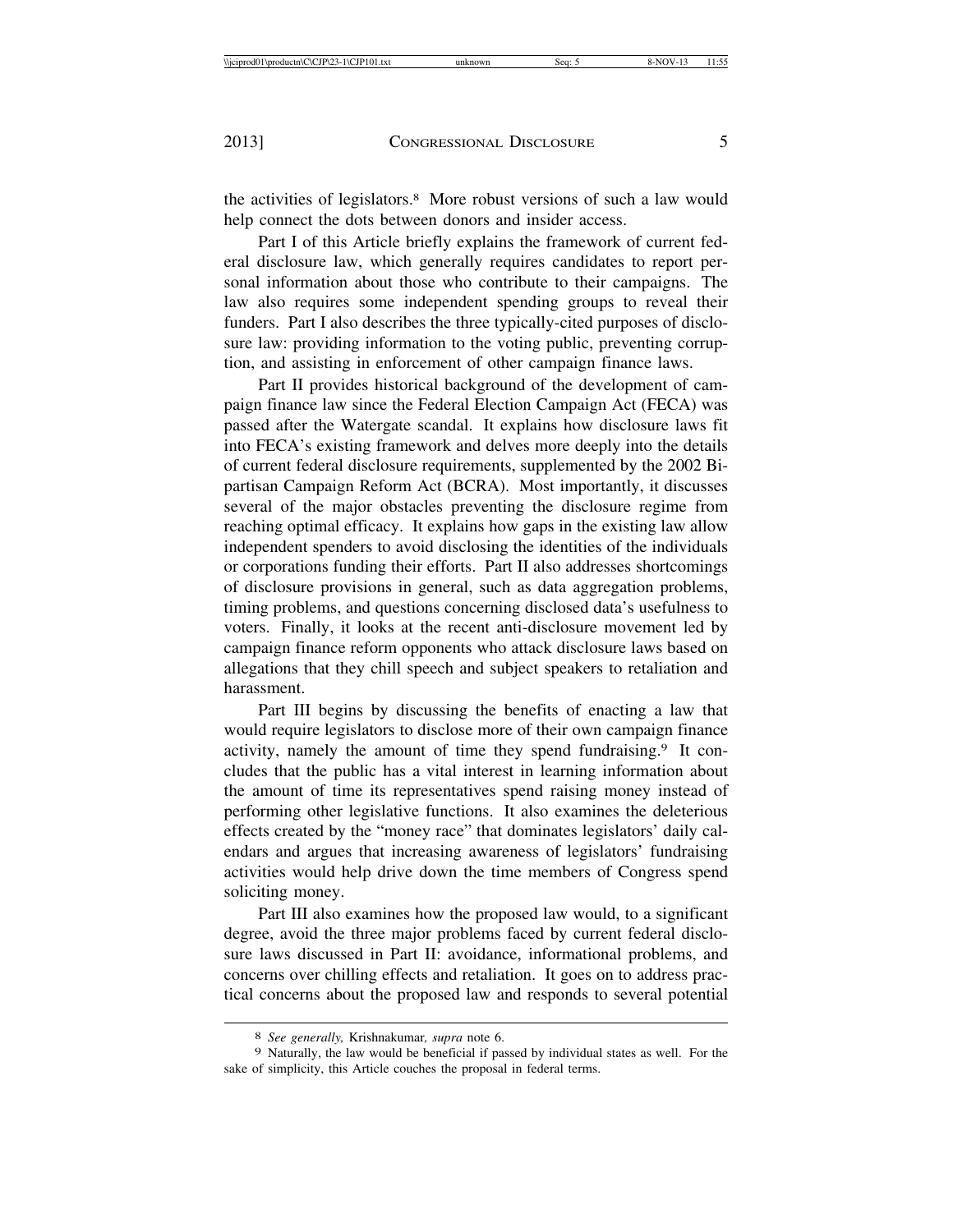counterarguments. While disclosing fundraising time would add some work for legislators, the burden would not be overwhelming. And though any system relying on self-reporting will face some hurdles, the design of the law can ameliorate those problems. Though some would argue that the law would disadvantage incumbents and provide a leg up to self-financed candidates, such effects would be minor, especially in comparison to existing laws, and would not outweigh the benefits of time disclosure. The law could also be set up in a way to avoid discouraging small-donor fundraising.

#### I. DISCLOSURE LAWS AND THEIR PURPOSE

Disclosure laws cover countless private and public institutions across the world, regulating corporations, local government entities, labor unions, and other groups and individuals. The government disclosure laws discussed in this Article share many traits with laws requiring corporate disclosure: both seek to deter undesirable behavior and address informational imbalances. Federal and state campaign finance disclosure laws address analogous issues by providing information to voters concerning the funding of campaigns and attempting to remedy informational imbalances that might otherwise "allow corruption to persist in important institutions that serve the public."10

In the United States, campaign disclosure laws typically require candidates, political parties, political action committees (PACs), and other organizations to disclose information about their spending and fundraising. Under federal law, those actors must disclose information for contributions of \$200 or more to a candidate.11 Importantly, candidates usually must file disclosure reports before elections are held, allowing the public to view the information before voting.12 Federal law requires disclosure of a donor's name, address, occupation, and employer.<sup>13</sup> Many states require similar information.<sup>14</sup> Federal law also mandates reporting of independent spending, which is money that is spent on election-related speech but not contributed directly to a candidate, including

<sup>10</sup> ARCHON FUNG ET AL., FULL DISCLOSURE, THE PERILS AND PROMISE OF TRANS-PARENCY 41 (2007) (explaining that "confidentiality of campaign contributions prevents voters from judging whether candidates are beholden to well–heeled interests").

<sup>11</sup> 2 U.S.C. § 434(b)(3)(a) (2011).

<sup>12</sup> 2 U.S.C. § 434(a)(2) (2011).

<sup>13</sup> 2 U.S.C. § 434(b)(3) (2011); 11 C.F.R. s. 104.8 (2012); *see also* Richard Briffault, *Campaign Finance Disclosure 2.0*, 9 ELEC. L.J. 273, 277 (2010) [hereinafter *Disclosure 2.0*].

<sup>14</sup> Richard Briffault, *Two Challenges for Campaign Finance Disclosure After* Citizens United *and* Doe v. Reed, 19 WM. & MARY BILL RTS. J. 983, 1000 (2011) [hereinafter *Two Challenges*]. *See also* Citizens United v. Fed. Election Comm'n, 130 S. Ct. 876, 980 (2010) (Thomas, J., dissenting) (noting that California law required those donating over \$100 to any group supporting Proposition 8 to disclose name, address, occupation, and employer's name).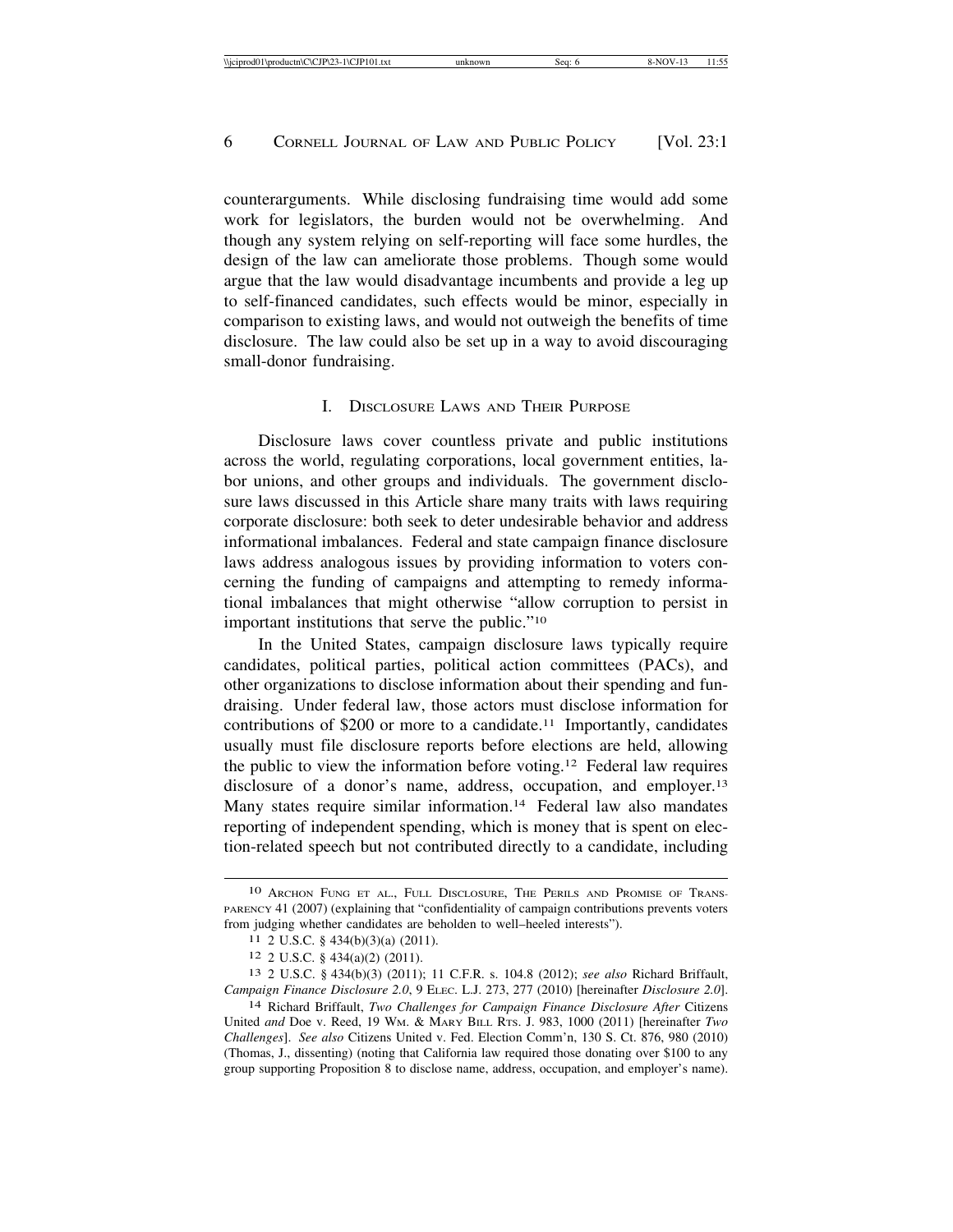"electioneering communications."15 Most states require some disclosure of independent spending as well.16 Federal law also mandates that advertisements contain disclaimers identifying their funding sources.17

The specific purposes of campaign-related disclosure laws are often mentioned but sometimes taken for granted by courts.18 Though there are three typically-cited bases for campaign finance disclosure (anticorruption, the electorate's interest in information, and enforcement of other campaign finance laws, discussed below),<sup>19</sup> scholars have cited numerous additional benefits disclosure laws can provide.20

Currently, the first and strongest constitutional basis for disclosure laws is the electorate's informational interest in campaign finance data. As described in *Citizens United*, disclosure of information about a candidate's supporters allows voters and others to properly assess First

2 U.S.C. § 434(f)(3)(2011). Independent expenditures are expressly excluded from the electioneering communication definition. *Id*. An independent expenditure is an expenditure "expressly advocating the election or defeat of a clearly identified candidate" that is not made in cooperation with a candidate. 2 U.S.C. § 431(17) (2011).

16 Anne Bauer, *Best Practices for Independent Spending, Part One*, FOLLOW THE MONEY (Jan. 18, 2012), http://www.followthemoney.org/press/ReportView.phtml?r=453 ("Twelve states don't require any disclosure of independent expenditures, and 32 states either don't require disclosure of electioneering communications or don't have a definition as strong as the federal definition.").<br>17 2 U.S.C. § 434(f)(1) (2011) ("Every person who makes a disbursement for the direct

costs of producing and airing electioneering communications in an aggregate amount in excess of \$10,000 during any calendar year shall, within 24 hours of each disclosure date, file with the Commission a statement [providing identifying information]"); 2 U.S.C. § 441d (2011).<br><sup>18</sup> Courts and others have often been criticized for failing to fully examine and develop

the theoretical underpinnings of disclosure laws and their constitutionality. *See* Anthony Johnstone, *A Madisonian Case for Disclosure*, 19 GEO. MASON L. REV. 414, 416 (2012) (noting the *Citizens United* Court's fairly cursory treatment of the informational interest and stating that "[c]ampaign finance disclosure needs a more robust constitutional foundation than it has").

19 *See* Buckley v. Valeo, 424 U.S. 1, 66–68 (1976) (listing three purposes of disclosure provisions in FECA). <sup>20</sup> For example, one commentator has found that increased disclosure can lead to more

news articles about political money, resulting in fewer shallow "horserace" stories. Raymond La Raja, *Sunshine Laws and the Press: The Effect of Campaign Disclosure on News Reporting in the American States*, 6 ELEC. L.J. 236, 247 (2007) (noting that "evidence that better disclosure regimes encourage reporters to avoid the tried–and–true horserace story" is "potentially good news for civic life"). Disclosure of campaign finance data also provides invaluable data through which scholars can analyze political issues. *See* Lloyd Hitoshi Mayer, *Disclosures About Disclosure*, 44 IND. L. REV. 255, 258 (2010) (stating that "facilitating the study and knowledge of political behavior" is an additional reason for campaign finance disclosure).

<sup>15</sup> Federal law distinguishes electioneering communications from other independent expenditures, stating that an electioneering communication is

any broadcast, cable, or satellite communication which (2) refers to a clearly identified candidate for Federal Office; (II) is made within  $-$  (aa) 60 days before a general, special, or runoff election for the office sought by the candidate; or (bb) 30 days before a primary or preference election, or a convention or caucus of a political party that has authority to nominate a candidate, for the office sought by the candidate; and (III) in the case of a communication which refers to a candidate for an office other than President or Vice President, is targeted to the relevant electorate.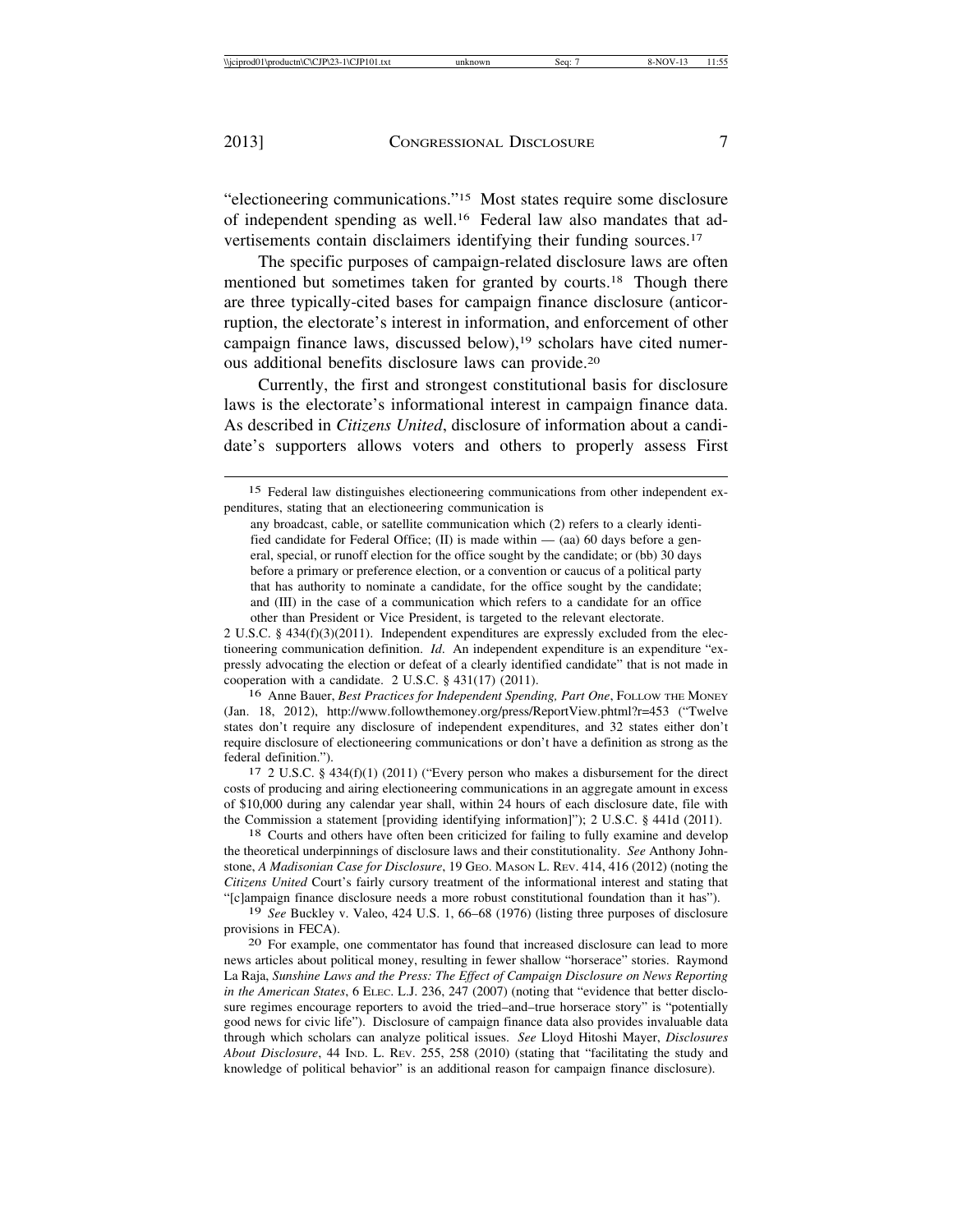Amendment-protected speech in elections.21 Justice Kennedy explained that "[w]ith the advent of the Internet, prompt disclosure of expenditures can provide shareholders and citizens with the information needed to hold corporations and elected officials accountable for their positions and supporters."<sup>22</sup> He further explained that "transparency enables the electorate to make informed decisions and give proper weight to different speakers and messages."23 Though most see this as a venerable and perhaps necessary facet of democracy, especially considering deregulation of election spending, Justice Thomas voiced his disagreement with the idea that the informational interest is sufficient to require speakers to disclose their identities<sup>24</sup>

Those who support upholding disclosure laws based on the informational interest claim that disclosure of the identity of a candidate's supporters provides a valuable "heuristic cue" for voters.25 The most common heuristic cue in the voting context is party affiliation—if a voter knows little or nothing about a candidate, they may vote based on party affiliation, and often will arrive at the same decision they would have had they known everything about a candidate's platform.<sup>26</sup> The same logic applies to disclosure of a candidate's (or a ballot measure's) supporters and opponents: Voters who possess information about the donor (such as the NRA or the Sierra Club) can use that information to fill the gaps in their knowledge, leading them to vote a certain way.

Providing voters with information with which they can assess their representatives and other government officials is invaluable because it can affect voters' choices. However, perhaps just as importantly, candidates' actions will be affected by what they know they will be forced to disclose. Thus, a principal benefit of successful disclosure regimes is the behavioral effects they engender.<sup>27</sup> This benefit is typically said to pre-

25 A heuristic cue is essentially a shortcut that allows someone with incomplete information to arrive at the same answer they would have regardless of whether or not they possessed all necessary information. *See, e.g.*, Michael S. Kang, *Democratizing Direct Democracy: Restoring Voter Competence Through Heuristic Cues and "Disclosure Plus"*, 50 UCLA L. REV. 1141, 1149 (2003).

<sup>26</sup> *Id.* at 1150. <sup>27</sup> *See* La Raja, *supra* note 20, at 239–40 (explaining that "politicians might alter their **<sup>R</sup>** behavior when they know it is easier for others to keep track of their campaign finances" and "such adaptive behavior by politicians is precisely what many political reformers sought by improving disclosure"). See also FUNG ET AL., *supra* note 10, at 40 (explaining that "[t]argeted transparency policies" aim to alter disclosers' behavior "in specified ways"). For more information on a view that a disclosure–only system is preferable to one with spending and/or contribution limits, *see* Kathleen M. Sullivan, *Against Campaign Finance Reform*, 1998 UTAH L. REV. 311, 326 (1998). Under a disclosure–only system, voters serve as the judges of

<sup>21</sup> Citizens United v. Fed. Election Comm'n, 130 S. Ct. 876, 916 (2010).<br>
22 *Id.*<br>
24 *Id.* 24 *Id.*at 980 ("The disclosure, disclaimer, and reporting requirements in BCRA §§ 201 and 311 are also unconstitutional.").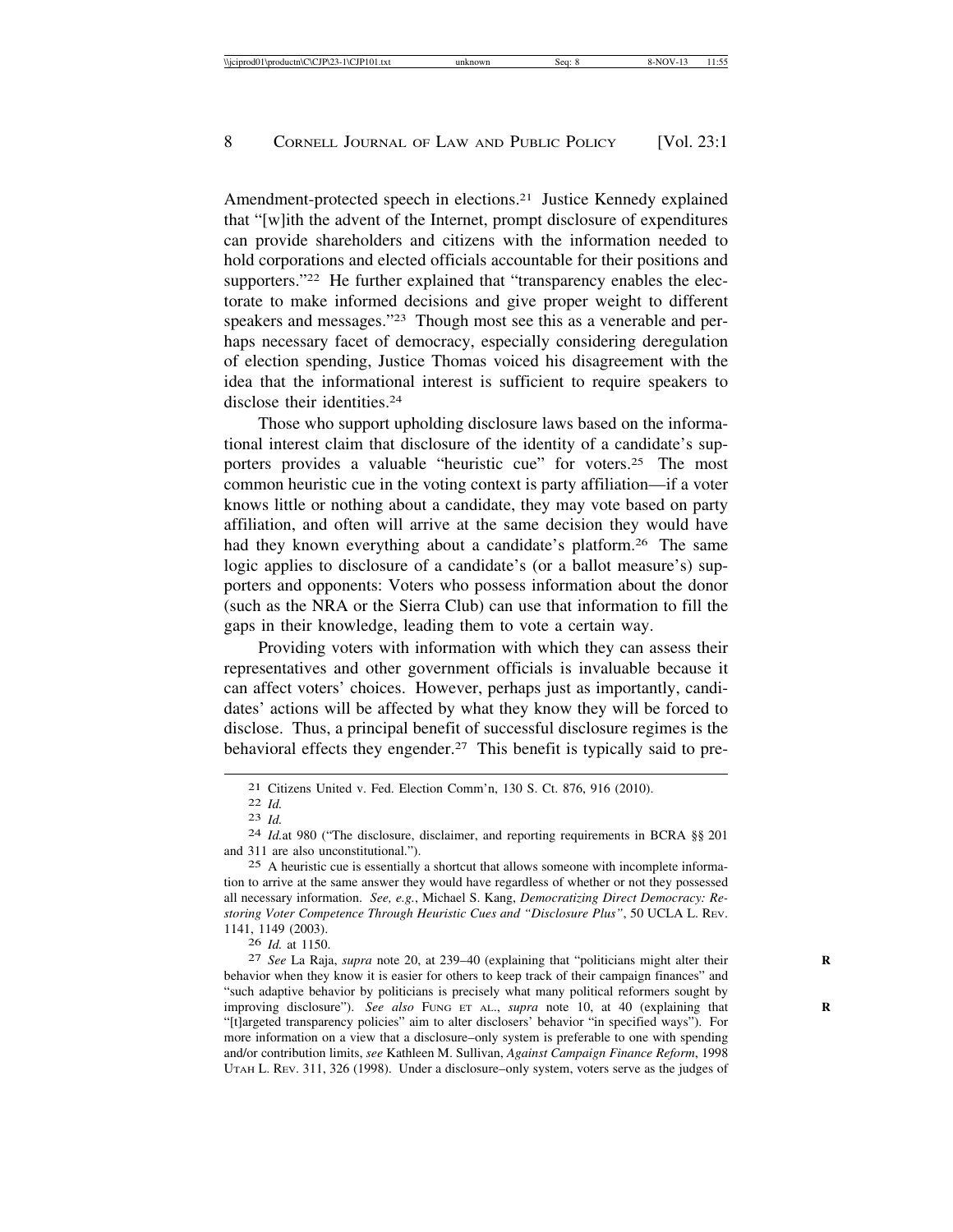vent corruption because "the light of publicity . . . . may discourage those who would use money for improper purposes either before or after the election."28 Naturally, however, disclosure's effect on an official's behavior will not stop at discouraging the narrow quid pro quo definition of corruption promulgated by the current Supreme Court—the effect it may have on officials' behavior can extend to actions that might demonstrate "undue influence"29 of a financial supporter or otherwise garner a negative reaction from the official's constituency. For example, mandated disclosure can cause candidates and incumbents to shy away from soliciting money from entities with whom they may not want to associate, or may cause them to return money from certain undesirable donors.<sup>30</sup> Further, it may encourage government officials to avoid allowing their financial supporters to exert undue influence on their decision-making, or even appearing to exert such influence.<sup>31</sup> Requiring disclosure of how legislators spend their time may have a similar effect to the anticorruption interest by encouraging them to make fewer fundraising calls and focus more time on legislative work.

29 As recently as 2001, the Court described corruption as "not only *quid pro quo* agreements, but also as undue influence on an officeholder's judgment, and the appearance of such influence." Fed. Election Comm'n v. Colorado Republican Fed. Campaign Comm., 533 U.S. 431, 441 (2001). However, the Court in *Citizens United* clarified that the majority of the Court will now hold to the narrowest definition, which essentially means only bribery. Citizens United v. Fed. Election Comm'n, 130 S. Ct. 876, 908 (2010).

30 There are numerous examples. In February 2012, Barack Obama's campaign returned over \$200,000 in donations bundled by brothers of a fugitive linked to violence in Mexico. *See Obama Campaign Returns \$200,000 Donation from Fugitive's Family*, THE GUARDIAN (Feb. 7, 2012, 6:54 EST), http://www.guardian.co.uk/world/2012/feb/07/obama-campaign-donation-fugitive-family. Interest groups also often pressure candidates to reject or return contributions from sources inimical to their interest. Presidential candidate Mitt Romney faced negative commentary when he failed to return donations from Daniel Staton, the chairman of a company that owns Penthouse magazine and several pornographic websites. *See* Adam Peck, *Romney Signs Anti*–*Porn Pledge, Ignores Demand to Return Contribution from 'Hardcore'* Pornographer, THINK PROGRESS, (Feb. 15, 2012, 5:27 PM) http://thinkprogress.org/politics/ 2012/02/15/426391/ romney-anti-porn-pledge-ignores-contribution-pornographer/?mobile=nc.

31 *See, e.g.*, Krishnakumar, *supra* note 6, at 541 ("The threat of [exposure of a legislator's meetings with lobbyists], could encourage (or force) elected officials, or at least their staffs, to split their dance cards more evenly between opposing interests for fear of how it will look to the electorate, and other interest groups, if lobbying disclosures reveal them to be unduly partial to one set of interests.").

what constitutes undue influence and thus are the most desirable watchdog that can be used to change behavior of political actors.

<sup>28</sup> Buckley v. Valeo, 424 U.S. 1, 67 (1976). *See generally,* Burroughs v. United States, 290 U.S. 534 (1934); Grosjean v. American Press Co., 297 U.S. 233 (1936). Anthony Johnstone, author of *A Madisonian Case for Disclosure,* noted how the *Buckley* Court's repetition of a quoted phrase from *Grosjean v. American Press Co.*, "informed public opinion is the most potent of all restraints on misgovernment," helps align disclosure with the First Amendment, because the press is relied upon in order to inform the public. *See* Johnstone, *supra* note 18, at **R** 437.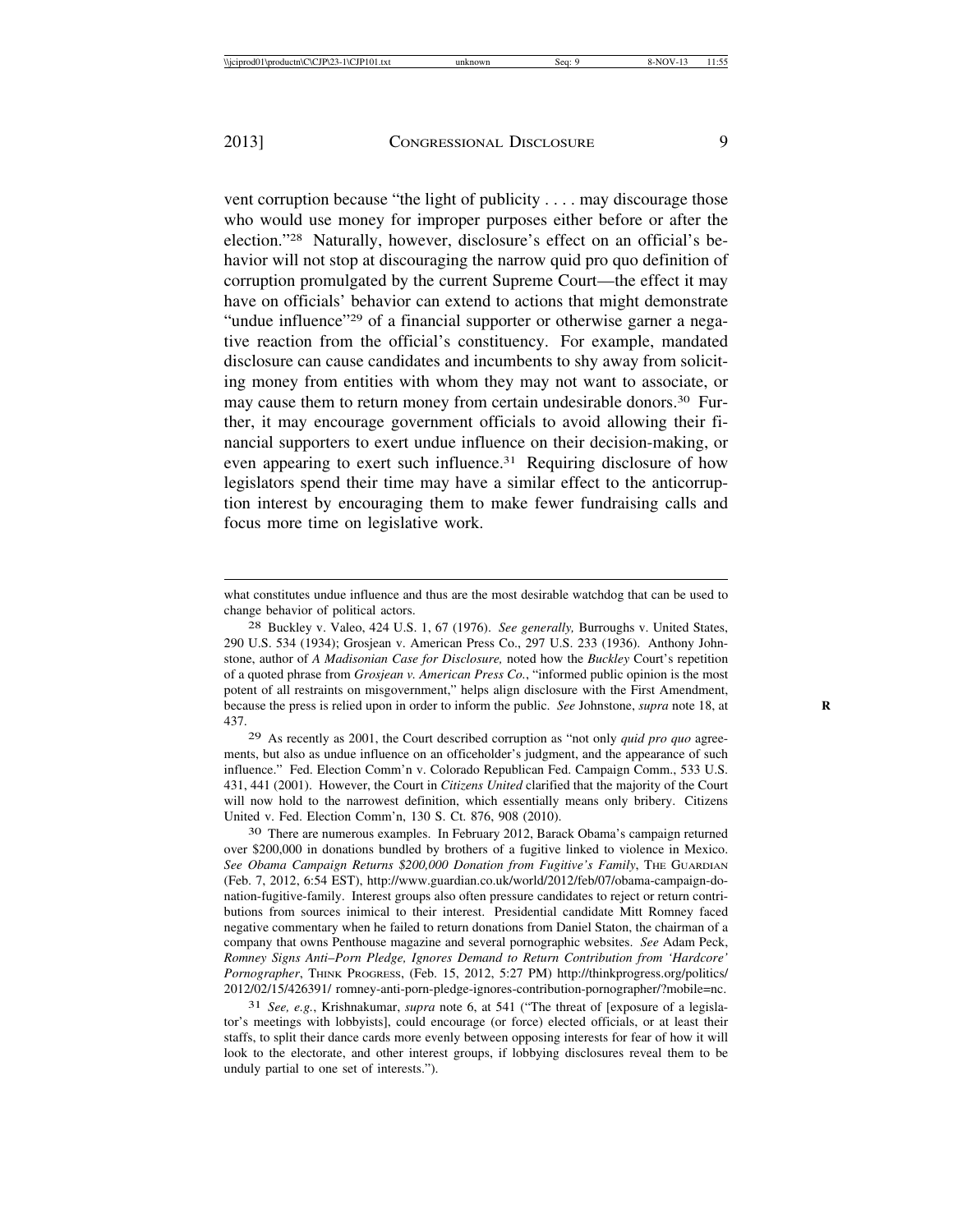Finally, disclosure of contributions and expenditures is necessary in order to enforce any limits on monetary outlays. Of course, after *Citizens United*, expenditure limits are unconstitutional for individuals, domestic corporations and labor unions,<sup>32</sup> but contribution limits can only be policed if contributions are reported. One could argue that reporting requirements to government agencies (and not the public) would sufficiently serve this purpose,33 though public disclosure could conceivably allow members of the general electorate to assist in detecting unlawful activity or violation of other campaign finance laws.

The following Part will discuss why the current disclosure laws are not completely fulfilling the intended purposes for which they were passed. First, however, it will take a broader look at campaign finance laws in order to provide background and demonstrate how disclosure laws fit into the campaign finance framework.

#### II. THE CURRENT LAW AND ITS SHORTCOMINGS

#### *A. The Long, Winding Road from Watergate*

The modern effort to regulate money in politics began in the wake of the Watergate scandal. Congress originally passed FECA in 1971, but amended it heavily in 1974. Corporate contributions had long been banned, but the FECA amendments attempted to get to the root of campaign finance problems by setting limits on contributions to candidates, independent expenditures, and total spending by candidates and campaigns.34 FECA also required disclosure of certain contributions and expenditures, created an enforcement body (the Federal Election Commission), and created a public financing system for presidential campaigns.35

The law was torn apart by the Supreme Court in the seminal campaign finance case, *Buckley v. Valeo*. 36 Most critically, the Court placed

<sup>32</sup> Currently expenditure limits still exist for foreign entities, *see* Bluman v. Fed. Election Comm'n, 132 S. Ct. 1087 (2012) (affirming district court's dismissal of case seeking to invalidate ban on contributions and expenditures), but commentators have noted the doctrinal incoherence of allowing such limits while banning limits on domestic corporate speech on a listener-oriented foundation. Richard Hasen, *Citizens United and the Illusion of Coherence*, 109 MICH. L. REV. 581, 584 (2011) ("For example, it is unclear how, if the Court took its own broad pronouncements in *Citizens United* seriously, it could possibly sustain spending limits against foreign nationals and governments, who might seek to flood U.S. election campaigns with money.").<br><sup>33</sup> Mayer, supra note 20, at 258.

<sup>34</sup> *See* Buckley v. Valeo, 424 U.S. 1, 7 (1976).

<sup>35</sup> *Id.* Though FECA's purposes varied, its principal goal was "the prevention of corruption and the appearance of corruption spawned by the real or imagined coercive influence of large financial contributions on candidates' positions and on their actions if elected to office." *Id.* at 25.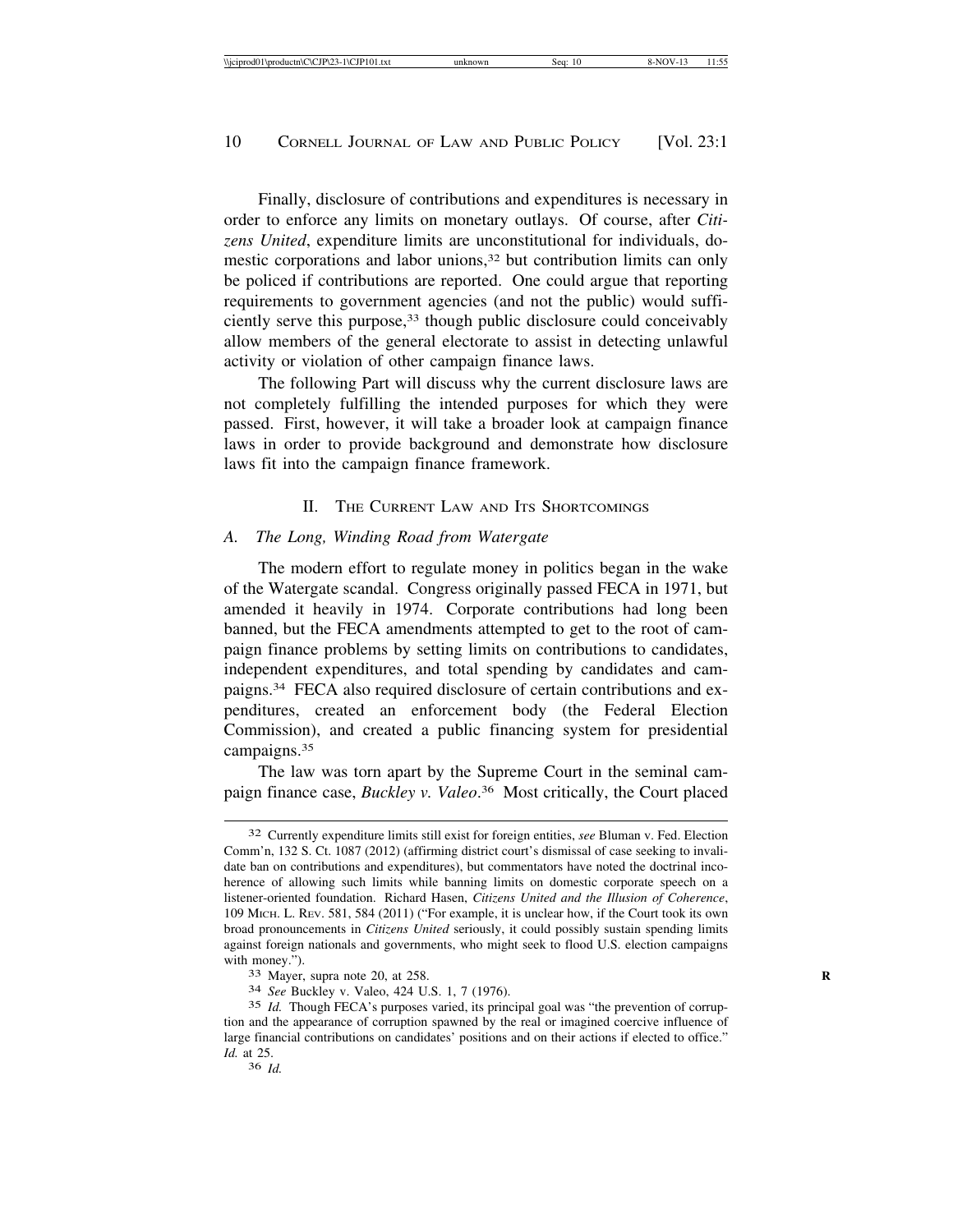campaign finance regulations squarely within the First Amendment arena by deciding that spending money qualifies as speaking for constitutional purposes. The Court struck down the law's limits on independent spending and did away with limits on a candidate's personal contributions and limits on total campaign spending. $37$  However, the justices upheld the law's contribution limits, reasoning that contributions were more symbolic than expenditures, and thus could be constitutionally limited (but not banned).38 The Court also upheld the optional public financing system for presidential campaigns.39 As for FECA's disclosure provisions, the Court recognized their constitutionality but construed the section of the law requiring disclosure of the source of independent expenditures narrowly to avoid vagueness problems. Thus, FECA was interpreted to require disclosure of independent spending only when the communications at issue "expressly advocate the election or defeat of a clearly identified candidate."40 This gave birth to the de facto "magic words" requirement, which required disclosure only for independent expenditures that used words such as "vote for," "vote against," and "elect."<sup>41</sup> Thus, after *Buckley*, those seeking to avoid disclosure of their independent spending could do so by avoiding use of such words, even though the content of the communication at issue clearly was intended to influence an election.42

The law has developed within *Buckley*'s framework for the past thirty-five years. Congress enacted significant amendments to the system in 2002 when it passed BCRA (also known as McCain-Feingold). BCRA instituted several major changes to the law: it banned the use of "soft money"—money not regulated by federal campaign finance law by national parties, who had for years been skirting FECA by raising money for purposes such as party-building activities and using it to fund issue advertisements.43 The other major change was a ban on corporate and union funding of electioneering communications.<sup>44</sup> BCRA also instituted disclosure requirements for electioneering communications, requiring disclosure of independent expenditures that did not contain the "magic words" set forth in *Buckley*.

<sup>37</sup> *Id.* at 51, 54, 58. <sup>38</sup> *Id.* at 20-21, 29.

<sup>39</sup> *Id.* at 86. <sup>40</sup> *Id.* at 80. <sup>41</sup> *Id.* at 44 n.52; Ciara Torres–Spelliscy, *Hiding Behind the Tax Code*, *the Dark Election of 2010 and Why Tax*–*Exempt Entities Should Be Subject to Robust Federal Campaign Finance Disclosure Laws*, 16 NEXUS: CHAP. J.L. & POL'Y 59, 66 (2011) (explaining magic words requirement stemming from *Buckley*).<br>
<sup>42</sup> *Id.* Such advertisements are often called "sham issue ads."<br>
<sup>43</sup> John McCain, *Reclaiming Our Democracy: The Way Forward*, 3 ELECT. L.J. 115, 117

<sup>(2004).</sup> <sup>44</sup> 2 U.S.C. § 434(f)(3)(A)(i); § 441b(b)(2) (2011).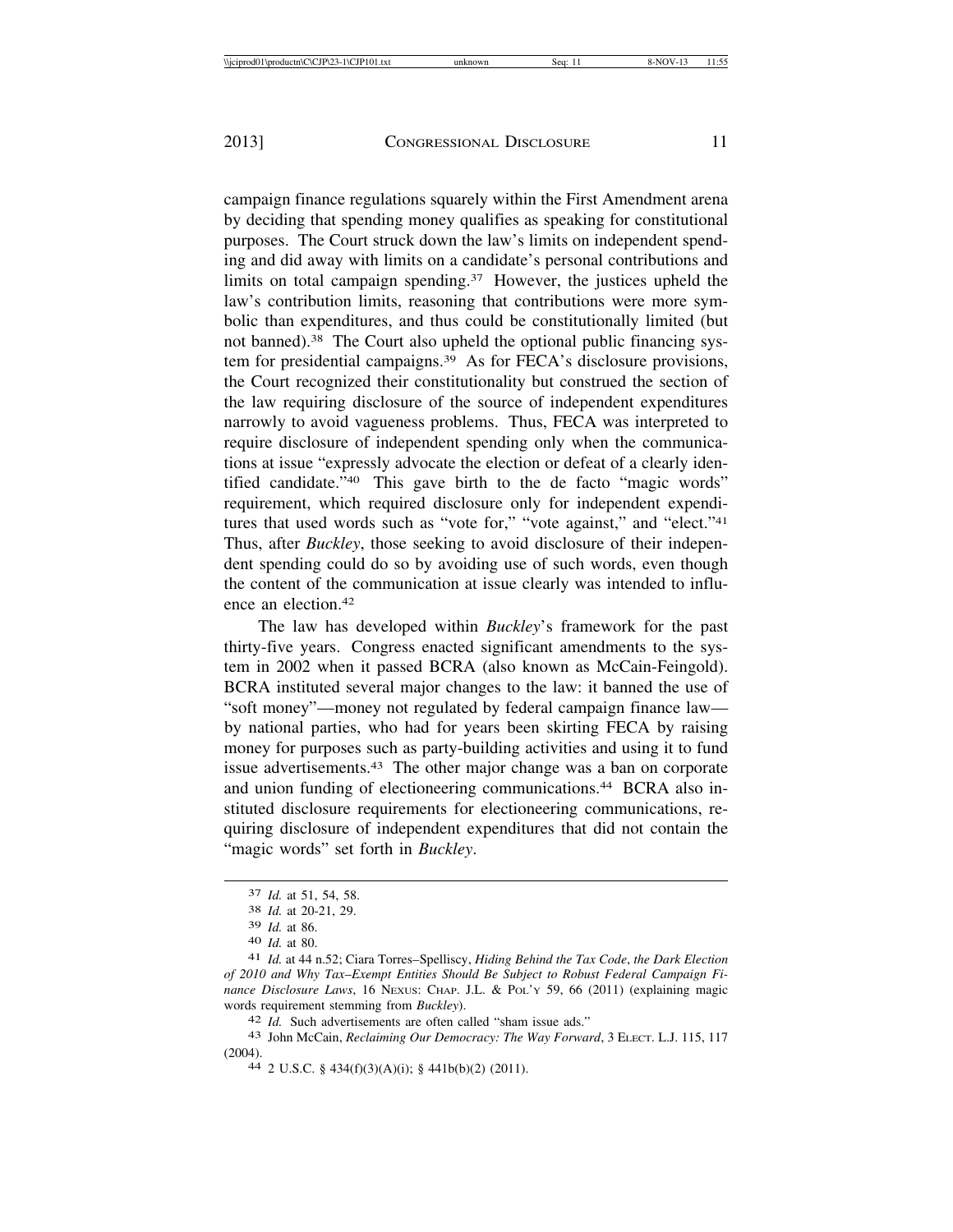Though BCRA was initially upheld by the Supreme Court in *Mc-*Connell v. FEC,<sup>45</sup> its efficacy was largely stripped shortly thereafter,<sup>46</sup> and the house of cards came down with *Citizens United* in 2010. As a result, corporations and unions now can spend unlimited amounts of money from their general treasury funds on speech that is not coordinated with a candidate. And due to several subsequent lower court decisions, the government also may not limit any contributions to PACs that only make independent expenditures.<sup>47</sup> Such PACs, now known as Super PACs, began to emerge in the 2010 midterm elections and are playing an increasingly dominant role in federal elections.48

However, federal disclosure requirements have remained relatively unscathed. *Citizens United* rejected the argument that disclosure could only be constitutionally required of communications that are the functional equivalent of express advocacy, leaving BCRA's disclosure requirements for electioneering communications intact.49 As the remaining subsections in this Part will explain, however, disclosure laws are not without their own problems: many donors successfully avoid disclosure, it is unclear how well the public is able to use the information they are provided, and there are serious concerns that disclosure laws chill political speech and invade privacy.

These concerns notwithstanding, most have concluded that disclosure laws are a healthy addition to our democracy. However, reformers are under no false impression that even the best imaginable system of disclosure fills the void for the spending limits or robust public financing they desire. Disclosure of spending cannot directly prevent quid pro quo corruption. It is also unlikely that current disclosure laws will do much to check the much more common and amorphous problem of distortion, in which money can buy access to legislators, assistance on issues dear to

48 In the 2012 election, at least \$630 million was spent by Super PACs, which amounted to roughly half of spending by outside groups in that election. Center for Responsive Politics, *Outside Spending*, OPEN SECRETS, http://www.opensecrets.org/outsidespending/index.php (last visited Oct. 3, 2013).

49 Citizens United v. Fed. Election Comm'n, 130 S. Ct. 876, 915 (2010).

<sup>45</sup> 540 U.S. 93 (2003).

<sup>46</sup> *See* Fed. Election Comm'n v. Wisconsin Right to Life, 551 U.S. 449 (2007). *Wisconsin Right to Life* upheld the ban on corporate and union electioneering communications, but only for advertisements that were the "functional equivalent" of express advocacy. *Id*. at 457.

<sup>47</sup> Wisconsin Right to Life State Political Action Comm. v. Barland, 664 F.3d 139, 154 (7th Cir. 2011); Long Beach Area Chamber of Commerce v. City of Long Beach, 603 F.3d 684, 687 (9th Cir. 2010); SpeechNow.org v. Fed. Election Comm'n, 599 F.3d 686 (D.C. Cir. 2010). The Fourth Circuit actually reached this issue before *Citizens United* and came to the same conclusion after reviewing a North Carolina law. N.C. Right to Life, Inc. v. Leake, 525 F.3d 274, 293 (4th Cir. 2008). Until *SpeechNow*, federal law limited individual contributions to PACs to \$5,000 per year. Before Super PACs were authorized by these cases, individuals could spend unlimited amounts of their own money on independent expenditures, but were limited in their donations to PACs. *SpeechNow*, 599 F.3d at 691.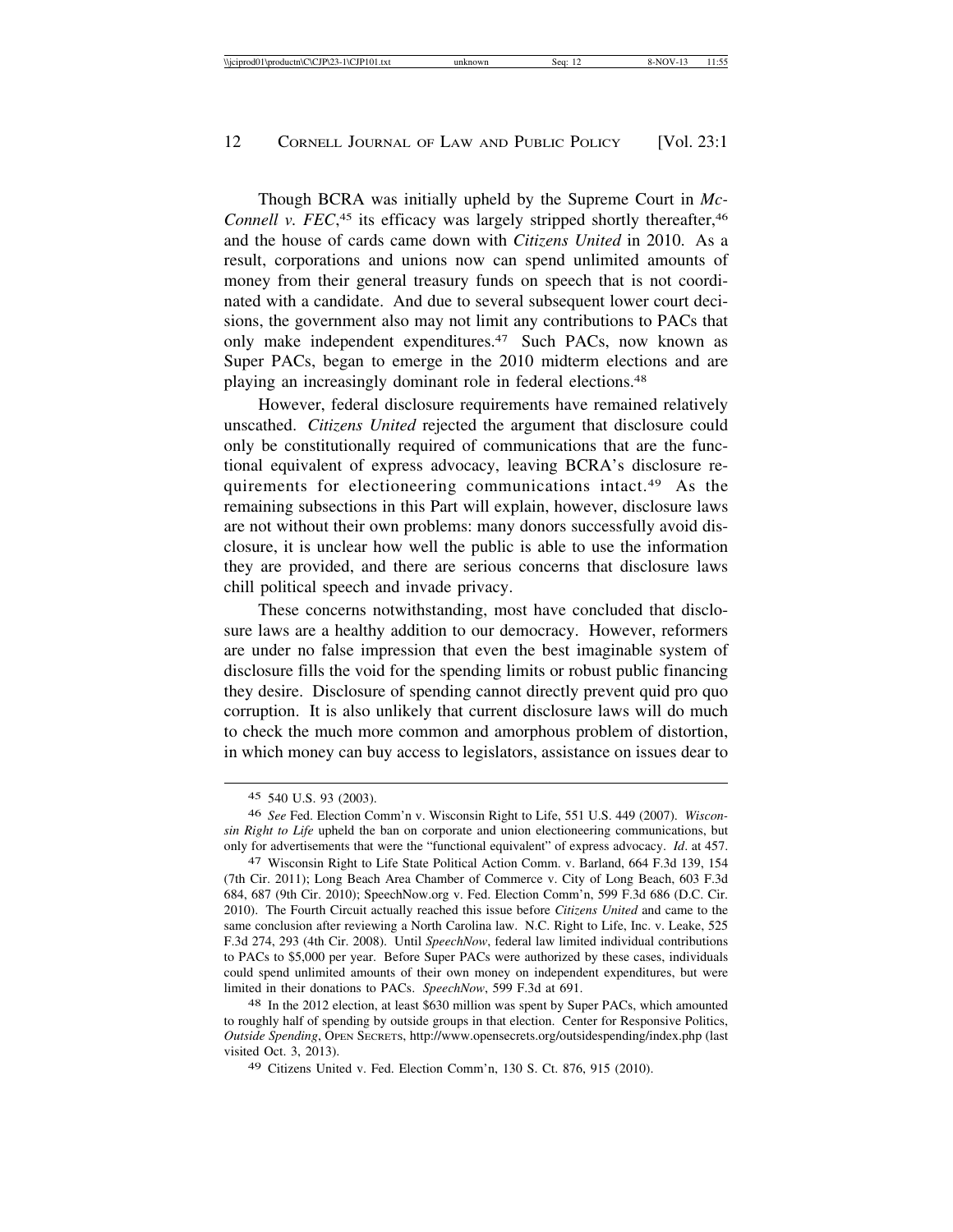donors, and support for issues that are relatively minor and do not often catch the public eye.50 Further, there is no reason to believe that revealing the identity of political spenders significantly reduces the public's mistrust of a government financed by wealthy backers,<sup>51</sup> as expenditure limits might.

Most importantly for purposes of this Article, disclosure in its current form does not have an appreciable effect on the overwhelming burden shouldered by legislators as a result of the de facto mandate that they constantly raise money.52 As discussed in more detail below, many legislators have expressed immeasurable frustration at the current system, which in essence requires a member of Congress to have the "heart of a telemarketer."53 The never-ending money race has been called the "most obvious[ ]" deleterious effect of the current system, and results in members of Congress spending between thirty and seventy percent of their time raising money.54

#### *B. Avoidance of Disclosure Requirements*

Aside from the limits inherent in disclosure provisions discussed in the previous subsection, the current state of the law allows many people and entities to avoid public scrutiny by spending dark money, which is money that comes from undisclosed sources. Seen in the most positive light, the shortcomings that allow dark money are significant problems that need to be overcome; in the worst, they mean that "disclosure failed colossally in the 2010 election."55 According to the Center for Respon-

51 LESSIG, *supra* note 50, at 167 (reporting poll in which 79% of respondents believed that "members of Congress are 'controlled' by the groups and people who finance their campaigns").

52 *Id*. at 121.

54 *Id.*

<sup>50</sup> LAWRENCE LESSIG, REPUBLIC, LOST: HOW MONEY CORRUPTS CONGRESS – AND A PLAN TO STOP IT 124–143 (2011). Distortion can be caused in part by lobbyists, who often gain access to legislators through contributions and "bundling," or collecting contributions from many different people. *See, e.g.*, Richard Hasen, *Lobbying, Rent Seeking, and the Constitution*, 64 STANFORD L. REV. 191, 205 (2012) (noting concerns that bundling by lobbyists can "enhance the lobbyist's stature" with legislators and help them gain influence). Concerns about distortion are widespread, and can come from those of all political stripes. For example, Sarah Palin once lamented that "the big players who can afford lobbyists work the regulations in their favor, while their smaller competitors are left out in the cold." *Id.* at 194 (quoting Sarah Palin, "Institutionalizing Crony Capitalism," Facebook, Apr. 24, 2010, *available at* http://www.facebook.com/note.php?note\_id=382303098434).

<sup>53</sup> Michael Leahy, Washington Post, *House Rules*, June 10, 2007, *at* http://www.washing tonpost.com/wp-dyn/content/article/2007/06/05/AR2007060501702.html (quoting Connecticut Representative Joe Courtney, who described placing calls from the Democratic party's phone bank "leaving hundreds of messages a day" with donors).

<sup>55</sup> William McGeveran, *Mrs. McIntyre's Persona: Bringing Privacy Theory to Election Law*, 19 WM & MARY BILL RTS. J. 859, 864 (2011) (explaining how the rules in place led to disclosure of small donations, but allowed Karl Rove's 501(c)(4) group Crossroads GPS raised \$43 million from undisclosed donors). *See also* Johnstone, *supra* note 18, at 420 (commenting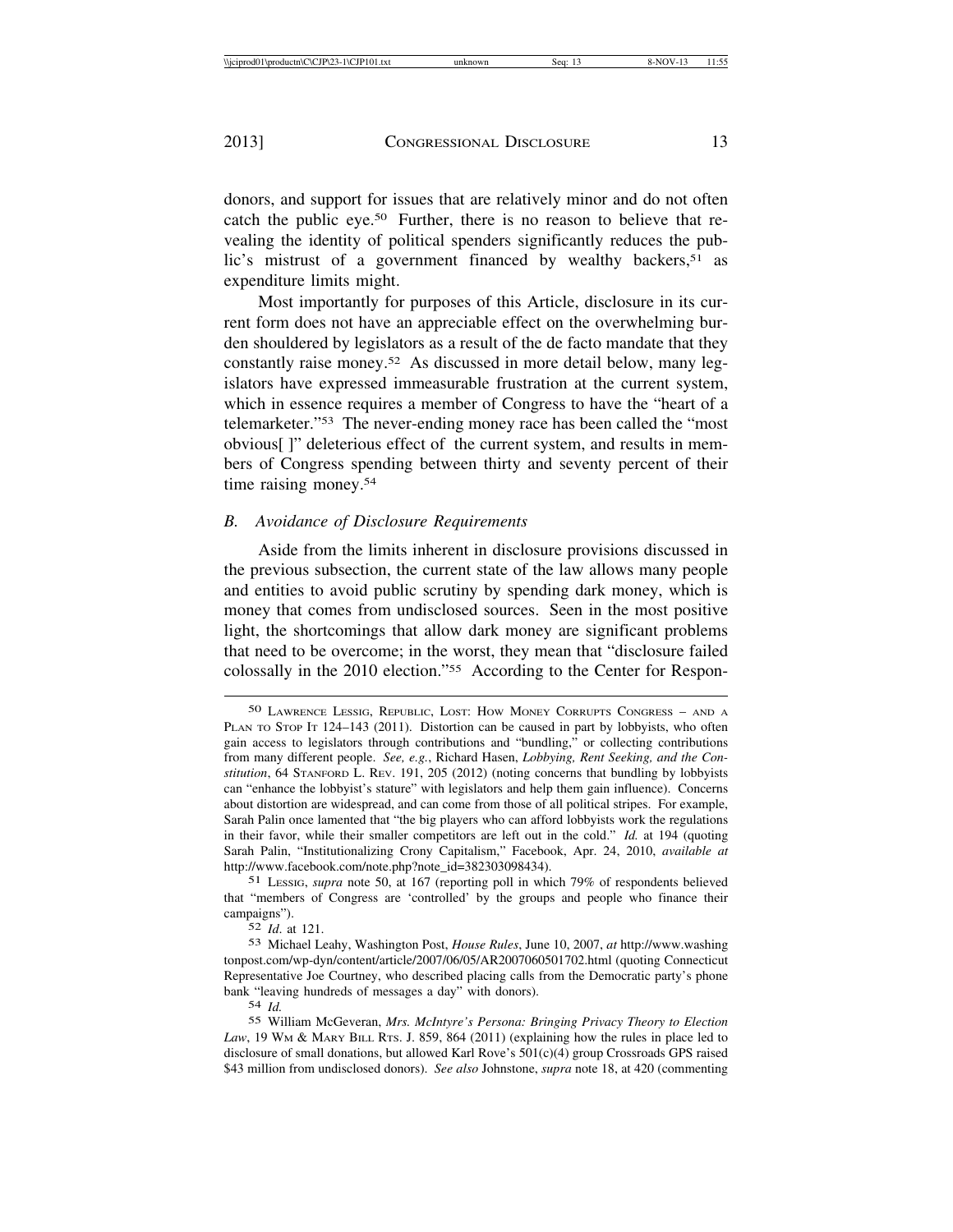sive Politics, the percentage of spending that came from groups not required to disclose their donors rose from one percent in the 2006 midterm elections to forty-seven percent in the 2010 midterms.<sup>56</sup> The trend continued during the 2012 election, in which expenditures by dark money groups surpassed the \$300 million mark and amounted to about one quarter of all outside spending.57 The system's failures have been the subject of much disagreement in the years following *Citizens United*. As a result of the success spenders have had in avoiding meaningful disclosure, many have characterized the *Citizens United* Court's seeming reliance on disclosure provisions as naïve.<sup>58</sup>

Avoidance of disclosure requirements is not a new phenomenon. For some time, those seeking to influence elections without disclosing their identity could donate to "527 organizations," which are groups registered under section 527 of the Internal Revenue Code.59 The code section was created in the aftermath of Watergate, but began to serve as a major vehicle for veiled political spending in the 1990s.<sup>60</sup> The organizations were originally especially attractive to political actors because they did not require disclosure of donors and they are not limited in any way from attempting to affect elections.61 However, in 2000 Congress passed a law requiring disclosure of contributions to and expenditures of 527s.62 Despite passage of the disclosure requirement, 527s still played a large

58 *See* Richard Hasen, *Justice Kennedy's Mistaken* Citizens United *Vision and the Lurch Toward Campaign Finance Deregulation*, ACS BLOG, (Jan. 21, 2011), http://www.acslaw.org/ acsblog/justice-kennedy%E2%80%99s-mistaken-citizens-united-vision-and-the-lurch-towardcampaign-finance-dere ("Justice Kennedy's utopian information–flowing vision of the U.S. campaign finance system is now no more than a dream; the question is just how bad things will become in the 2012 election season.").

59 The organizations are exempt from paying federal income tax and can spend unlimited amounts of money to influence elections. They were exceedingly popular in the 2004 presidential campaign; well–known organizations such as Swift Boat Veterans and POWs were 527 groups.

60 Craig Holman, *The Bipartisan Campaign Reform Act: Limits and Opportunities for Non*–*Profit Groups in Federal Elections*, 31 N. KY. L. REV. 243, 266 (2004) ("Section 527s became known as 'Stealth PACs' and mushroomed in number and spending activity in the mid–1990s.").

61 Paul S. Ryan, *527s in 2008: The Past, Present, and Future of 527 Organization Political Activity Regulation*, 45 HARV. J. ON LEGIS. 471, 481 (2008).

62 Elizabeth Garrett & Daniel A. Smith, *Veiled Political Actors and Campaign Disclosure Laws in Direct Democracy*, 4 ELEC. L.J. 295, 318 (2005).

on loopholes in the current regime); Torres–Spelliscy, *supra* note 41, at 66 (referring to 2010 mid–term election as a "Dark Election" because of disclosure avoidance).

<sup>56</sup> Spencer MacColl, *Citizens United Decision Profoundly Affects Political Landscape* (May 5, 2011), http://www.opensecrets.org/news/2011/05/citizens-united-decision-profound ly-affects-political-landscape.html.

<sup>57</sup> Center for Responsive Politics, *2012 Outside Spending, by Groups: Nondisclosing Groups*, OPEN SECRETS, http://www.opensecrets.org/outsidespending/summ.php?cycle=2012& chrt=V&disp=O&type=U (last visited Mar. 14, 2013); Center for Responsive Politics, *2012 Outside Spending, by Groups: All Groups*, OPEN SECRETS, http://www.opensecrets.org/outside spending/summ.php?cycle=2012&chrt=V&disp=O&type=A (last visited Mar. 14, 2013).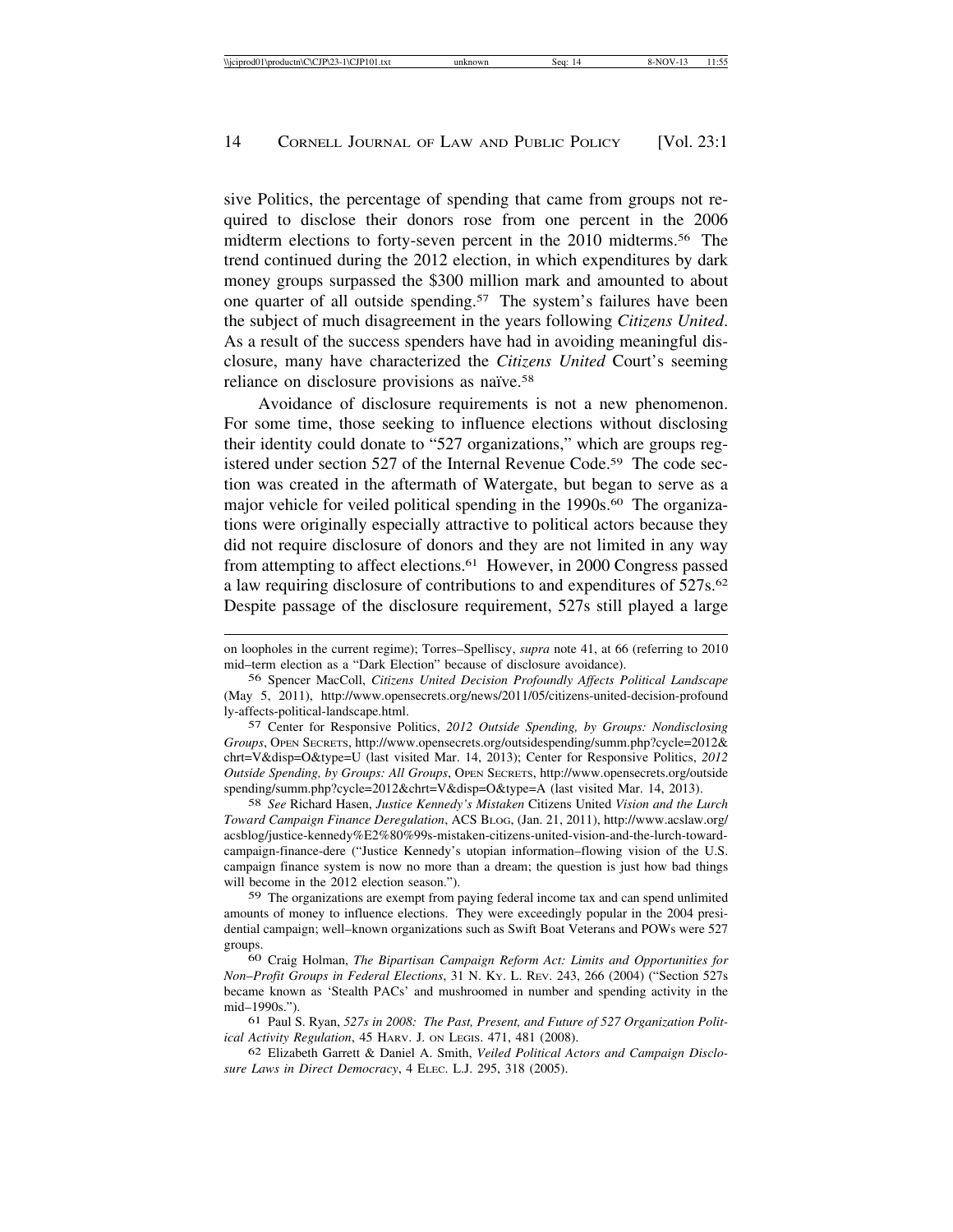role in elections after 2000, notably in 2004 with well-known ads such as the "Swift Boat" attacks on John Kerry.63

Recently, anonymity-seeking actors have turned to section 501(c) of the tax code, most commonly  $501(c)(4)$ .<sup>64</sup> While Super PACs must disclose their donors because they are political committees,  $501(c)(4)$ groups are "social welfare organizations," and therefore need not disclose donors if they are not primarily engaged in electoral politics.65 These groups gained popularity in the 2010 midterm elections, spending millions of undisclosed dollars. While  $501(c)(4)$  has long been an option for political activity, it became a much more attractive choice after (1) *Citizens United* allowed spending of corporate money from general treasury funds and (2) subsequent cases, such as *SpeechNow.org v. FEC*, held that Congress could not limit the amount of money contributed to a group that makes only independent expenditures.66 Perhaps most notable was Karl Rove's Crossroads GPS, the 501(c)(4) sister to Rove's Super PAC, which spent \$70 million on the 2012 election cycle.<sup>67</sup> Of the \$484 million in outside money spent on the 2010 election cycle, \$132.1 million was funneled through nondisclosing organizations, most registered as  $501(c)(4)$ s.<sup>68</sup>

As discussed above, entities that do not qualify as political committees can often avoid disclosure requirements even when much of their activity is aimed at influencing elections. Another federal law requires disclosure of contributions of over \$1,000 to groups that make independent expenditures or electioneering communications regardless of

<sup>63</sup> Swift Boat Veterans and POWs for Truth was later found to have violated campaign finance laws by failing to register as a political committee, with a "major purpose" of influencing elections. Ryan, *supra* note 61, at 493.

<sup>64</sup> Briffault, *Two Challenges, supra* note 14, at 1007. Some political organizations are **R** also set up under  $501(c)(6)$  of the tax code, which is used for trade associations or chambers of commerce.

<sup>65</sup> Section 501(c) organizations must be "primarily engaged in promoting the mission that is the basis of their respective exemptions." Miriam Galston, *When Statutory Regimes Collide: Will* Citizens United *and* Wisconsin Right to Life *Make Federal Tax Regulation of Campaign Activity Unconstitutional?*, 13 U. PA. J. CONST. L. 867, 876 (2011). However, there is no accepted standard in the current law, which creates significant uncertainty and controversy. *Id.* at 876 n. 29.

<sup>66</sup> SpeechNow.org v. Fed. Election Comm'n, 599 F.3d 686 (D.C. Cir. 2010). *Citizens United* provided the reasoning for the D.C. Circuit to strike down provisions limiting contributions to independent expenditure–only organizations, giving rise to the infamous Super PAC. However, the Fourth Circuit had previously come to the same conclusion in NC Right to Life, Inc. v. Leake, 525 F.3d 274, 308 (4th Cir. 2008).

<sup>67</sup> Center for Responsive Politics, *American Crossroads/Crossroads GPS,* OPEN SECRETS, *available at* http://www.opensecrets.org/outsidespending/detail.php?cmte=American +Crossroads%2FCrossroads+GPS&cycle=2012 (last visited Mar. 13, 2013).

<sup>68</sup> Center for Responsive Politics, *2010 Outside Spending, by Groups*, OPEN SECRETS, *available at* http://www.opensecrets.org/outsidespending/summ.php?cycle=2010&chrt=D& disp=O&type=A (last visited Mar. 13, 2013).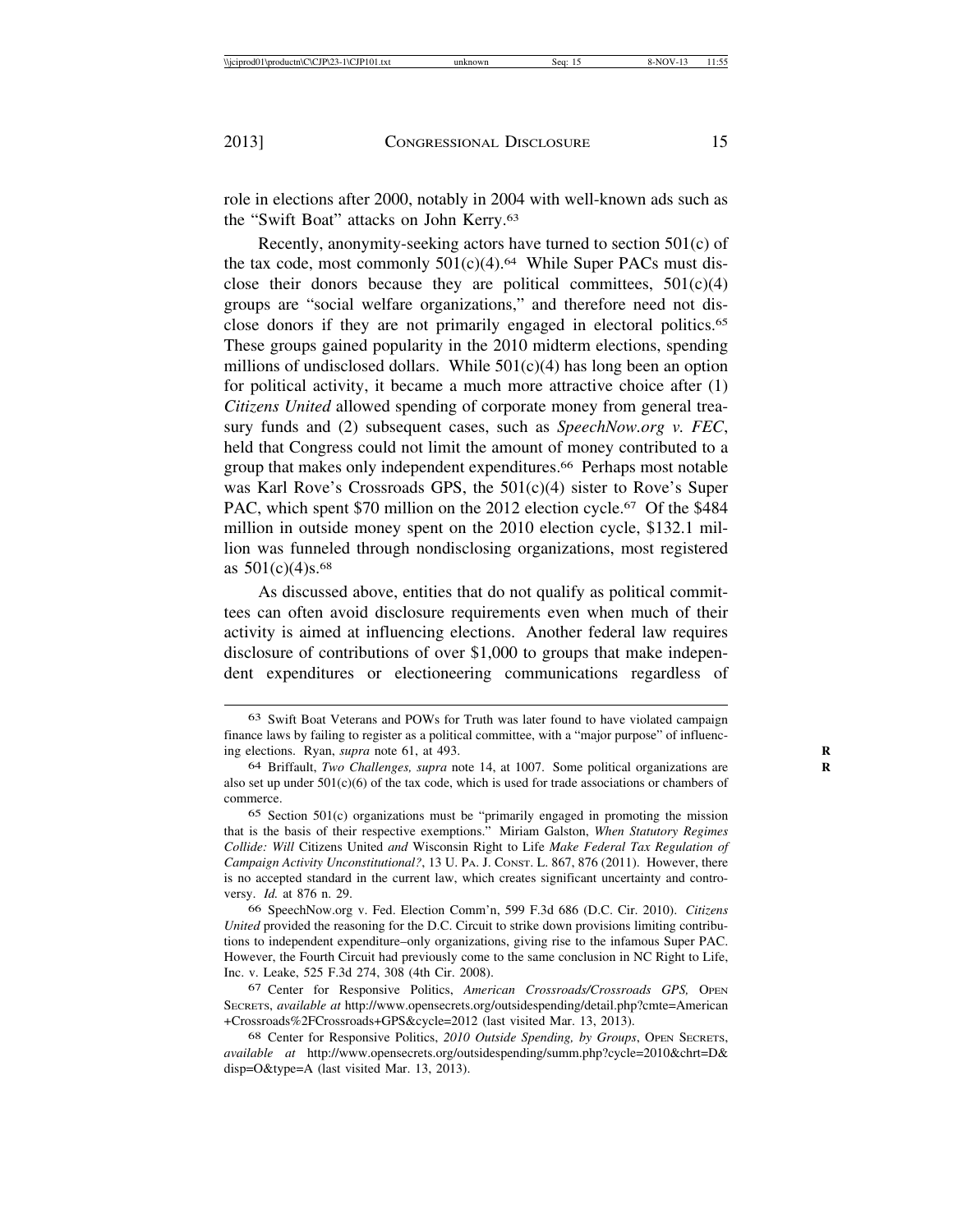whether the group is a political committee, but the FEC created a gaping loophole when it decided by a 3-2 vote that the law should only apply to donors that earmark their donations for a specific electioneering communication or independent expenditure.69 If the funds are donated generally to the organization, no disclosure is required.<sup>70</sup> In an unsurprising shift, donors to such organizations were less keen on earmarking their contributions after that decision.71

Thus, aside from the limited usefulness of disclosure, the current state of the law allows many of the country's biggest spenders to remain out of the public eye. Closing current loopholes would ameliorate the problem to some degree and would be vital to improve the efficacy of a more comprehensive legislator-based disclosure law discussed below.

#### *C. Limited Usefulness for Voters*

Another limitation of current disclosure provisions is that, even if they were able to track all of the money spent in support of certain candidates, there are myriad unanswered questions about how effective the information is for voters and how best to present and distribute data.

As mentioned in Part I, information about a candidate's financial backing is often said to serve as a heuristic cue for voters—because they are not perfectly informed, disclosure about campaign financing can help voters come to the same conclusion they would if they knew all there was to know about a candidate. Party affiliation is also a heuristic cue and is clearly much more widely used than campaign finance data. Because of the existence of other cues, is not clear that cues disclosing a candidate's funding sources are sufficient to make a significant difference for many voters,72 perhaps principally because of the volume of

 $69$  11 C.F.R. s.  $104.20(c)(9)$  (2010) (requiring disclosure of donations "made for the purpose of furthering electioneering communications"); 11 C.F.R. s. 109.10(e)(1)(vi) (2010) (same for those "made for the purpose of furthering the reported independent expenditure"). <sup>70</sup> *In the Matter of Freedom's Watch*, Fed. Elec. Comm'n MUR 6002, *available at* http://

eqs.nictusa.com/eqsdocsMUR/10044274536.pdf; Briffault, *Two Challenges, supra* note 14, at **R** 1008–09.

This rule may change in the near future. In *Van Hollen v. Fed. Election Comm'n*, the District Court for the District of Columbia struck down the FEC's regulation as to electioneering communications under the Administrative Procedure Act, holding that the FEC undertook a policymaking function outside the scope of its authority under the *Chevron* test. 851 F.Supp.2d 69, 89 (D.D.C. 2012). According to the court, the FEC was not allowed to rewrite the disclosure rules in response to new Supreme Court precedent. *Id.* That decision was reversed and remanded by the D.C. Circuit to allow the FEC to determine whether to engage in a rulemaking and, if not, for the District Court to apply the second step of the *Chevron* test. Ctr. for Individual Freedom v. Van Hollen, 694 F.3d 108, 112 (D.C. Cir. 2012). <sup>71</sup> Nicholas Bamman, *Campaign Finance: Public Funding After Bennett*, 27 J.L. &

PoL'y 323, 329 (2012) (noting that as a result of this decision, "statistics reveal a precipitous drop in independent expenditure disclosures over the past several years"). <sup>72</sup> Mayer, *supra* note 20, at 265 (stating possibility that heuristic cues from disclosure

create no new information on top of preexisting cues of party affiliation and endorsement).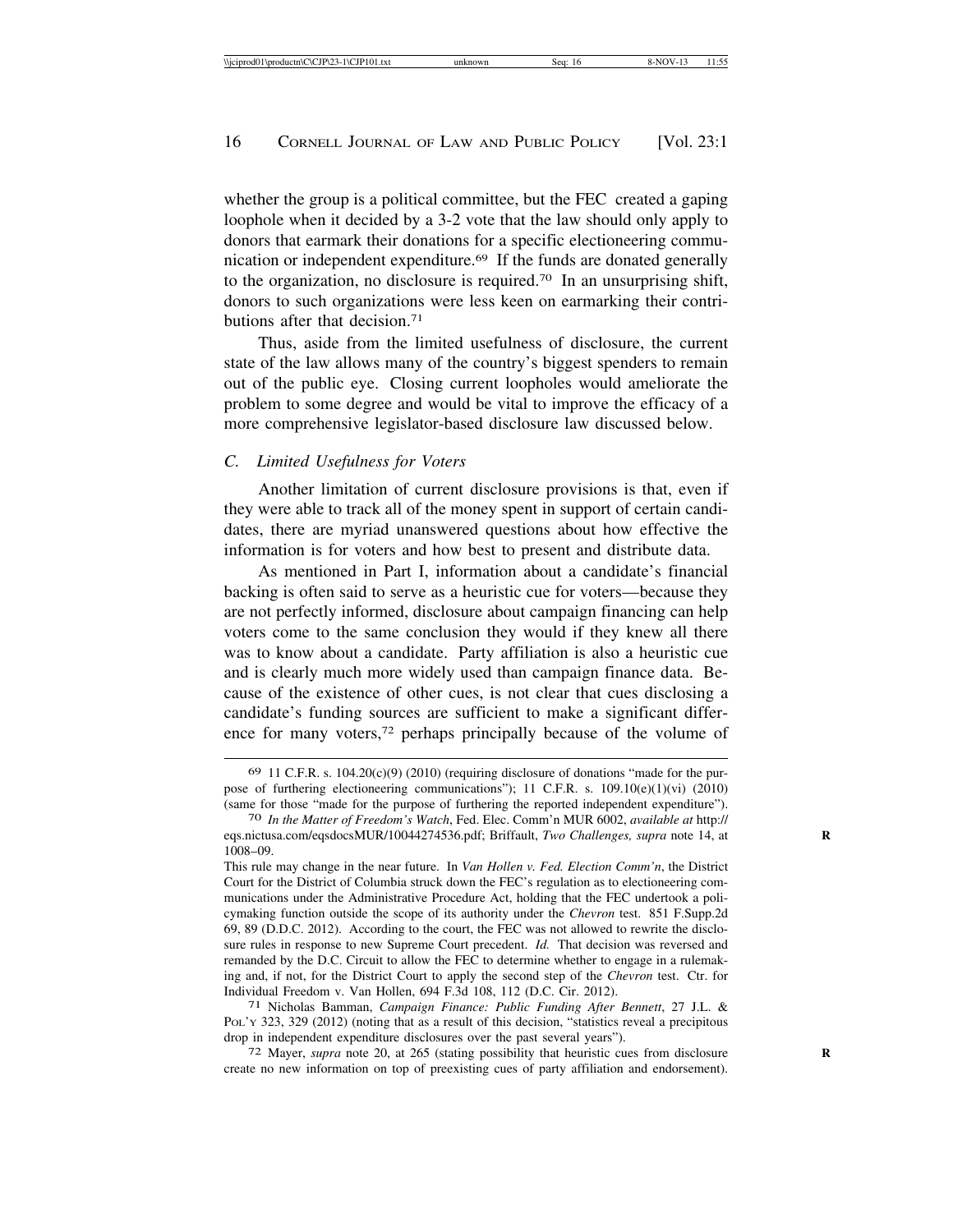data and the lack of clear evidence of corruption or influence between legislators and their funders.73 It is especially unlikely that voters use data about small donors. As discussed in more detail in Part III.A.1, Michael Kang has argued (in the context of disclosure about financial supporters of ballot measures) that the limited use of this data should lead us to institute a system that focuses on disclosure of larger donors and effective distribution of that information.74

Assuming that knowledge concerning campaign spending is meaningful once it reaches voters, it remains unclear how widely the information is spread. It is unlikely that many voters look at lists of campaign contributors or spenders. Thus, it is the responsibility of the press and other independent outlets to report the relevant data in the manner best suited for use at the ballot box. Though the press serves this function to some extent, its role is shaped by other considerations, such as attempting to attract readers and by remaining objective.75 Even nonprofit organizations dedicated to reporting political data may distort information to serve their own agenda.<sup>76</sup> And removing the concern of bias, it is simply difficult to design a system that will be the most efficacious for end users.77

Negative information about a candidate's financial backers often will not trump other cues such as party affiliation, even if voters are aware of that information. For example, Senator Kirsten Gillibrand was one of the only Democrats to accept donations from tobacco companies in her 2008 congressional election, but won that election and also won her 2010 senate election against a Republican challenger that attacked her based on past legal work for Phillip Morris. Deniz Baykan, *Client List Disclosure: Ethical Dilemma or Politically Motivated Excuse*, 24 GEO. J. LEGAL ETHICS 443, 448 (2011). Of course, it is extremely difficult to discern the cues that would sway voters, given the multitude of factors that go into a voting decision.

73 Corruption is notoriously difficult to define and prove. *See, e.g.*, Peter J. Henning, *Public Corruption: A Comparative Analysis of International Corruption Conventions and United States Law*, 18 ARIZ. J. INT'L & COMP. L. 793, 803 (2001) ("Adding to the difficulty in defining corruption is the absence of reliable measures of its pervasiveness beyond general perceptions that a government or ministry is corrupt. Relying solely on conduct that constitutes a criminal violation would not demonstrate whether corruption is rampant because the misconduct is so difficult to detect that conviction rates provide little insight into the scope of the problem.").

74 Kang, *supra* note 25, at 1179.

75 Mayer, *supra* note 20, at 267; *see also* FUNG ET AL., *supra* note 10, at 42, explaining **R** shortcomings of disclosure regimes (such as FECA) that fail to specify intended users of the information, and noting that while this can make policies more flexible to change, it can "keep policymakers from assuring that policies are designed for easy use by diverse audiences." Thus, potential users of the information contained in campaign finance disclosure are often dependent on nonprofit groups or the press to aggregate data. Though coverage of campaign finance is limited, there is evidence that more comprehensive disclosure regimes lead to at least marginally better press reporting and greater access to data. La Raja, *supra* note 20, at 246–47 (reporting results of study that showed newspapers print "relatively few articles about campaign finance").

76 Mayer, *supra* note 20, at 268–69. **R**

77 CRAIG HOLMAN & WILLIAM LUNEBERG, LOBBYING AND TRANSPARENCY: A COMPARA-TIVE ANALYSIS OF REGULATORY REFORM 1–30 (2012) (noting, in the lobbying context, the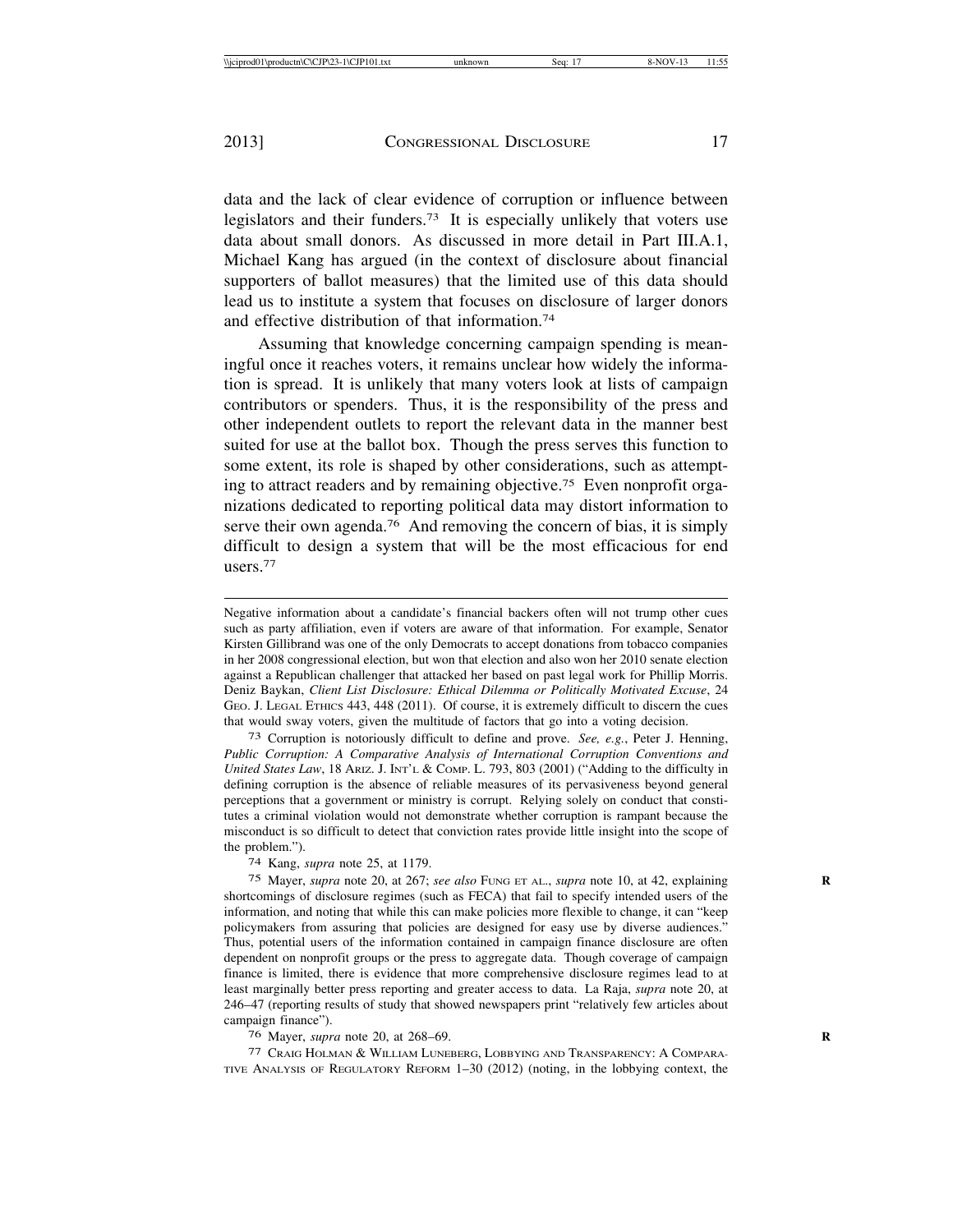Other details add to the general problems of voter awareness and reporting of disclosed data. For example, political committees themselves make the choice of how to report expenditures, meaning that similar expenditures may be reported inconsistently from different groups.78 The timing of mandated disclosures can vary, preventing effective and immediate dissemination of the information.<sup>79</sup> Further, the public is likely generally uninformed about the intricacies of disclosure laws, inhibiting them from appropriately assessing information they are provided. As Bauerly and Hallstrom explain, "voters may not realize that their access to the information the Supreme Court says they are entitled to varies drastically depending on the type of speaker they are hearing."80 Similarly, voters may often assume certain advertisements are campaign ads (and thus subject to the legal restrictions of FECA or BCRA) when they are not.81 This voter confusion prevents current disclosure laws from fully achieving their purpose: Voters that are misinformed cannot accurately assess speech in the manner intended.

#### *D. The Chilling Effect and Privacy Concerns*

For the most part, federal courts have upheld the disclosure laws discussed in this Article in the face of arguments that they chill political speech. As mentioned above, *Citizens United* envisioned a world in which both individuals and corporations could spend as much they pleased, but their spending would be disclosed and easily accessible on the Internet.82 Only Justice Thomas would have struck down BCRA's disclosure provisions as facially unconstitutional.83 Yet *Citizens United*, like cases preceding it, left open the possibility for as-applied challenges to disclosure provisions if donors were likely to be threatened by harass-

<sup>&</sup>quot;challenges of arranging the contents of databases and designing search engines in such a way as to maximize the ability to conduct carefully tailored comprehensive, comparative and specially targeted searches"). <sup>78</sup> Bauerly & Hallstrom, *supra* note 3, at 356.

<sup>79</sup> *See, e.g.*, Dan Glaun, *Stealthy Super PACs Influenced Primaries without Disclosing Donors*, OPEN SECRETS BLOG (July 2, 2012) http://www.opensecrets.org/news/2012/07/ stealthy-super-pacs-influenced-prim.html (explaining the existence of "a period of 20 days before the primary election, during which [Super PACs] can take in and spend money without disclosing [their] donors until the next quarterly filing"). For example, the group Conservatives Acting Together PAC reported having only \$25 cash on hand but made a nearly \$100,000 expenditure just one day later, still within the window of time in which spending did not need to be immediately disclosed. *Id.* 80 Bauerly & Hallstrom, *supra* note 3, at 357. 81 *Id.at* 357-58. 82 Citizens United v. Fed. Election Comm'n, 130 S. Ct. 876, 916 (2010) ("With the same set al. 82

advent of the Internet, prompt disclosure of expenditures can provide shareholders and citizens with the information needed to hold corporations and elected officials accountable for their positions and supporters."). <sup>83</sup> *Id.* at 980.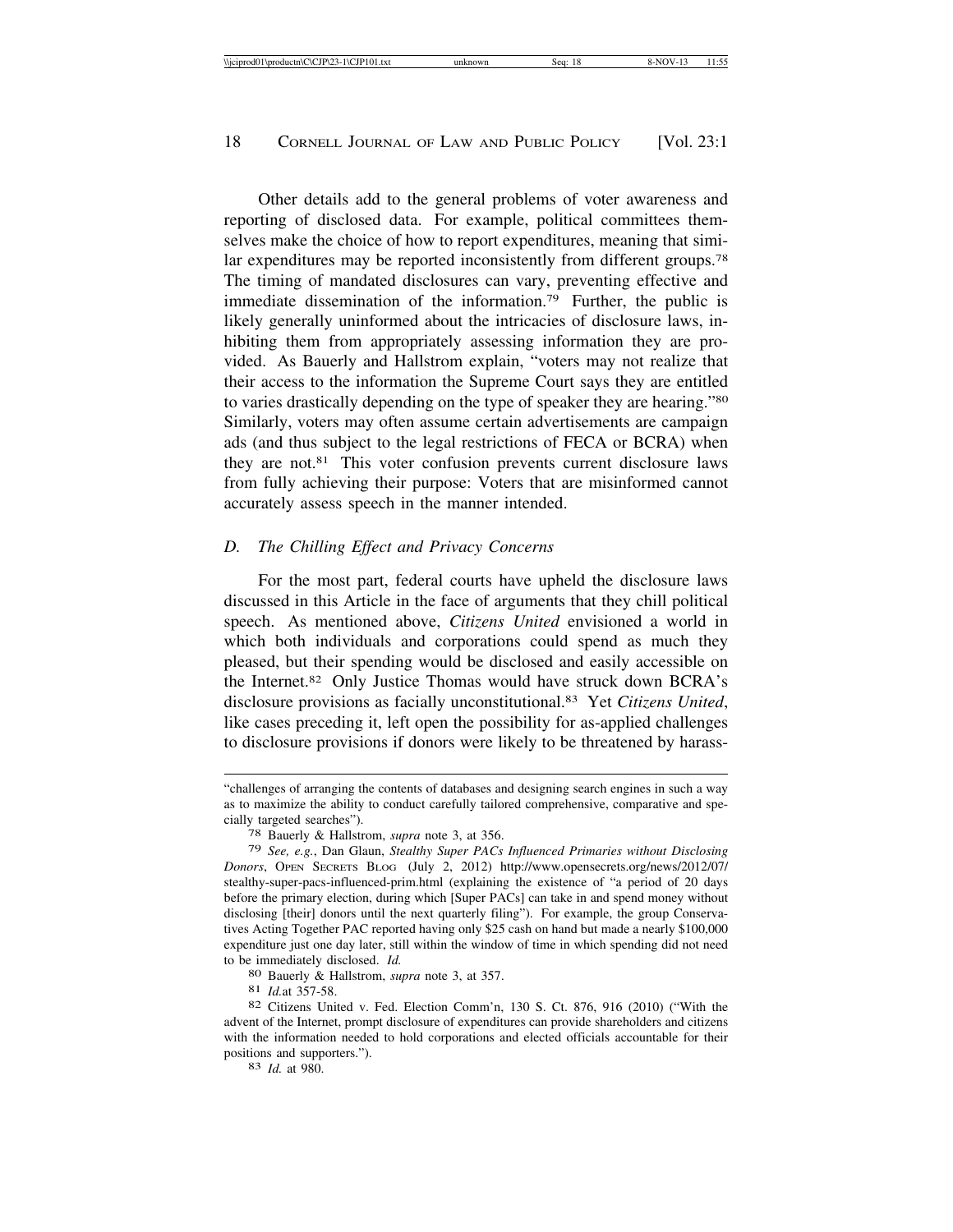ment or retaliation.84 The Court reaffirmed the same principle later the same term in *Doe v. Reed*, a case challenging a Washington law allowing public access to the names of those signing petitions for a ballot measure.<sup>85</sup>

Increasingly, opponents of broad disclosure requirements have tried to ensure that *Citizens United* and *Doe v. Reed* are not the last word on the constitutionality of disclosure provisions by emphasizing the threat of harassment and intimidation caused by disclosure and arguing that disclosure (especially of the identity of donors of small amounts) has little or no benefit.86 Perhaps because of reform opponents' recent success, talk has increasingly turned from the inefficacy or unconstitutionality of spending and contribution restrictions to the possible chilling effect that occurs when donors are required to reveal personal information.87 However, it is not only opponents of reform that have cautioned about potential negative effects of disclosure laws; in the past several years, prominent scholars have increasingly questioned both low-dollar disclosure thresholds and courts' sometimes crabbed view of disclosure laws' potential to chill speech.88

The issue was perhaps most prominent in the national news when there were reports of incidents of violence and intimidation against those supporting California's Proposition 8, which banned gay marriage in the

87 *See, e.g.*, Hiatt, *supra* note 1; Will Evans, *Public Disclosure is Next Frontier in Campaign Finance Reform*, CALIFORNIA WATCH (Apr. 20, 2012) http://californiawatch.org/ dailyreport/public-disclosure-next-frontier-campaign-finance-reform-15848 ("After recent court rulings struck down significant campaign finance limits, the next frontier in the debate over money in politics appears to be public disclosure—whether there should be more or less of it.").

<sup>84</sup> *See id.* at 916.

<sup>85</sup> The ballot measure in question concerned a law passed by the legislature that granted same-sex couples the same rights as heterosexual couples (without conferring the "marriage" title to their relationships). Doe v. Reed, 130 S. Ct. 2811, 2816 (2010). But the court's decision applied to the disclosure law generally, not specifically as applied to this ballot measure. *Id.* at 2820–21. The court emphasized disclosure's ability to "help cure the inadequacies of the verification and canvassing processes" and prevent fraud. *Id.* at 2820. It also once again reaffirmed the availability of narrower challenges. *Id.* at 2821.

<sup>86</sup> *See, e.g.*, Dale E. Ho, *NAACP v. Alabama and False Symmetry in the Disclosure Debate*, 15 N.Y.U. J. LEGIS.& PUB. POL'Y 405, 406 (2012) ("In the wake of *Citizens United v. FEC*, the legal fight over campaign finance has largely shifted from direct limits on expenditures to disclosure requirements."); Bopp & Haynie, *supra* note 4, at 21 ("Political Exposure Laws Do Not Prevent Anyone from Speaking in the Same Way that Jewish Armbands Did Not Prevent Anyone from Practicing Their Religion.").

<sup>88</sup> *See, e.g.*, McGeveran, *supra* note 55, at 862-64 (urging courts to reevaluate typical **R** disclosure doctrine due to developments such as ease of access to information online); Briffault, *Disclosure 2.0*, *supra* note 13, at 276 ("In light of the limited benefit of disclosure and **R** the potential burden on political participation that can result from it, disclosure thresholds ought generally to be raised not lowered, so that only major political players are targeted and the political privacy of smaller participants in the campaign finance process is better protected.").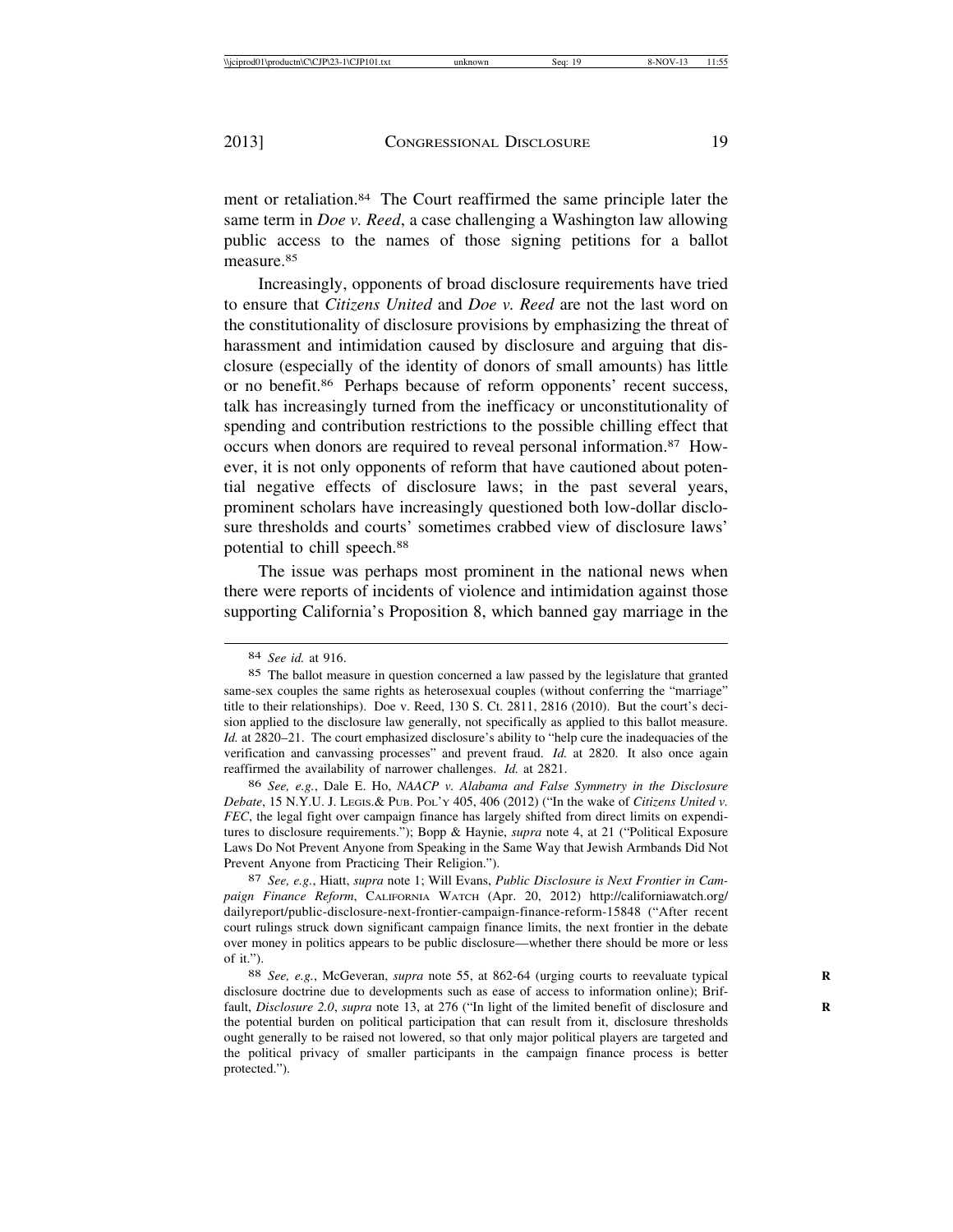state.89 In one instance, news broke that the artistic director of the California Musical Theatre had given \$1,000 to support the ban. The story "popped up on web sites following the passage of Proposition 8."90 A short time later, the director resigned because of the public outcry surrounding the revelation.<sup>91</sup>

More recently, commentators have become concerned with other incidents that may discourage speech. Some have pointed out the negative effects created by boycotts led by those who disagree with certain political spending. Most notable was a boycott of companies that contributed to the American Legislative Exchange Council (ALEC), which promoted implementation of voter identification laws.92 Former FEC Chairman Bradley Smith has argued that the threat of secondary boycotts "provides a strong rationale for limiting the scope of compulsory disclosure of political speech, contributions, and activities."93

Perhaps even more fiery was the recent debate concerning the "naming and assailing" of those who have donated heavily to Super PACs. When an Obama campaign website called "Keeping GOP Honest" named and criticized certain donors to Mitt Romney's Super PAC, Restore Our Future, there was a general uproar accusing the President and his administration of intimidating the opposition.94 In particular, some complained about the treatment of Frank VanderSloot, a wealthy Idaho businessman and national finance co-chairman for Romney.95 VanderSloot gave \$1 million to Restore Our Future, and was "smeared particularly as being 'litigious, combative and a bitter foe of the gay rights movement'" by the Obama campaign.96 Commentators have complained about this treatment, reporting that VanderSloot's children were even "harassed."97 VanderSloot himself stated that the "public beatings"

91 McKinley, *supra* note 90. **R**

92 *See* Bradley Smith, *The Problematic Nature of Secondary Boycotts on Political Speech*, CENTER FOR COMPETITIVE POLITICS (Apr. 20, 2012), http://www.campaignfreedom .org/2012/04/20/the-problematic-nature-of-secondary-boycotts-on-political-speech/.

93 *Id.*

94 *See, e.g.*, Kimberly A. Strassel, *Trolling for Dirt on the President's List*, WALL ST. J. (May 10, 2012), http://online.wsj.com/article/SB1000142405270230407030457739641 2560038208.html (stating that "the president of the United States publicly target[ed] a private citizen for the crime of supporting his opponent").

95 Kenneth P. Vogel, *Mega*–*Donors: Quit Picking on Us*, POLITICO (May 31, 2012), http://www.politico.com/news/stories/0512/76899.html.

96 Strassel, *supra* note 94. **R**

97 *Id. See also CEO Frank VanderSloot Fights Back Against Obama Campaign and Defends His Romney Donation By Writing Another Check*, FOX NEWS INSIDER (May 14,

<sup>89</sup> *See* Bopp & Haynie, *supra* note 86, at 22 (calling intimidators of Proposition 8 supporters a "modern–day mob").

<sup>90</sup> Jesse McKinley, *Theater Director Resigns Amid Gay*-*Rights Ire*, N.Y. TIMES, Nov. 12, 2008, at C1. *See also* Shane Goldmacher, *Mormon Church Reveals Deeper Involvement in California's Proposition 8*, SACRAMENTO BEE, Feb. 1, 2009 at A3 (discussing California Musical Theatre story and noting that "[t]here were similar cases elsewhere in the state").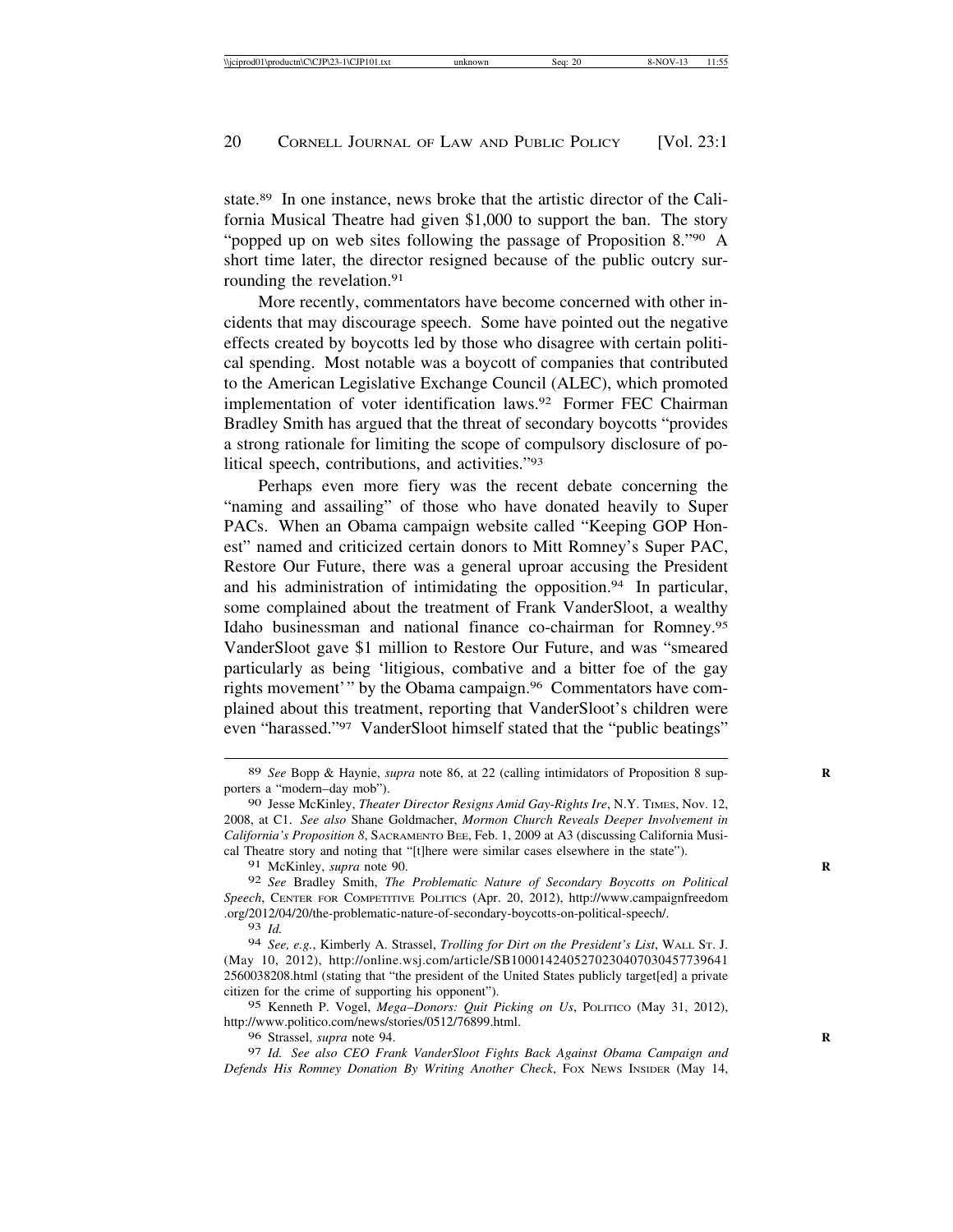would not deter him from making further donations,<sup>98</sup> though it did cause his company, which sells wellness products, to lose business from "a couple hundred customers."99

Though the levels of alarm in reaction to such events differ amongst those in the campaign finance field, even proponents of disclosure have advocated that in response to these occurrences, disclosure thresholds should be high enough so as not to require public disclosure of personal data for relatively low-level donors.100 As discussed in Part III.A.3 below, simple disclosure of legislators' time spent fundraising carries no threat of chilling speech or causing privacy concerns for donors.

\* \* \*

Critically, disclosure requirements that are incomplete or avoidable can sometimes be harmful to the political process.101 While few disclosure proponents would argue that the existing regime is outright harmful, it distorts the proper focus by failing to include all actors within its scope. The public is given incomplete information, affecting voters' ability to make decisions based on disclosure of fundraising and spending data. Further, it creates a larger burden for those complying with the spirit of the law. And perhaps most importantly, rife with loopholes, it fails to have the desired behavioral consequences for those raising and spending money.

III. LEGISLATOR DISCLOSURE OF FUNDRAISING TIME

#### *A. Benefits of Legislator Disclosure*

Disclosure regimes are inherently limited in their effectiveness because they do not restrict any action, and problems with current federal law exacerbate the system's inherent shortcomings. As many have already argued, loopholes should be closed and the current system should be modified in order to ensure our democracy benefits as much as possible from fundraising disclosure.

Yet other steps can be taken to improve disclosure results without violating the Constitution, a problem that burdens many campaign fi-

<sup>2012),</sup> http://foxnewsinsider.com/2012/05/14/ceo-frank-vandersloot-fights-back-againstobama-campaign-and-defends-his-romney-donation-by-writing-another-check/ (reporting that Bill O'Reilly called attacks on VanderSloot "political terrorism") [hereinafter *Vandersloot Fights Back*].

<sup>98</sup> Strassel, *supra* note 94.<br>99 VanderSloot Fights Back, *supra* note 95.

<sup>100</sup> *See, e.g., McGeveran, supra note 55, at 881; Briffault, Disclosure 2.0, supra note 13,* at 300-01 (discussing wisdom of raising disclosure thresholds). <sup>101</sup> *See* McGeveran, *supra* note 55, at 864 (arguing that in 2010, disclosure rules "reached **<sup>R</sup>**

their absurd climax, exposing numerous instances of small-scale citizen participation but concealing the giant influence of financially and politically powerful entities").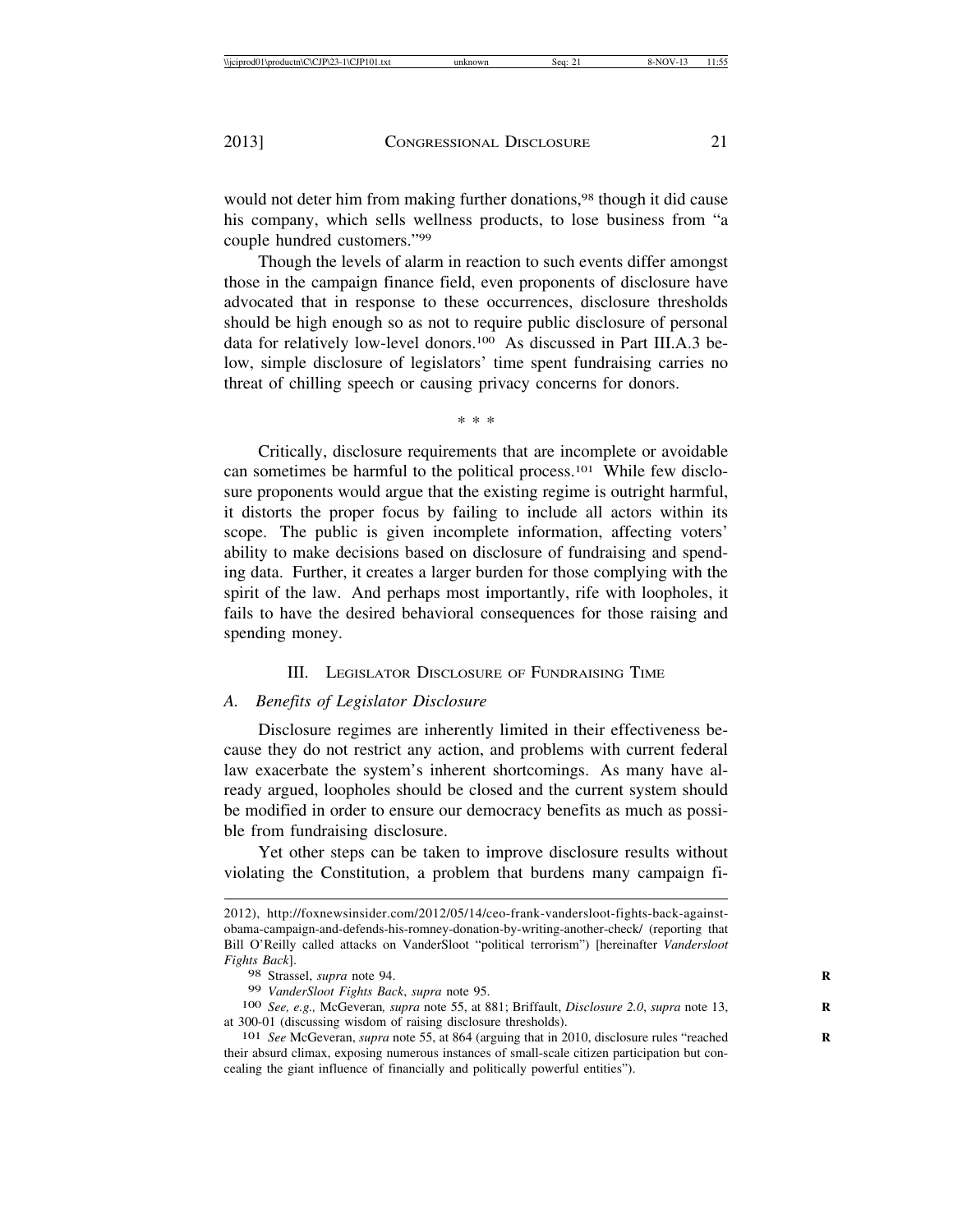nance reform attempts. First and most simply, candidates and incumbents should be required to report the number of hours they spend soliciting money—both contributions and independent expenditures.102 While anecdotal evidence demonstrates that the time legislators spend fundraising is shocking, there is no indication that the public is aware of the extent of the problem, much less the amount of time their own representatives spend asking for money. The electorate must know how much time its representatives spend raising money in order to most effectively use information about fundraising and influence the behavior of elected officials. Preferably, the law would require disclosure of the fundraising method as well: legislators would have to report the amount of time they spent making telephone calls to potential donors, the time they spent at in-person fundraisers, and so on. The details contained in such reporting would provide constituents with an idea of how their representatives spend a typical day.

While some policies demonstrate recognition of the inherent usefulness of disclosure of time spent by government actors,103 that recognition has not led to a strong movement for further disclosure of legislator time. For example, Senator Kirsten Gillibrand's website states that she is "proud to lead by example as the first member of Congress ever to post their official daily meetings online every day, so New Yorkers can see who is lobbying their Senator and for what."<sup>104</sup> The calendar of official meetings is commendable, but by only providing general descriptions of "public" meetings, the calendar necessarily fails to capture many of Senator Gillibrand's activities that would provide valuable information to voters.105 Extending the disclosure requirements would transform the current array of information available, providing voters with more information on which to base their decisions.

<sup>102</sup> It is most important that the public learn about the time incumbents spend fundraising. Requiring only incumbents to divulge the information, however, creates unfairness that can be avoided by making the rule also apply to challengers. Further, the public may well benefit from learning the amount of time a challenger is spending fundraising versus performing other campaign functions, such as meeting with and speaking to the electorate.

<sup>103</sup> *See* Parts III.A.1–3, *infra.*

<sup>104</sup> *See* Kirsten Gillibrand, *Schedule of Official Meetings*, UNITED STATES SENATE, http:// www.gillibrand.senate.gov/newsroom/schedule/ (last visited Oct. 3, 2013) (listing her schedule for all website visitors). Senator Gillibrand also posts her financial disclosure report on her website. The Sunlight Foundation reports that four other senators and three representatives post their daily schedules online. *Members of Congress Posting Schedules Online*, OPEN CON-GRESS, http://www.opencongress.org/wiki/Members\_of\_Congress\_posting\_schedules\_online (last modified Aug. 1, 2013 15:04).

<sup>105</sup> *See* Marc Heller, *Sen. Gillibrand Praised for Online Posting of Daily Schedule*, WA-TERTOWN DAILY TIMES (Apr. 13, 2009) http://www.watertowndailytimes.com/article/200904 13/NEWS02/304139973/-1/NEWS (noting that duration of meetings is not revealed and that information is not archived, so is unavailable one day after meetings occur).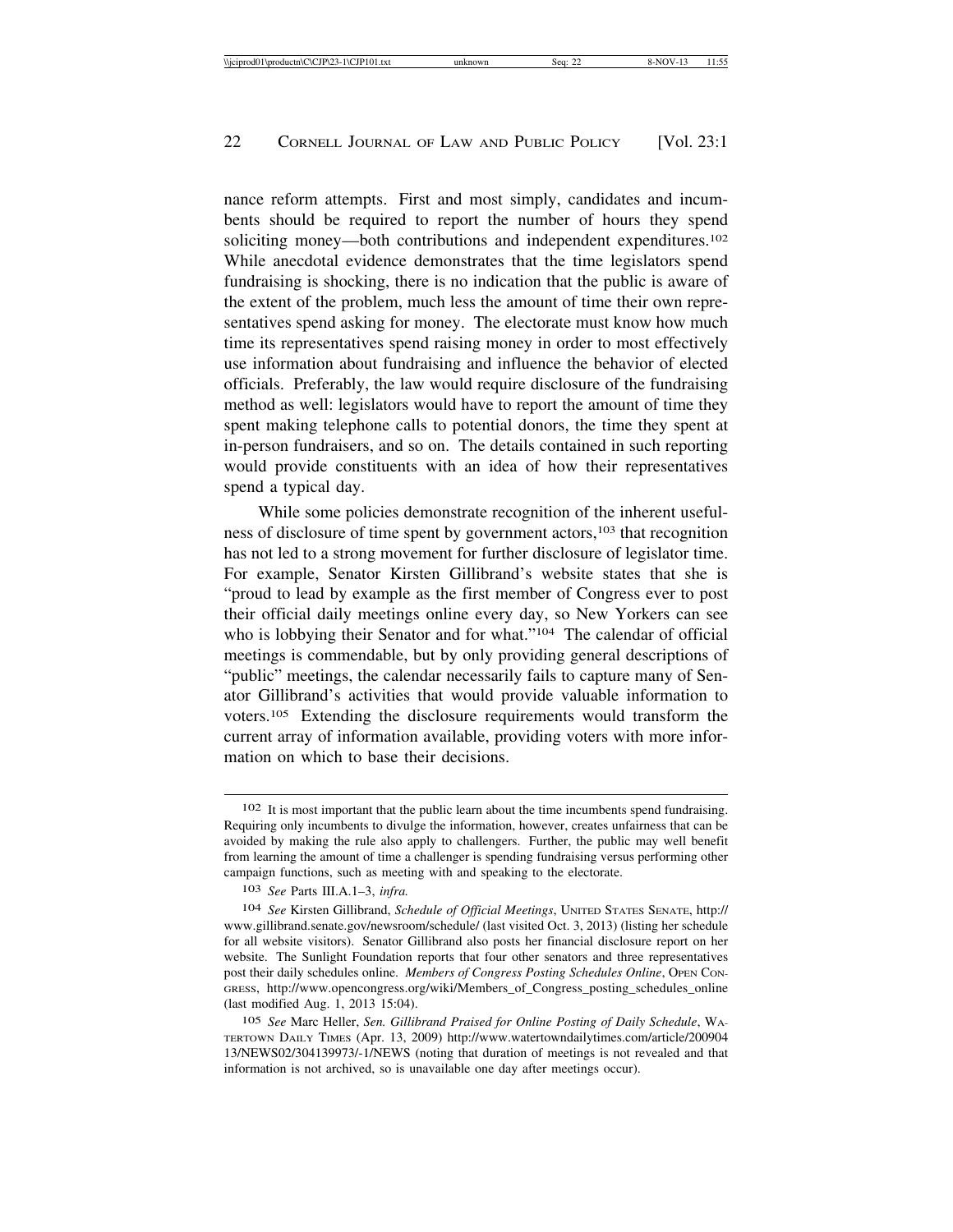#### 1. Public Information Benefit

One principal benefit of disclosure laws is the information the laws provide to the public. While this benefit has been challenged as overly simplistic, the public has an undeniable interest in knowing the source of political speech and the identities behind those contributing to the election of a candidate. Any disclosure scheme that seeks to benefit the public in this manner, however, should be designed to provide the most useful information to the voter. Despite their value, current disclosure provisions (even if the loopholes were closed) are insufficient for reasons outlined above in Part II.C. Adding legislator time reporting would be a step toward providing more complete, valuable information to the voter.

There is a strong public interest in making legislators' fundraising activities more transparent. First, it provides a way for voters to determine how a legislator is carrying out the mandate she has received by being voted into office. If a congresswoman spends a large amount of her time making fundraising calls or hosting fundraising events, voters should have the opportunity to assess her effectiveness with that knowledge in mind. Often, information concerning time spent fundraising would be more valuable to voters than the identity of a legislator's donors. For a simple legislative race, the identity of small dollar donors is often meaningless, and the identity of larger donors may simply confirm what voters already know about a candidate. However, a news report revealing that a voter's representative spent an outrageous amount of time fundraising could lead undecided voters to vote against the incumbent because they disapprove of her use of time.106 Conversely, a voter may hear that his representative spends comparatively less time raising money, and may decide to vote for her based on that knowledge.

Additionally, the information would provide benefits outside individual elections. If the public became more cognizant of the way in which their representatives were spending time, it is likely that media and the public would increase pressure on Congress to implement policies allowing leaders to focus on running the country rather than fundraising.

Though implementing these disclosure requirements may seem to provide an unprecedented level of transparency, it can also be viewed as an attempt to provide voters with a tool to assess their representatives that has long been missing. Clearly, voters already can find out how their representatives vote on any issue before the House or Senate. They can also discover more information about representatives' legislative ac-

<sup>106</sup> If the disclosure requirements were more stringent, for example by requiring information about the identity of the person with whom a legislator spends time, voters would garner unprecedented information concerning the amount of access money can buy; journalists would gain greater power to connect legislative action with access. *See infra* Part III.C.1–3.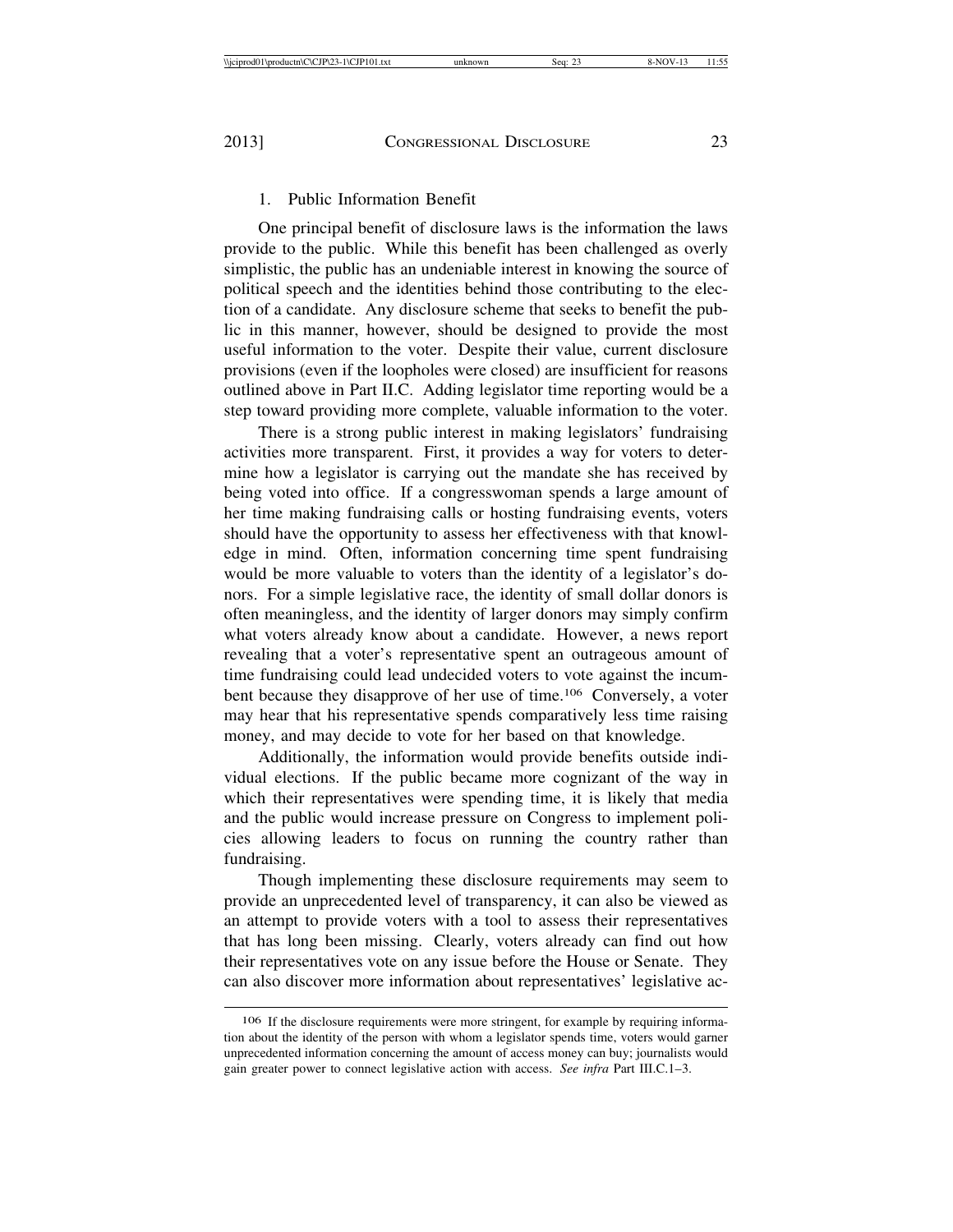tivities,<sup>107</sup> personal finances,<sup>108</sup> and, of course, campaign finances. Given the broad recognition of the value of these disclosures, there is little justification for keeping legislators' main activity secret from voters.

The current transparency requirements demonstrate the importance of allowing the public to learn as much as possible about candidates. Other incidents demonstrate this importance. For example, most candidates for president disclose several years of their tax returns in an effort to provide voters with information about their personal lives. In the summer of 2012, the national news was littered with stories examining Mitt Romney's refusal to release tax returns for any years prior to 2010. As Romney continued to refuse to release the returns despite attack ads by the Obama campaign, fellow Republicans began to encourage him to adhere to typical practices.<sup>109</sup>

If personal financial information raises such fervor, information about candidates' fundraising practices should create even greater interest for voters—data concerning legislators' fundraising informs the electorate about their personal choices as they relate to their public responsibility, while tax returns address only personal choices in the private sphere. Research has shown that fundraising activities often occupy more of a legislator's time than any other function, clearly affecting indi-

<sup>107</sup> Federal government proceedings can be seen on C–SPAN and on live streams via the Internet. *See, e.g.*, *House Committee Live Streams*, THE LIBRARY OF CONGRESS THOMAS, http://thomas.loc.gov/video/house-committee (last visited Oct. 3, 2013). Other websites track members' votes and package information in easily-digestible formats, such as graphs that provide information concerning legislators' missed floor votes. *John Sullivan,* GOVTRACK.US, http://www.govtrack.us/congress/members/john\_sullivan/400392 (last visited Oct. 3, 2013).

<sup>108</sup> The Ethics in Government Act of 1978 requires government officials to file annual reports concerning their personal finances. *See* Center for Responsive Politics, *About the Reporting Requirements*, OPEN SECRETS, http://www.opensecrets.org/pfds/disclosure.php (last visited Oct. 3, 2013). Among required disclosures are

earned and unearned income, assets and related transactions, liabilities, contributions made in lieu of honoraria, gifts received, non–governmental positions held, travel that was paid for or for which the filer was reimbursed, and various agreements into which the filer has entered. Information relating to the spouse and dependent children of the filer is also reported in many cases.

*Id.* In 2012, the STOCK Act was signed into law, explicitly prohibiting members of Congress from trading on non-public information. Stop Trading on Congressional Knowledge Act of 2012 (STOCK Act), Pub. L. no. 112–105, 126 Stat. 291 (2012). As a part of the law, legislators and some executive employees must report securities transactions more frequently and disclose mortgages on personal residences. *See* Center for Responsive Politics, *About the Reporting Requirements*, OPEN SECRETS, http://www.opensecrets.org/pfds/disclosure.php (last visited Oct. 3, 2013). Soon the information will be available in an online database. Center for Responsive Politics, *A Primer on the STOCK Act*, OPEN SECRETS, http://www.opensecrets.org/ pfds/stockactprimer.php (last visited Oct. 3, 2013).

<sup>109</sup> *See* Michael D. Shear & Trip Gabriel, *Romney Steadfast in the Face of Growing Calls to Release More Tax Returns*, N.Y. TIMES (July 18, 2012), http://www.nytimes.com/ 2012/07/ 19/us/politics/romney-steadfast-against-release-of-more-tax-returns.html.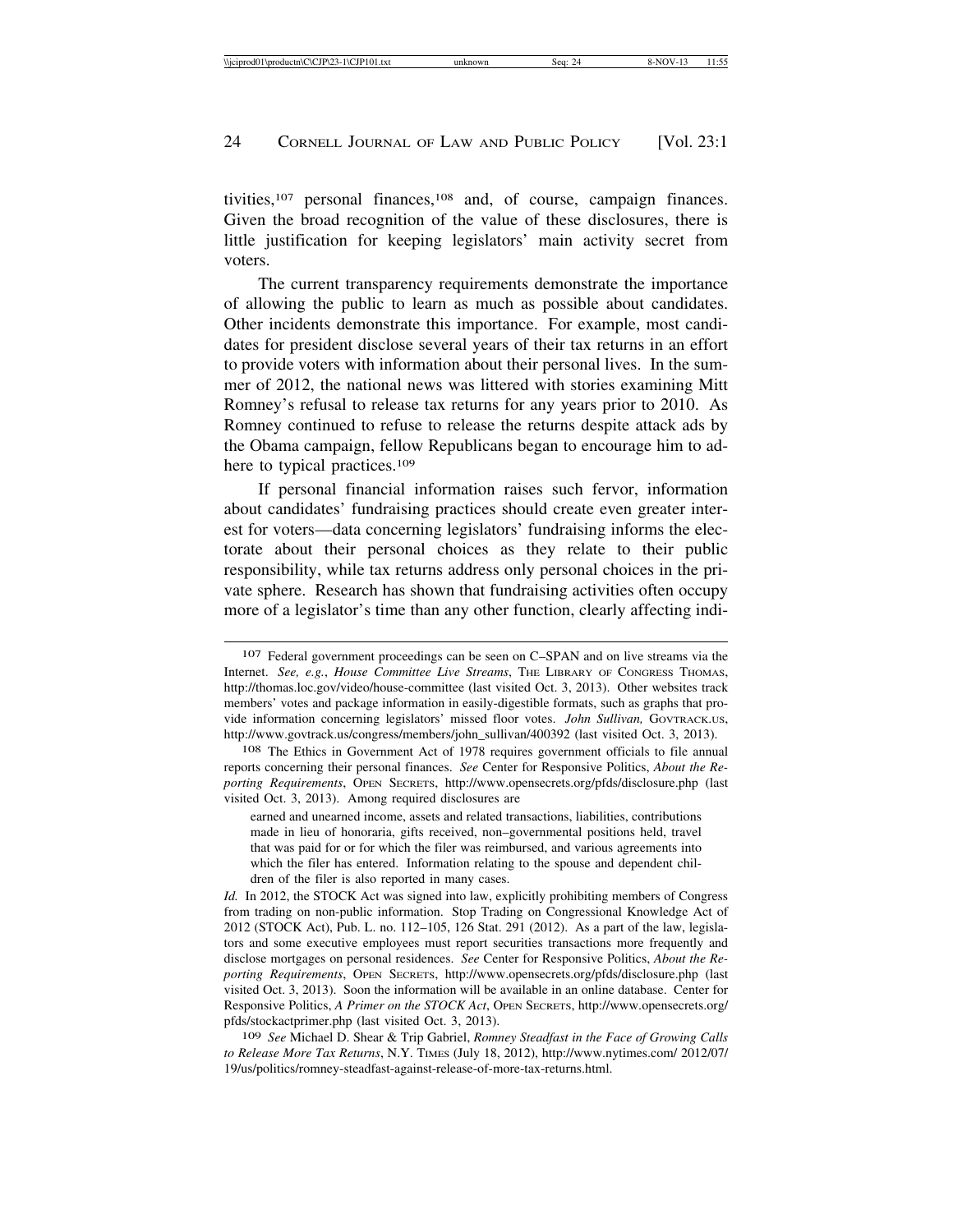vidual pieces of legislation (that do not receive the attention of a legislator because of time constraints) and the overall workings of our democracy.110 Given the enormous, well-documented effects of the time legislators spend fundraising, voters should expect to have, at the very least, basic information concerning the amount of time their representative has devoted to securing reelection.

Moreover, the information that would be produced by disclosure of fundraising time provides the best type of cue to voters because it focuses on one salient piece of information about each candidate.111 By focusing on a smaller number of disclosures that have greater meaning, voters are more likely to be able to use the information provided. Smaller amounts of information are also widely publicized more easily. As Michael Kang has argued in advocating an idea he calls "disclosure plus," "effective disclosure measures would publicize the most useful information about the most interested parties, without adding to voter confusion by publicizing distracting information about others."112 Though Professor Kang's argument concerned disclosure of ballot measure supporters, the same assessment of usefulness applies to the law proposed here. Many voters lack the time or ability to properly perform a full assessment of their representatives' performance. Though they can look at voting records and perhaps their representatives' campaign ads or speeches in Congress, this provides a limited picture of members' activities. It is impossible to expose all the activity the public would like to see, but disclosing time spent fundraising is a step in the right direction.113 Importantly, dissemination of that information could meet the criteria discussed by Professor Kang: A small amount of significant information could be widely disseminated, leading to the most widespread and efficient use of the data.

Aside from assisting voters, comprehensive information concerning fundraising time would provide valuable information to scholars and policymakers studying the way our government functions.114 Most obvi-

<sup>110</sup> LESSIG, *supra* note 50, at 121–24. **R**

<sup>111</sup> Though requiring legislators to report time spent engaging in specific methods of fundraising would complicate the information presented slightly, the overall number of hours spent fundraising would obviously still be provided, and would be easily reported and digested.<br><sup>112</sup> Kang, *supra* note 25, at 1179.

<sup>113</sup> Fundraising time should probably not be seen as strictly a heuristic cue because it provides more than a simple shortcut to voters—like a list of a legislator's floor votes, it provides direct information (rather than a proxy) about legislators' actions upon which they can be judged. It could also serve, however, as a shortcut for voters to assess a legislator's dedication to his district and the nation versus his dedication to securing reelection.<br><sup>114</sup> *See, e.g.*, Mayer, *supra* note 20, at 258 (listing "facilitating the study and knowledge

of political behavior" as additional reason for campaign finance disclosure); *see also* Ellen L. Weintraub & Samuel C. Brown, *Following the Money: Campaign Finance Disclosure in India and the United States*, 11 ELECTION L.J. 241, 253 (2012) ("Academics and civil society groups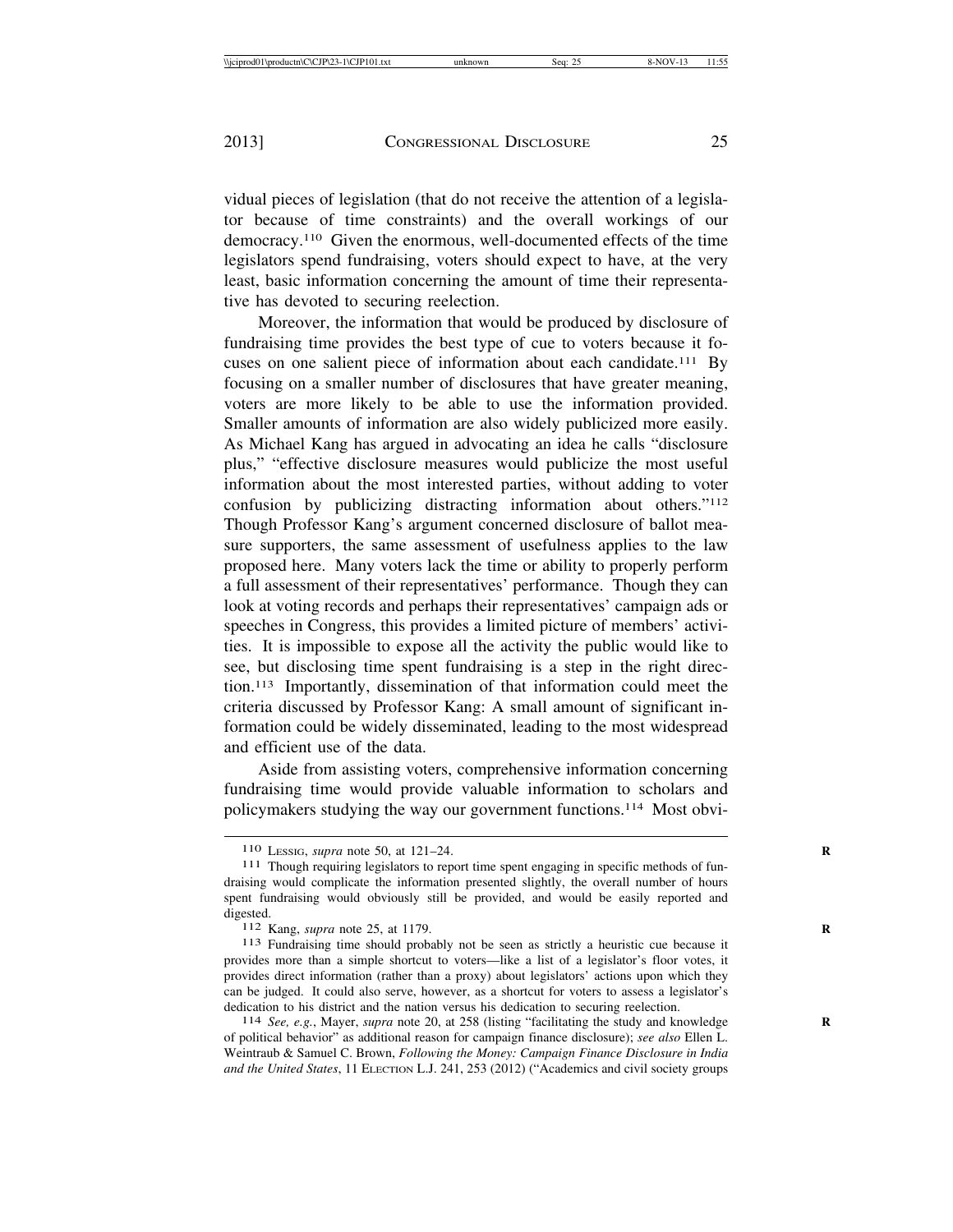ously, disclosure of fundraising time would make it easier to determine the amount of time legislators spend fundraising rather than performing other functions.115 Knowledge about that time ratio could assist those who study the issue in assessing ways to prevent fundraising from negatively impacting our democracy. For example, Rick Hasen argues that courts should allow restrictions on lobbying and corporate spending in elections to protect the national economic welfare.116 A similar argument could be made based on the overwhelming amount of time our Congress dedicates to fundraising; however, it is impossible to properly analyze the issue when comprehensive data do not exist. Legislator disclosure of fundraising time would provide the raw material that scholars need to fully examine such issues.

#### 2. Changing Legislators' Behavior

Perhaps more importantly, requiring disclosure of legislators' fundraising time would discourage representatives from spending an excessive portion of their time fundraising. Successful disclosure or transparency policies in all fields not only inform voters or consumers, but the disclosers "perceive and understand users' changed choices" and "improve practices or products."<sup>117</sup> As one scholar has explained in an article concerning the costs and benefits of corporate disclosure, regulators considering a certain disclosure provision will ask the question: "Will the forced disclosure of information deter undesirable forms of behavior about which information must now be disclosed?"<sup>118</sup>

Current disclosure laws seek to alter legislators' behavior in certain ways—aside from trying to prevent corruption that might otherwise occur, they sometimes shame politicians into returning donations from

such as the Campaign Finance Institute and the Center for Responsive Politics further enhance the public's understanding of campaign finance issues with their sophisticated analyses of the data made available by the FEC.").

<sup>115</sup> Vermont sought to ameliorate the effects of the fundraising time issue in passing expenditure limits, but the Supreme Court dismissed the argument with little consideration. Randall v. Sorrell, 548 U.S. 230, 245 (2006). *See also infra* note 133. **R**

<sup>116</sup> Richard L. Hasen, *Lobbying, Rent Seeking, and the Constitution*, 64 STAN. L. REV. 191, 198 (2012) ("If courts accept the national economic welfare rationale as a sufficiently important interest to justify some lobbying laws, the rationale could have much broader implications. Most importantly, following the *Citizens United* case, the rationale could justify reestablishing limits on corporate spending in candidate elections, or at least reestablishing such limits as to government contractors.").<br><sup>117</sup> FUNG ET AL., *supra* note 10, at 6 (summarizing positive benefits of disclosure regimes

in general); *see also* La Raja, *supra* note 20, at 239-40 (explaining that "politicians might alter their behavior when they know it is easier for others to keep track of their campaign finances" and "such adaptive behavior by politicians is precisely what many political reformers sought by improving disclosure"). <sup>118</sup> Geoffrey A. Manne, 58 ALA. L. REV. 473, 476 (2007) (arguing that in asking this

question, regulators sometimes fail to "consider that more nuanced behavioral responses may accompany this reduction").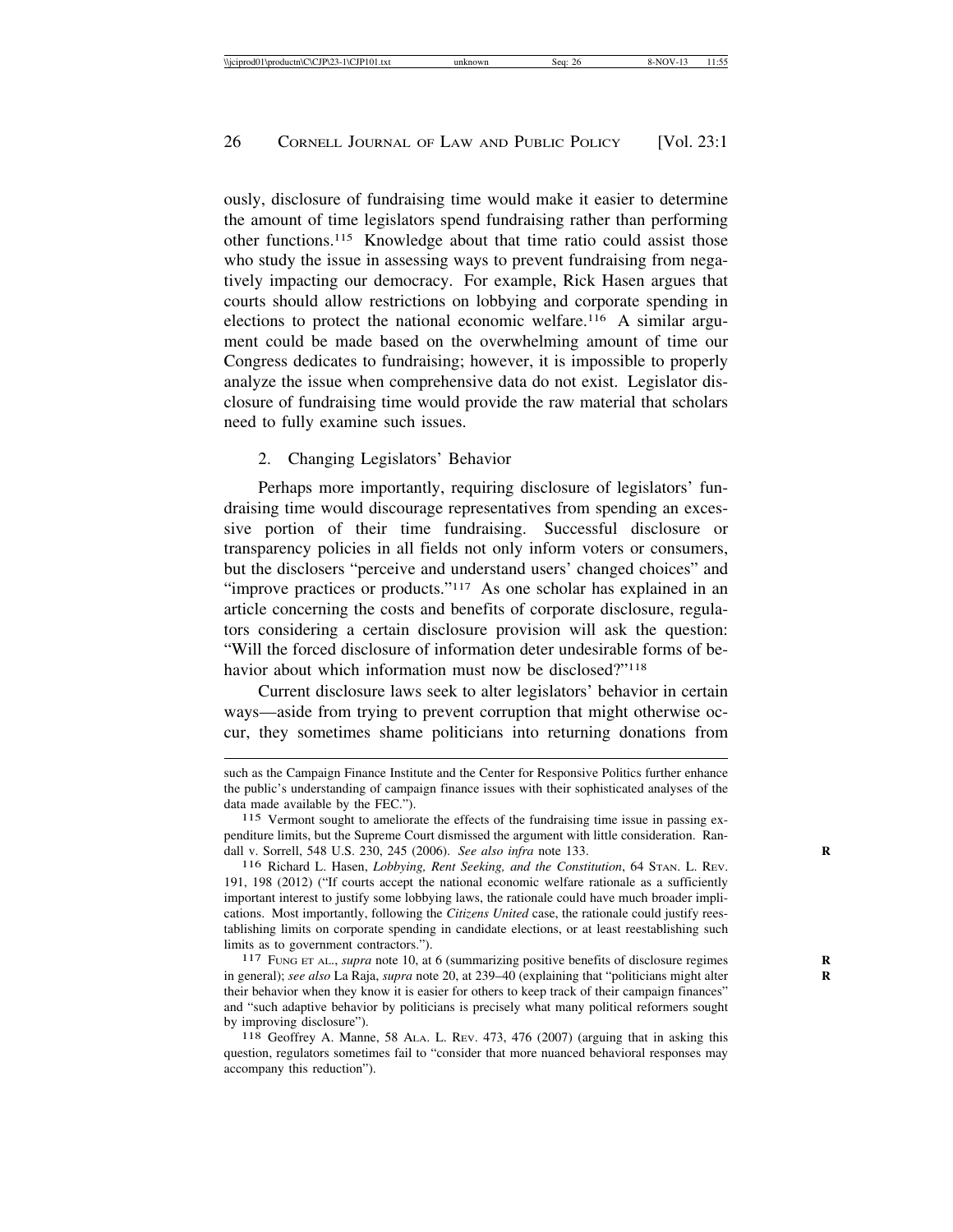questionable figures.119 However, the law proposed in this Article would change legislators' behavior in a different way: legislators forced to disclose the amount of time fundraising could be expected, in some circumstances, to pare down the time they spend fundraising in order to avoid garnering negative reactions from the public and the press. If such information were available to the public, it would undoubtedly appear in newspapers and television attack ads. While disclosure would not prevent members of Congress from spending significant time fundraising, members of Congress might try to avoid spending amounts of time that would shock voters or significantly exceed their rivals.<sup>120</sup>

Many have argued, and common sense dictates, that legislators who spend less time fundraising have more time to devote to quality governance. Estimates vary, but most agree that members of Congress spend between thirty and seventy percent of their time raising money,<sup>121</sup> most notably on the banausic task of "dialing for dollars," or making telephone solicitations to potential contributors. This is understandable, since in the 2010 midterm elections, the average winning candidate for the House of Representatives spent over \$1.4 million on his campaign, and the average winning Senate candidate spent about \$9.8 million.122 If a representative needs to raise \$1.4 million in two years, that amounts to almost \$14,000 per week. For a senator to raise \$9.8 million in six years would require raising over \$31,000 per week. Members of Congress explain with frustration that fundraising for an election can begin before being sworn in from the previous election.<sup>123</sup>

Countless legislators lament the current situation, saying that members of Congress "spend too much of their time dialing for dollars rather than sitting in their committee room and protecting the dollars of their

<sup>119</sup> *See Obama Campaign Returns \$200,000 Donation from Fugitive's Family*, *supra* note 30 (discussing Obama's return of \$200,000 bundled by family members of fugitive). <sup>120</sup> More comprehensive disclosure laws, such as those requiring legislators to identify

their contacts with donors, would of course provoke more extensive changes in behavior. In her article advocating for disclosure of legislator-lobbyist contacts, Anita Krishnakumar has made a similar point about disclosure laws encouraging behavior that will meet voter approval: "The threat of [exposure of a legislator's meetings with lobbyists], could encourage (or force) elected officials, or at least their staffs, to split their dance cards more evenly between opposing interests for fear of how it will look to the electorate, and other interest groups, if lobbying disclosures reveal them to be unduly partial to one set of interests." Krishnakumar, *supra* note 6, at 541. <sup>121</sup> LESSIG, *supra* note 50, at 121. According to The California Group, a firm "helping **<sup>R</sup>**

political . . . clients craft and execute their fundraising/public affairs strategy," "[d]epending on the stage of the campaign, a candidate should devote 40 to 60 percent of their day making fundraising calls." The California Group, *The Importance and Value of Call Time* (July 20, 2011), http://www.calgroupinc.com/2011/07/the-importance-and-value-of-call-time/. <sup>122</sup> Center for Responsive Politics, *Election Stats: 2010*, OPEN SECRETS, http://www.open

secrets.org/bigpicture/elec\_stats.php?cycle=2010 (last visited Oct. 3, 2013). <sup>123</sup> *See* Leahy, *supra* note 53 (lamenting that "in modern American politics, some cam-

paigns never end, and many politicians never get off the fundraising treadmill").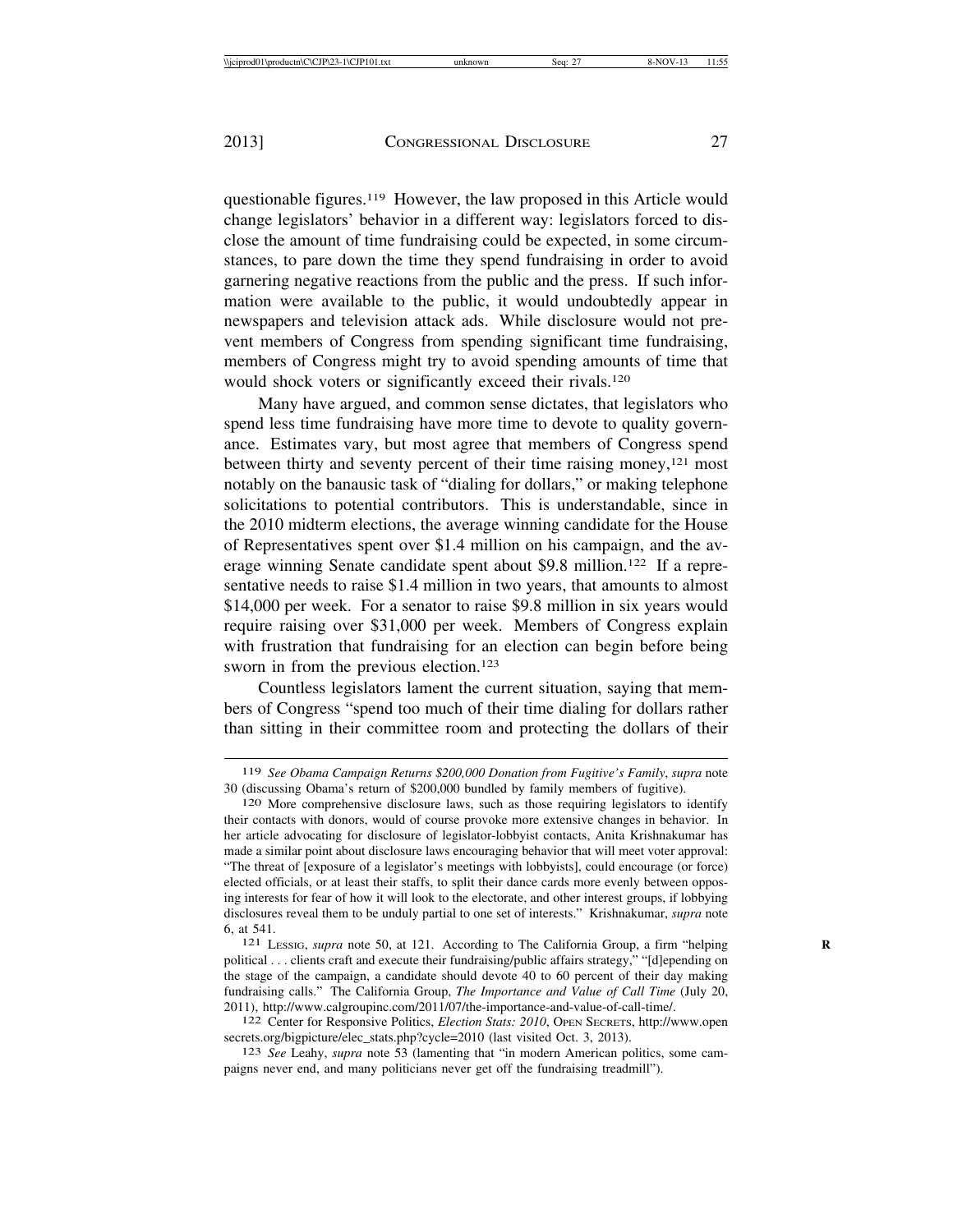constituents."124 Anecdotal descriptions of the congressperson's fundraising life in Washington paint a bleak picture of government. Representatives describe rushing off the Hill to the phone bank in their party's congressional campaign office in spare moments, as well as squeezing in as many evening fundraisers as possible after floor votes finish.125 Representative Chris Murphy explained that "[o]n any given day, the foot traffic to and from the national Republican and Democratic campaign offices is constant, and the conditions under which we labor are pretty depressing."126 He added that "with several hours of every day dedicated to raising the millions of dollars necessary for reelection, I simply cannot devote all of my energy to solving problems."127 Former representative Eric Massa explained that "Congressmen spend between five and seven hours a day on the phone, begging for money."128 The days in which members of Congress deliberated with one another are over, due in part to the fact that members are constantly fundraising: "bells . . . ring; members race from wherever they are (which is most likely just off the Hill, making fund-raising telephone calls) to the floor; they are instructed by their staff as they enter the Chamber what the vote is and how they are to vote."129

The effects of turning our representatives into fundraisers rather than deliberators are apparent. Studies show that as fundraising demands have risen, congressional committee meetings have gone down.<sup>130</sup> Further, members note the lack of collegiality (and bipartisanship) engendered by rushing to fundraisers rather than dining or drinking with congressional colleagues.131 Based on these concerns, some have even pushed for the Supreme Court to consider the interest in protecting legislators' time as a compelling interest justifying spending limits,132 but

<sup>124</sup> LESSIG*, supra* note 50 at 123. **R**

<sup>125</sup> Chris Murphy, *Dialing for Dollars in Congress*, THE PRESS DEMOCRAT (Feb. 6, 2008), *available at* news.google.com/newspapers?nid=1673&dat=20080206&id=jLIjAAAAIBAJ &sjid=WSQEAAAAIBAJ&pg=6771,1234926.

<sup>126</sup> *Id*.

<sup>127</sup> *Id.*

<sup>128</sup> Ben Smith, *Hating Call Time*, POLITICO, March 11, 2010 (internal quotation marks omitted), http://www.politico.com/ blogs/bensmith/0310/Hating\_call\_time.html. The article notes that other freshman members called this number "something of a stretch," but said it was not far from accurate.

<sup>129</sup> LESSIG, *supra* note 50, at 144. **R**

<sup>130</sup> *Id*.

<sup>131</sup> *See* Murphy, *supra* note 125. **R**

<sup>132</sup> Vincent Blasi, *Free Speech and the Widening Gyre of Fundraising: Why Campaign Spending Limits May Not Violate the First Amendment After All*, 94 COLUM. L. REV. 1281, 1283-84 (1994) (arguing that "candidate time protection" is the rationale that "holds the most promise of answering First Amendment concerns" regarding spending limits).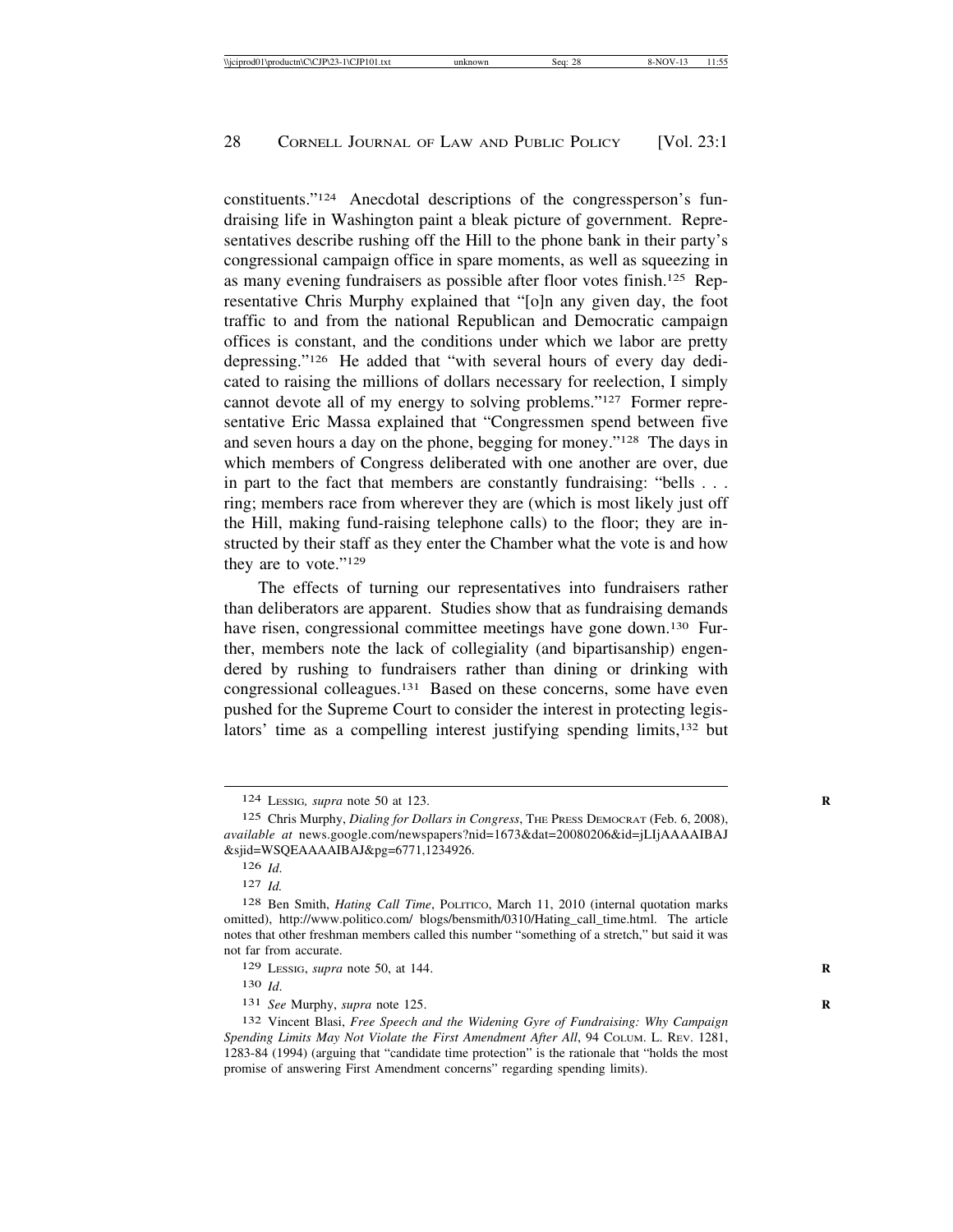several years ago the Supreme Court brushed the idea aside with little serious consideration.<sup>133</sup>

There are numerous benefits to be derived from removing legislators from the hamster wheel of the money race. For example, if legislators are dissuaded from spending inordinate amounts of time with a certain number of large donors, they might also find reason to spend time with other people or interest groups that they might not otherwise meet, both during campaigns and their time in office.<sup>134</sup> There is good reason to believe that politicians who spend time with more diverse groups of people are more educated and understanding about a wider variety of concerns held by their constituents.135 Discouraging legislators from spending time fundraising might encourage them to seek money from sources that require less of a time burden, such as small Internet donations or low-cost fundraising events.136

In addition to impairing government after elections are decided, the current fundraising demands discourage high quality potential candidates from running. In the Federalist Papers, James Madison opined that a large republic would be advantageous because of its ability to attract the very best representatives.137 Though that may have held true for some period of time after the founding, today it likely does not, due to legislators' severely altered job description. Aware that a job in Congress

<sup>133</sup> Randall v. Sorrell, 548 U.S. 230, 245 (2006). The *Randall* Court engaged in essentially no analysis in rejecting the time protection rationale, relying instead on *Buckley v. Valeo* and stating that it was "highly unlikely that fuller consideration of this time protection rationale would have changed *Buckley's* result." It then cited to a portion of *Buckley v. Valeo* that dealt with FECA's public financing law as evidence that the *Buckley* Court was aware of the time protection rationale, and also noted that "in any event, the connection between high campaign expenditures and increased fundraising demands seems perfectly obvious." *Id*. at 245–46. <sup>134</sup> *See* Blasi, *supra* note 132, at 1283-84 (arguing that "[a] major goal of campaign fi- **<sup>R</sup>**

nance reform . . . ought to be" protecting time, so that legislators can spend more time on constituent service, and that when a legislator cannot "spend her time considering . . . the grievances, information, and ideas of non-donors . . . the process falls short").

<sup>135</sup> For example, in writing about the Voting Rights Act, one commentator has argued that crossover districts are superior to majority-minority districts because they reward candidates who appeal across diverse racial groups. Jason Rathod, *A Post*–*Racial Voting Rights Act*, 13 BERKELEY J. AFR.-AM. L. & POL'Y 139, 196 (2011). Similarly, candidates with less incentive to raise money and time to meet with more diverse portions of the electorate may gain broader appeal.

<sup>136</sup> Recent research has shown that legislators who seek donations from a wider swath of the electorate more deeply understand a broader set of concerns. As explained below, based on this research, it may be best to include an exception from the time reporting requirements for low-dollar fundraising events. See infra Part III.C.3 and n. 169.

<sup>&</sup>lt;sup>137</sup> THE FEDERALIST No. 10, at 82-83 (James Madison) (Clinton Rossiter ed., 1961) (arguing that "as each representative will be chosen by a greater number of citizens in the large than in the small republic, it will be more difficult for unworthy candidates to practice with success the vicious arts by which elections are too often carried; and the suffrages of the people being more free, will be more likely to center on men who possess the most attractive merit and the most diffusive and established characters.").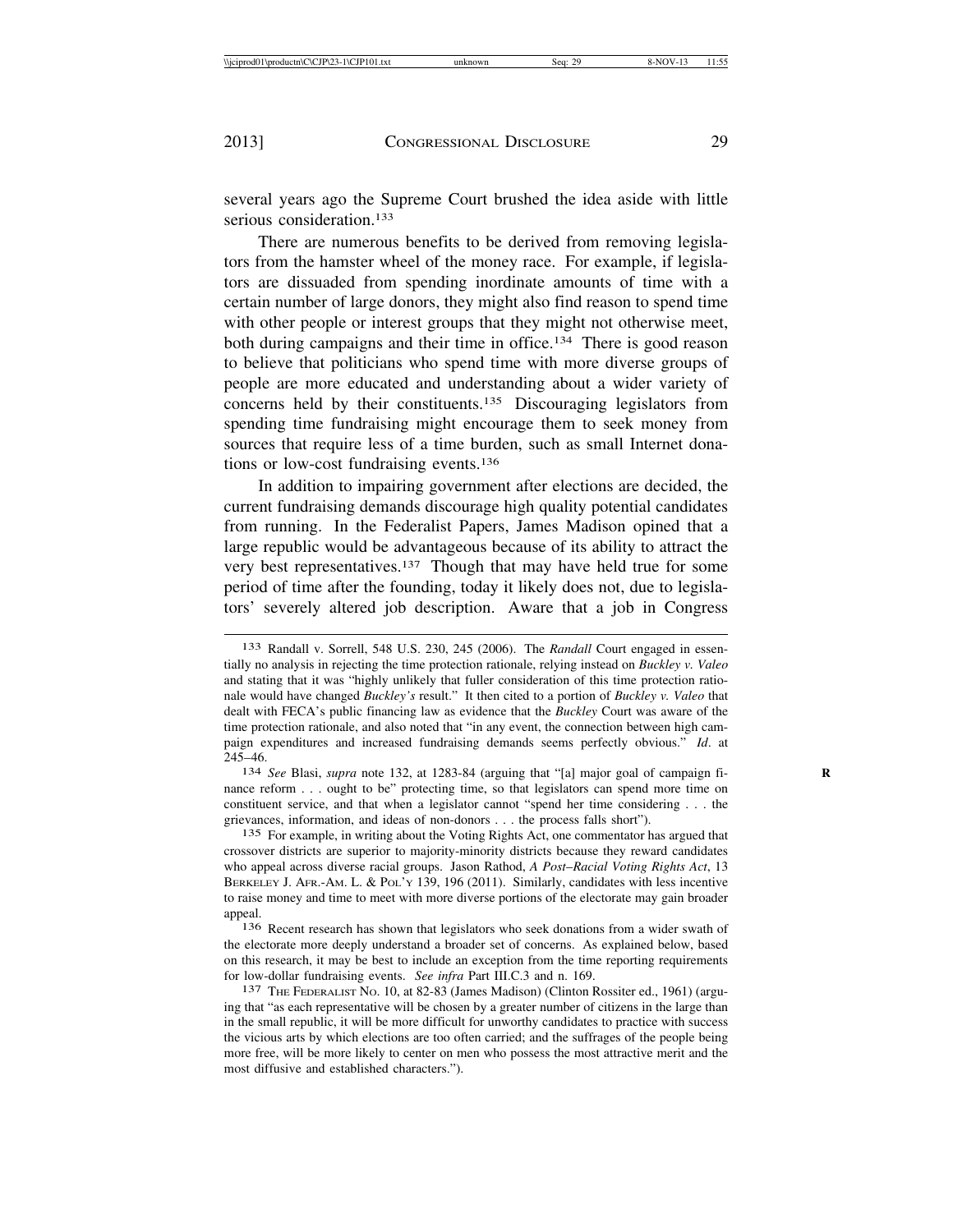would require constant fundraising and comparatively little attention to legislative tasks, those who have a high level of expertise or intelligence may opt to remain in the private sector or serve in alternative government roles.138 Not only does the de facto telemarketing requirement prevent the public from benefiting from such legislators, it also means that the people who do seek Congressional positions are those most likely to succeed at raising money and tolerate the burden.139

Multiple factors have created the current campaign finance picture as it exists today, principally the contribution-expenditure dichotomy born in *Buckley v. Valeo* almost forty years ago. Forcing legislators to disclose the time they spend fundraising will not erase this problem or other major campaign finance conundrums. However, as with disclosure generally, if implemented effectively, the proposed law could provide voters with valuable information and have a significant effect on legislators' decisions about how and when to raise money. With a disincentive to spend time raising money, legislators will be encouraged to spend more time focusing on the jobs they were elected to do.

3. Disclosure of Fundraising Time Faces Fewer Obstacles than Current Disclosure Requirements

Adding to the attractiveness of a legislator-focused regime, a disclosure law requiring reporting of time spent fundraising avoids most of the major problems discussed in Part II that undermine the effectiveness of today's disclosure laws. None of the arguments made below are an attempt to assert that current disclosure law should be replaced; rather, they demonstrate that the additions proposed would run into fewer roadblocks than those that currently predominate.140

a. Fewer Loopholes

First, a simple requirement of time reporting would not face the severe coverage problems that currently plague federal disclosure laws, discussed in Part II.B. As with current laws requiring reporting of personal financial data, there is no obvious means by which to avoid making the required disclosures. A uniform requirement for members of Congress does not allow for creative methods of avoidance, at least in the

<sup>138</sup> As one freshman representative explained in 2007, "you could be Abraham Lincoln, but if you don't have the heart of a telemarketer, you're not going to make it to Congress." *See* Leahy, *supra* note 53 (quoting Democratic representative Joe Courtney) (internal quotation marks omitted). *See also* Murphy, *supra* note 125. **R**

<sup>139</sup> Blasi, *supra* note 132, at 1302. **R**

<sup>140</sup> Admittedly, the advantages discussed in this section derive partially from simplicity. With simplicity comes a lower ceiling on potential effects. For example, disclosure of time spent fundraising likely could not hope to uncover evidence of quid pro quo corruption as is possible with current law.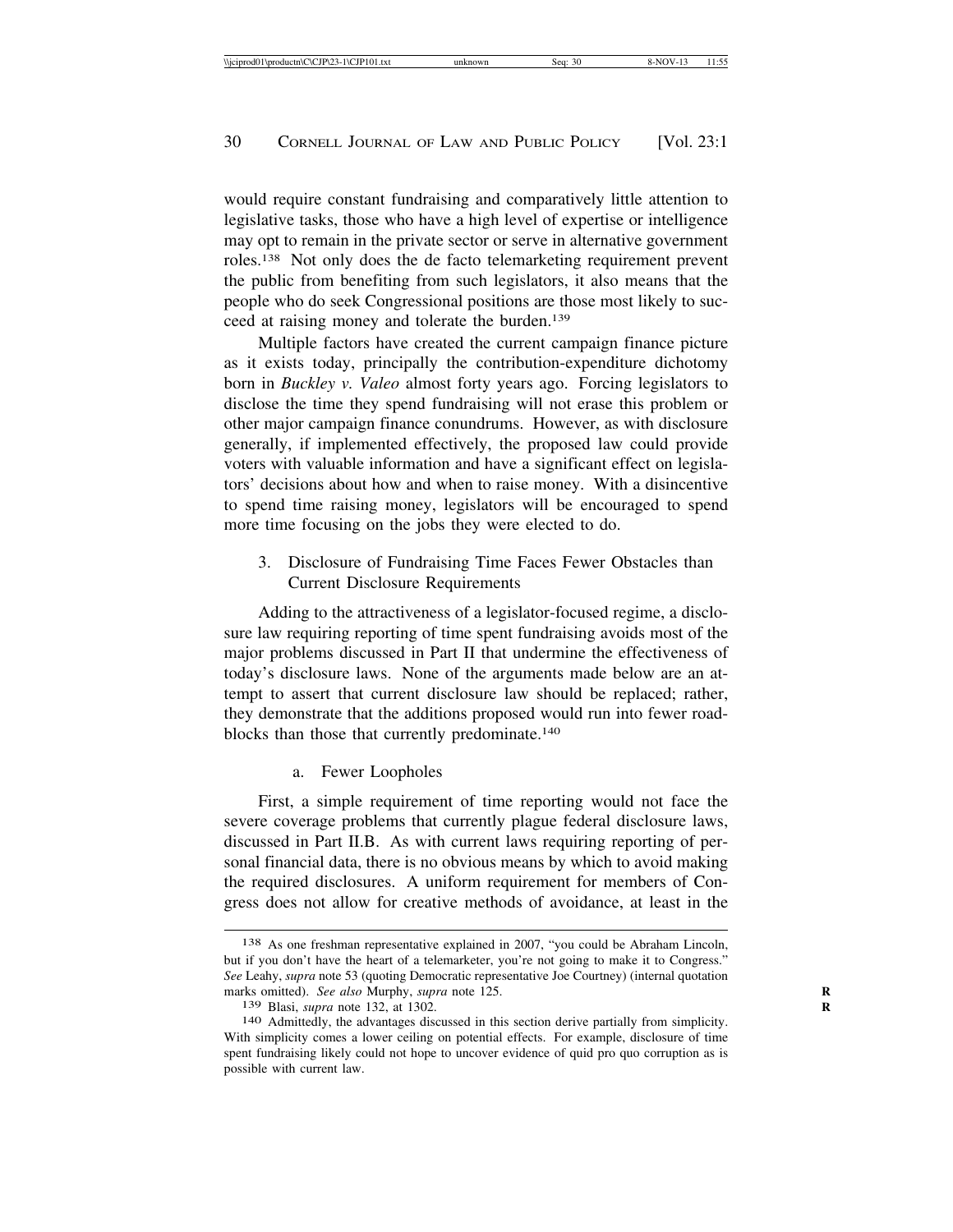same manner that is currently practiced by donors. Legislators would clearly be required to record and report time they spend at their party committee phone banks, at fundraisers, and soliciting money from donors in person. While it remains a possibility that certain meetings and phone calls could walk the line between fundraising and other topics, any resulting underreporting would be minor, especially compared to the percentage of undisclosed money in the current system.141 Moreover, because the disclosers are legislators themselves, there will be a greater spotlight on them and less incentive to walk the blurry line of legality as certain political spenders are willing to do through use of  $501(c)(4)$  organizations and other similar tools.142

#### b. More Useful Data That is Easier to Distribute

There are serious questions concerning whether voters can and do effectively use donor disclosure as a means of making voting decisions—those reporting the data may be biased, and information about a candidate's donors often will not provide much new information to a well-educated voter.<sup>143</sup> Timing issues and lack of voter knowledge about campaign finance law can also prevent voters from turning campaign finance data into useful, accurate information.144

Information about a candidate's campaign finances is generally not the top issue on voters' minds,<sup>145</sup> and for understandable reasons: a legislator's constituents are more concerned about issues that affect them directly, such as the economy.146 However, some data show that a significant portion of Americans, especially independents, care about campaign finance issues when they vote—one poll reported that twothirds of independents stated that reducing the influence of money in

146 Gallup Politics, *supra* note 145. **R**

<sup>&</sup>lt;sup>141</sup> *See infra* Part III.B.<br><sup>142</sup> Such organizations can spend money on elections and risk punishment after an election—surely a deterrent, but not nearly the deterrent a candidate would face from skirting disclosure requirements. *See generally* Ryan, *supra* note 61 (describing fines levied against 527 organizations after 2004 election). <sup>143</sup> *See supra* Part II.C*.* <sup>144</sup> *Id.*

<sup>145</sup> Polls are mixed to some degree, and generally pollsters group campaign finance issues into one category, so it is difficult to tell how important voters find disclosure of campaign spending. In a January, 2012 poll, the Pew Research Center released a report showing that only 28% of Americans considered "reforming campaign finance" as a "top priority" for the President and Congress, the second-lowest ranked issue on a list of 22. Pew Research Center, *Public's Agenda for President and Congress 2001*–*2012* (Jan. 23, 2012), *available at* http:// www.people-press.org/2012/01/23/public-priorities-deficit-rising-terrorism-slipping/1-23-12- 9/. One Gallup poll in 2008 found that "Corruption in Government" was found to be an "extremely" or "very" important issue to 79% of voters, ranking fourth on a list of fourteen issues. Gallup Politics, *Iraq and the Economy are Top Issues to Voters* (February 13, 2008), *available at* http://www.gallup.com/poll/104320/iraq-economy-top-issues-voters.aspx.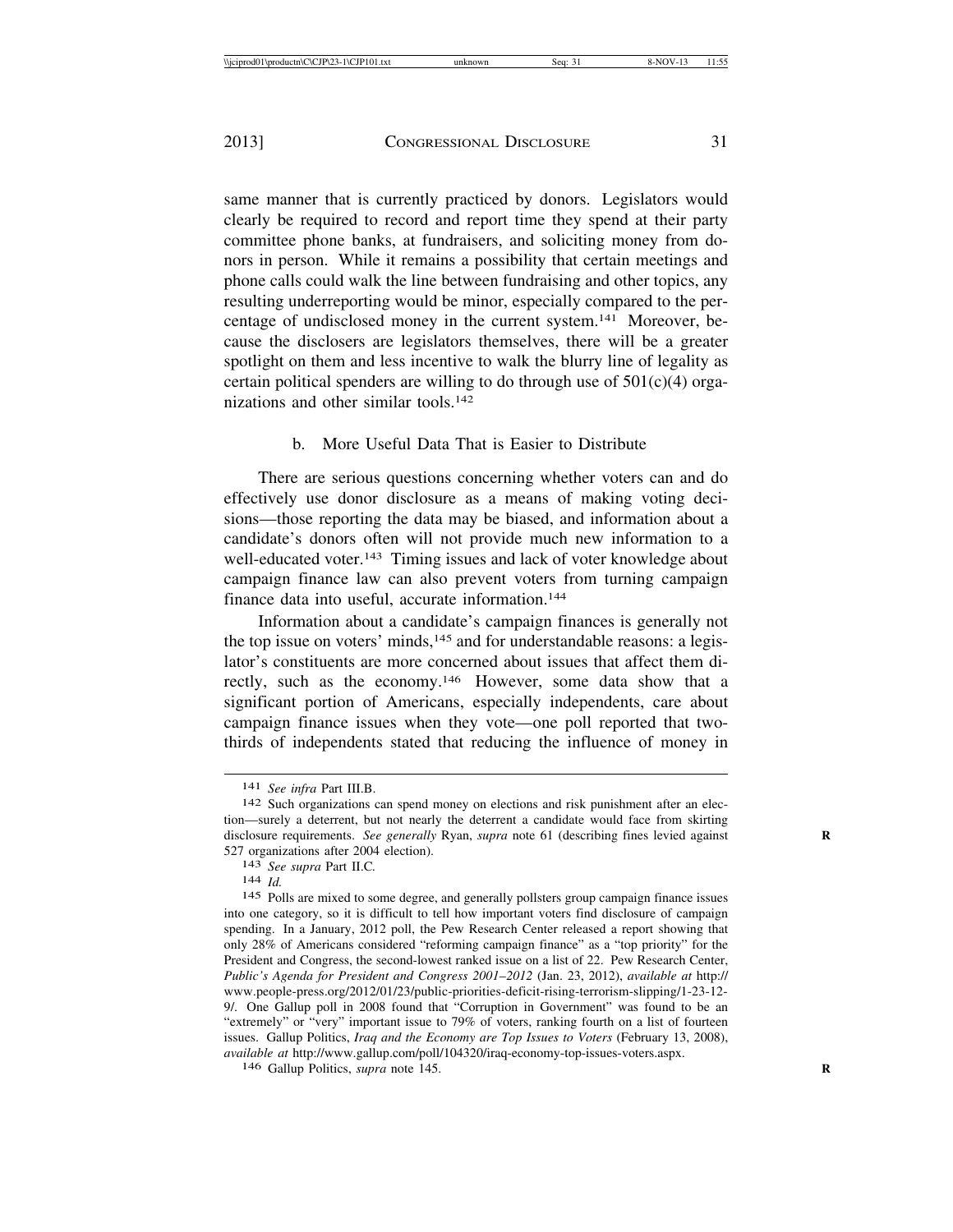politics is one of the most important issues to them.147 This means that disclosure law should be formatted in a manner that will best overcome the problems mentioned above so that voters who care about their representatives' fundraising—especially otherwise undecided voters—can best use the information available.

Requiring legislators to report time spent fundraising would provide voters with information that they clearly desire without facing obstacles to usefulness that are to some degree inevitable with existing disclosure laws. In its most basic form, the proposed requirement would consist of a simple number (of hours) that could easily be reported objectively by the media and digested by the public; naturally, the information would "readily translate[] into a voting cue."<sup>148</sup> Instead of sifting through much meaningless data in order to find something of interest, reporters and interested organizations would have straightforward numeric data that could easily be communicated to the public. Further, there would be few or no timing issues or complex legal distinctions that would have an appreciable effect on voters' understanding of the information disclosed—all candidates would have to provide reports containing the same type of information by a certain deadline.

On a similar note, the information would provide more than hints. Disclosure of donations and spending serves to provide heuristic cues for voters, but those cues are not necessarily straightforward because reasons for donations are often murky, and the reasons for a legislator's actions can almost never be conclusively linked to previous contributions. Indepth research is necessary to link a legislator's actions to a donor's money; any corruption that exists almost certainly cannot be proven. Disclosure of time spent fundraising creates a more concrete yardstick by which to make an assessment of a legislator's time.

#### c. Less Chilling Effect

Finally, disclosure of time spent fundraising could not be attacked on grounds that it chills private citizen speech or subjects donors to harassment. As noted in Part II.D, *supra*, opponents of reform have recently set their sights on existing disclosure laws, complaining that speakers have faced boycotts and intimidation as a result of their constitutionallyprotected speech. Even if a speaker does not fear harassment or boycotts, current federal disclosure provisions can prevent some people from speaking simply because they do not wish to have a light shined on their

<sup>147</sup> Stan Greenberg et al., *Money in Politics is a Ballot Box Issue*, DEMOCRACY CORPS (May 7, 2012), *available at* http://campaignmoney.org/files/may2012-pcaf-dcorps-memo.pdf.

<sup>148</sup> Krishnakumar, *supra* note 6, at 539, 544 (noting that voters are typically disengaged and require "information entrepreneurs" to provide useful, accessible information).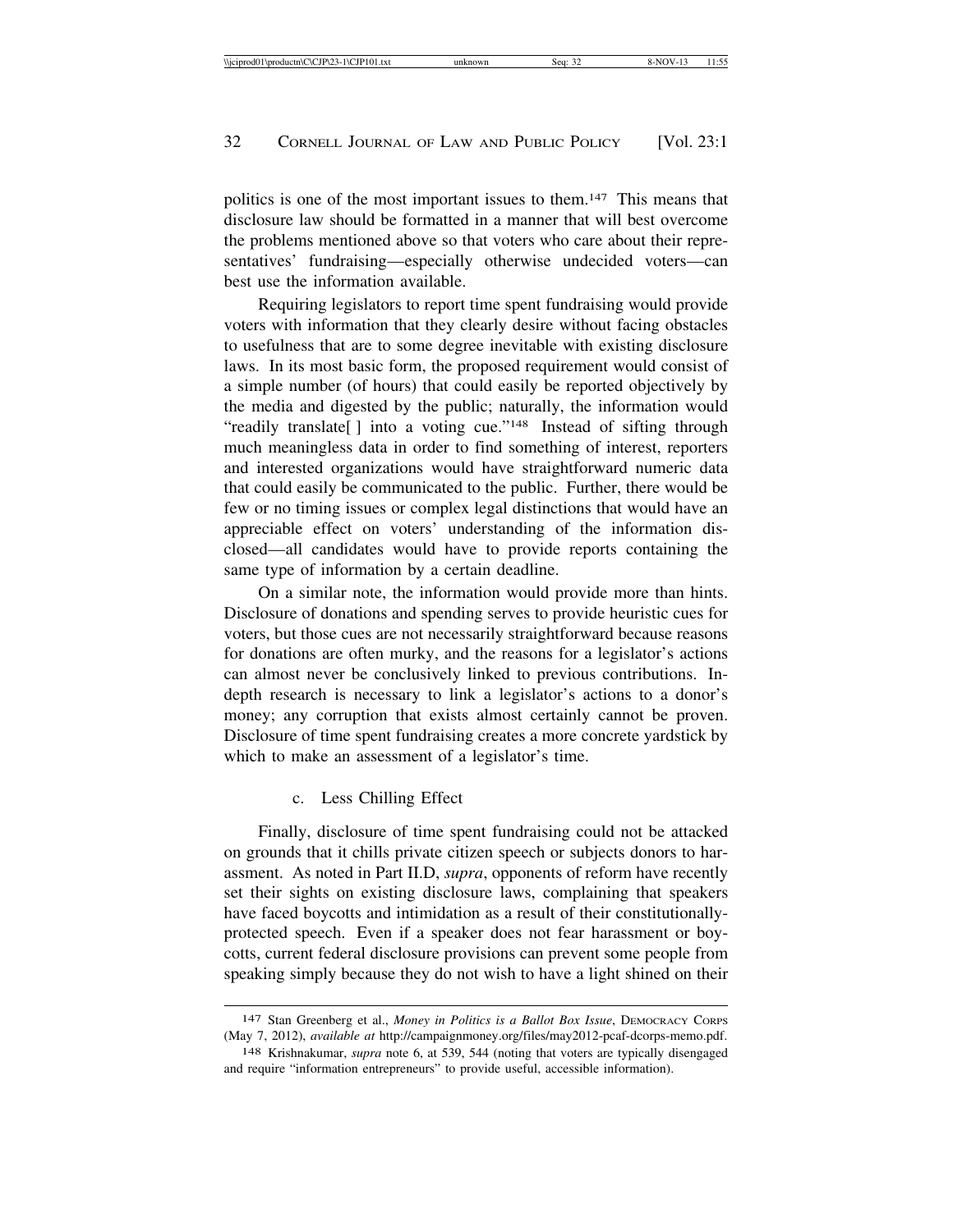political views.149 In their article criticizing compelled disclosure by donors, Jim Bopp and Jared Haynie railed against requiring citizens to disclose their spending, arguing that the terms "disclosure" and "transparency" should not be used to describe laws forcing private citizens to disclose information; rather, the terms should apply when citizens require information from the government.150

The law proposed here seeks only information concerning activities of a legislator, and would not threaten to chill speech of private citizens or subject them to threats or harassment. Such a provision would meet the true definition of a disclosure law as laid out by Bopp and Haynie, simply trying to provide citizens with another barometer by which to measure their elected officials.

A more robust version of such a law may not be quite as innocuous, but still would present much less of a problem than exists with current laws. For example, if members of Congress were required to disclose both the time spent fundraising and the identity of the donor with whom the legislator spent that time, individual citizens would be identified. However, revealing this simple information would almost certainly not create the same risks that are felt by those who sign a petition supporting a ballot issue or take a similar stance on a specific issue. The principal examples of retaliation or economic boycotts mostly relate to stances people have taken on specific issues. Proposition 8 supporters, for example, were met with alleged threats and harassment because of their views about gay marriage. It is unlikely that individuals, or even companies, would face similar threats if it was simply reported that a legislator had contacted them to ask for a donation. After all, contributions, and many expenditures, are already reported.151

#### *B. Practical Concerns*

Some may object that requiring disclosure of time spent fundraising would present practical difficulties and increase the burden on legisla-

<sup>149</sup> Ho, *supra* note 86, at 437 (noting that some supporters of DISCLOSE Act hoped to **R** "cause the supporters of one candidate, or one side of an issue, to refrain from saturating the airwaves").

<sup>150</sup> *See* Bopp & Haynie, *supra* note 4, at 19 (arguing that "when the government demands transparency (or 'disclosure') from its citizens, it can only be called political exposure, and it is on that footing that the foundation of tyranny is laid").

<sup>151</sup> It could be argued that individuals should not be subjected to disclosure if they are simply contacted by a government official and refuse to make a contribution or expenditure. This concern could easily be allayed by a provision that does not require disclosure when individuals refuse to donate or spend less than a threshold amount of time speaking with a representative.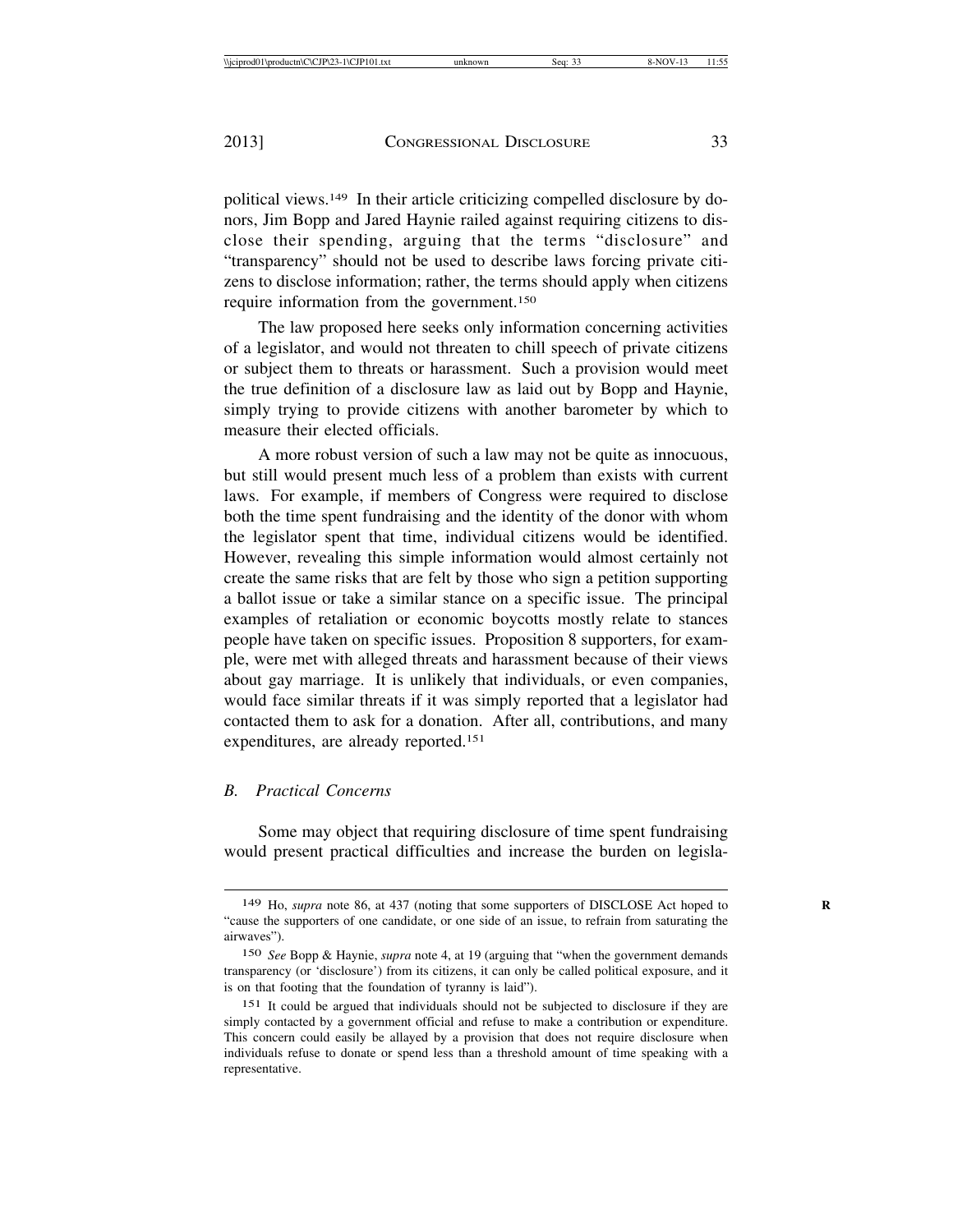tors' offices. Of course, some burden would be created,152 and its weight would be determined by the level of disclosure required. However, members of Congress already keep internal calendars and track their fundraising activities—simply aggregating the number of hours spent fundraising would not likely create an excessive amount of work for legislators or their staffs.153 The accounting required for such reporting would not outstrip the work that must be performed to track and report contributions.154

At the margins, it may also be somewhat difficult for a legislator to determine whether a certain activity should qualify as "fundraising." While there might be some uncertainty in close cases, the bulk of fundraising activity consists of phone calls asking for money and fundraising events. Members of Congress could easily record the time they spend at their parties' phone banks and at events specifically designed for fundraising. Any uncertainty that exists on additional fundraising activities would not rival that of other campaign finance laws, such as the issue of whether independent spenders such as Super PACs have illegally coordinated their activities with a candidate.155

154 *See, e.g.*, Ellen L. Weintraub & Samuel C. Brown, *Following the Money: Campaign Finance Disclosure in India and the United States*, 11 ELEC. L.J. 241, 251 (noting that candidates must "report essentially all of their financial activity, itemizing each contribution and expenditure exceeding \$200" and that the candidates must file quarterly and other reports).

155 Because campaign finance law treats contributions and expenditures differently, Super PACs (which by definition make only expenditures) may not coordinate their spending with candidates. If there is coordination, spending is treated as a contribution under federal law. 2 U.S.C. §  $441a(a)(7)(B)(i)$  (2011) ("expenditures made by any person in cooperation, consultation, or concert, with, or at the request or suggestion of, a candidate, his authorized political committees, or their agents, shall be considered to be a contribution to such candidate"). However, there has been much controversy surrounding supposed skirting of the noncoordination rule—it is obviously difficult to enforce, and few seem to believe that Super PACs and campaigns are truly separate, especially since candidates' former aides often found and direct Super PACs. *See, e.g.*, Kyle Langvardt, *The Sorry Case for* Citizens United*: Remarks at the 2012 Charleston Law Review and Riley Institute of Law and Society Symposium*, 6 CHARLES-TON L. REV. 569, 574 (2012) ("In practice, noncoordination is a joke. Everybody knows the big super PACs coordinate with candidates."); *see also* James A. Kahl, Citizens United*, Super PACs, and Corporate Spending on Political Campaigns: How Did We Get Here and Where Are We Going?*, 59–Jun FED. LAW. 40, 42 (2012) (explaining that "candidates and their surrogates actively raise funds for Super PACs that support them," and pointing out that Mitt Romney's Super PAC re-aired a 2008 Romney campaign ad).

<sup>152</sup> Other countries have recently passed laws requiring government officials to report lobbying contacts. Their experiences will likely be valuable in assessing practical problems with such laws. *See* HOLMAN & LUNEBERG, *supra* note 77, at 20. **R**

<sup>153</sup> See, e.g., Ben Smith, *supra* note 128, (quoting Representative Eric Massa, who explained that making fundraising calls "includes filling out call sheets [and] detailing the amount of money raised per hour"); Anita Krishnakumar addressed a similar concern when writing in support of requiring disclosure of contacts between lobbyists and elected officials. *See* Krishnakumar, *supra* note 6, at 558 (explaining that "elected officials and their staffs already keep calendars listing their appointments, lunches, speaking engagements, and the like with particular lobbyists and interest groups" and that such records could be used as a starting point).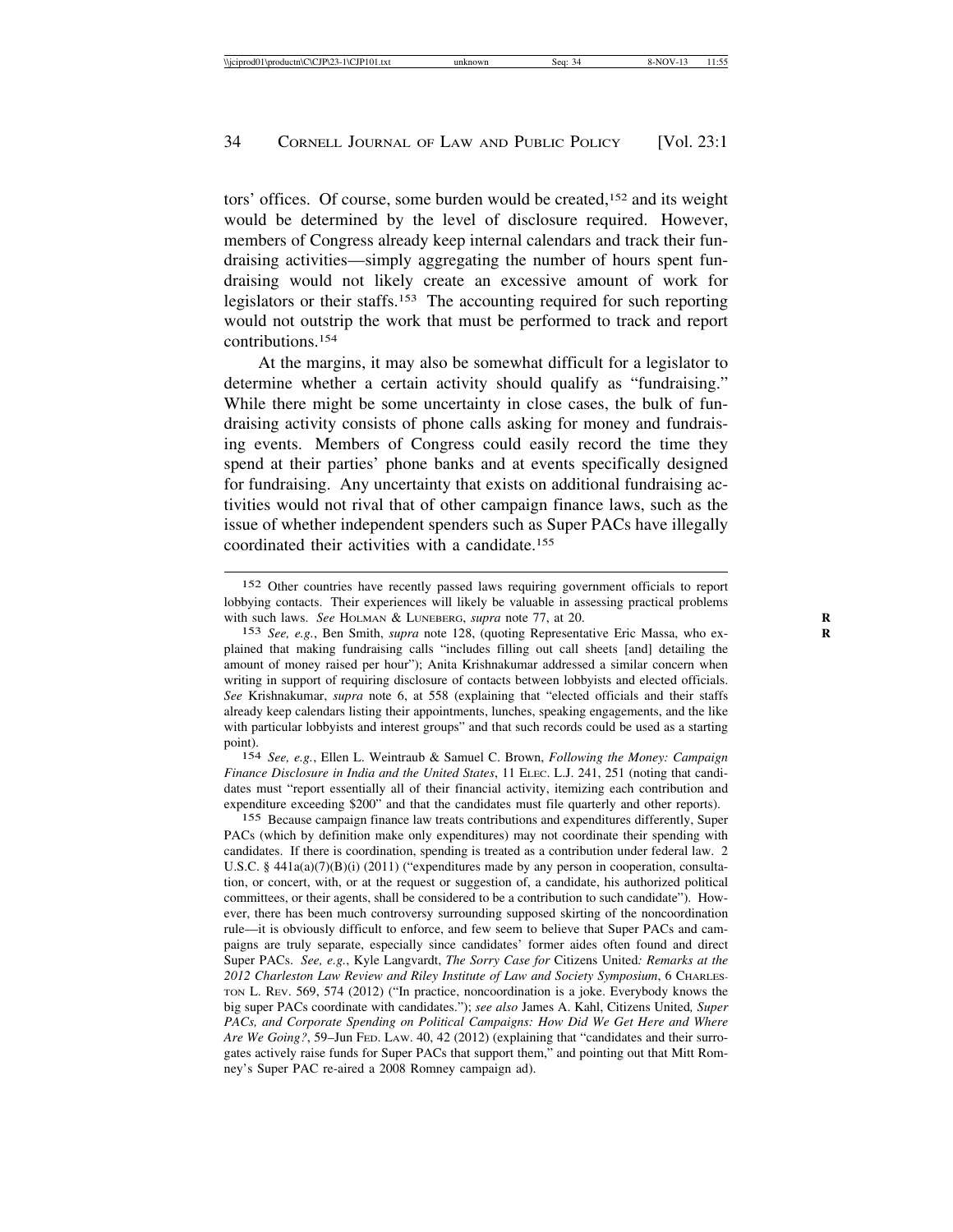For those contacts that are more ambiguous, the law's details could provide some assurances that the disclosure is for the most part accurate. As a baseline, any meetings, telephone calls, or events that are specifically made in order to solicit contributions should be included. To ensure that the law is not circumvented, an additional provision could provide that all time must be reported when spent with those who spend money on the candidate's behalf within a certain time frame before or after a meeting.156 These meetings would be presumed to qualify as fundraising, but a legislator could overcome the presumption with a report about the meeting's purpose. This would of course be subject to certain limitations, including an exception for legislator's family or staff, and perhaps other designated actors.

As with other disclosure regimes, a law requiring disclosure of fundraising time will inevitably face concerns over dishonesty and intentional avoidance<sup>157</sup>—there will likely never be a way to be completely certain that all of a candidate's fundraising time is being reported. The important question is to what extent auditing (that does not unacceptably invade a candidate's personal privacy) can deter underreporting.

Perhaps the greatest concern is that candidates would use personal phones and other devices to solicit money and fail to report it. If candidates are required to reveal the identity of those who they solicit, an auditing system would be able to discourage underreporting by comparing a candidates' reports to the contributions received and expenditures made—if candidate received many contributions (or money was spent on her behalf) without reporting time spent contacting the donors in question, an enforcement agency would look more closely at the candidate's reports.158 Inconsistencies might spur investigators to question donors about communications received from candidates.

Candidates may be discouraged from underreporting due to the likelihood that they would have to involve their staffs—while it would certainly be possible for a candidate to perform fundraising without the knowledge of their aides, doing so on a large scale would not be feasible. If aides keep lists of contacts with potential donors, a candidate reporting to his staff on the results of his fundraising efforts could easily at the

<sup>156</sup> If the time window included spending that occurred before the meeting, it would likely help measure a donor's access, which should perhaps be addressed separately. Such a provision would not encompass unsuccessful fundraising that is not explicit. However, it is doubtful that this situation is common enough to lead to significant errors in reporting.

<sup>157</sup> *See, e.g.,* Elisabeth Bassett, *Reform Through Exposure*, 57 EMORY L.J. 1049, 1070 (2008) (noting delay and avoidance efforts that thwarted effectiveness of federal lobbying law).

<sup>158</sup> This information could be publicized in order to achieve the greatest amount of transparency. To achieve the enforcement goals without publishing the names of those contacted, the law could simply require reporting to the FEC without allowing for publication.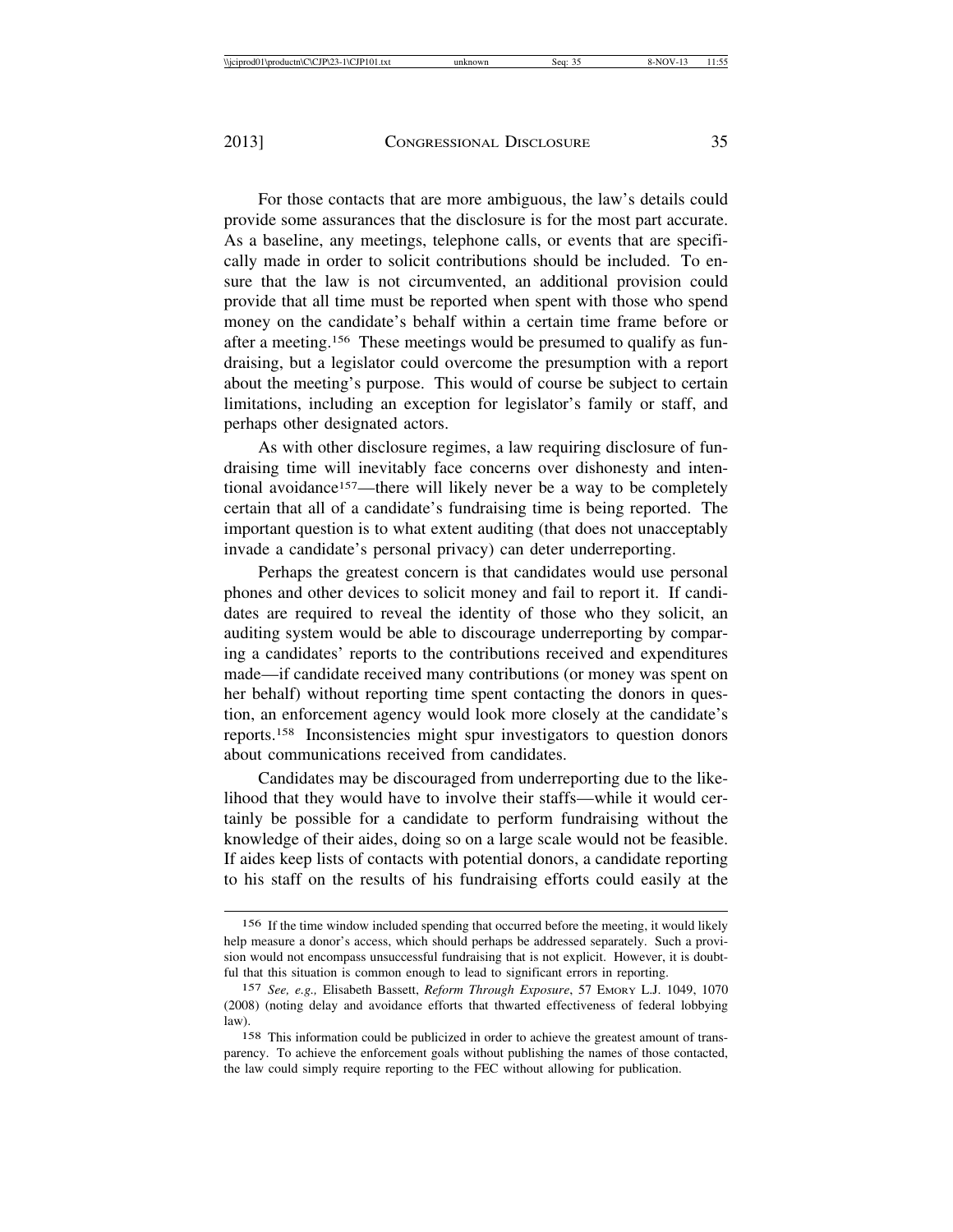same time also report the amount of time he spent fundraising. Though staff members might certainly collude with candidates to hide communications, the risk and burden of doing so would provide a significant disincentive. Further, aside from concerns about penalties, candidates would be subject to criticism from the press and their opponents if their reporting was suspicious: a candidate who reported a large contribution without reporting any contact with the donor would risk creating negative publicity.

#### *C. Counterarguments and Extension*

The following subsections address some concerns that may be raised about the proposed requirements. While several of the concerns are valid, the discussion below demonstrates that they should not prevent implementation of the law. The drawbacks that do exist are minor, both in comparison to the benefits that the law would provide and in comparison to the drawbacks of existing disclosure laws.

#### 1. Effect on Incumbents and Self-Funded Candidates

One argument that can be made against the proposed law is that it would create a disadvantage for incumbents because voters would blame them for time spent raising money while in office, while challengers would not face similar scrutiny.159 Though this is a valid concern, it should not prevent passage of such a law, for several reasons. First, incumbents are judged on their performance in office on a host of issues that challengers never have to face. Incumbents must make decisions on votes, work with their own party and the opposition, and perform a multitude of other tasks upon which they will be judged. As with substantive issues, an incumbent who performs better than average might gain an advantage. The same situation occurs with other disclosure laws—incumbents can face negative press if their votes align closely with their donors, or they have taken other legislative action that seems to favor certain parties. Challengers are generally immune from this, and it is an unavoidable result of democracy.

Under the law proposed, challengers would also be required to report the time they spend raising money. While disclosure of that time would not provide all of the benefits of incumbent disclosure, it would nevertheless provide the public with valuable information that would serve as a basis for comparison with the incumbent. The information would become even more helpful for voters if the challenger were elected.

<sup>159</sup> *See* Krishnakumar, *supra* note 6, at 561 (discussing disadvantage for incumbents if contacts between lobbyists and legislators were disclosed).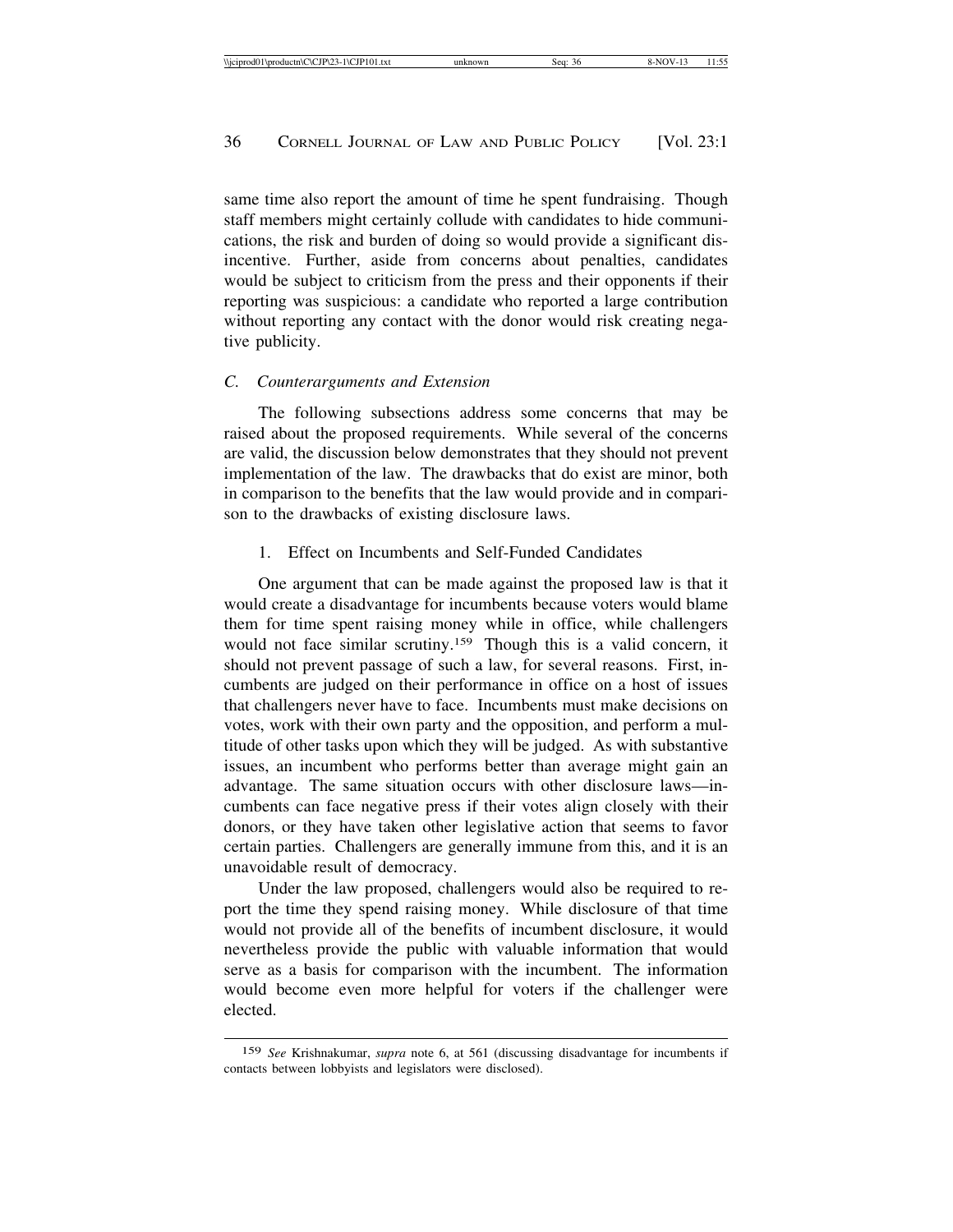Any disadvantage that an incumbent may face is also minor in comparison with the advantage they often receive because of contribution limits. Incumbents have a built-in name recognition advantage, and low contribution limits are often criticized as protecting incumbents by making challengers' races more difficult.160 A slight disadvantage incumbents may see because of increased criticism is already outweighed by the contribution limit advantage.

The law could also be criticized on the grounds that it gives an advantage to self-financed candidates and candidates that benefit from large independent expenditures on their behalf. Once again, this concern is valid, but is too minor to outweigh the benefits of the law. Candidates that need to raise little money on their own already enjoy a wealth of advantages—they can focus more on legislating than fundraising and they can devote their time to other modes of campaigning. If they can also boast about the fact that they spend relatively few hours fundraising, it may seem unfair to others that are forced to spend a typical amount of time fundraising.

Regardless of whether the law would result create a greater burden for candidates that are forced to engage in more fundraising, it would be difficult to argue that such a result should induce us to support secrecy. Supporters of disclosure and good democracy generally see the value in providing voters with as much information as possible. Hiding information because of a fear of unfairness is too drastic a reaction, especially because it is valid and understandable for voters to prefer self-financed candidates, who (similar to publicly-financed candidates) should be less corruptible and less involved in fundraising. It is unclear whether most voters do feel this way, seeing that the public ostensibly feels at least some trepidation about candidates who "buy their seats" in Congress<sup>161</sup> or are particularly heavily-supported by Super PACs, which stir plenty of controversy. If those candidates attempt to tout their low fundraising time numbers, opponents will be none too reluctant to point out the causes of such low numbers. Introducing these issues to the public de-

<sup>160</sup> *See, e.g.*, George F. Will, *McCain*–*Feingold's Wealth of Hypocrisy*, WASHINGTON POST (Nov. 22, 2007), http://www.washingtonpost.com/wp-dyn/content/article/2007/11/21/ AR2007112101859.html (arguing that "by restricting the quantity and regulating the content and timing of political speech, the law serves incumbents, who are better known than most challengers, more able to raise money and uniquely able to use aspects of their offices franked mail, legislative initiatives, C–SPAN, news conferences—for self-promotion").

<sup>161</sup> A Google search for the phrase "'buy seat' in Congress" produces a plethora of news articles and blog posts commenting on candidates attempting to finance legislative races. *See* Peter Whoriskey, *Growing Wealth Widens Distance Between Lawmakers and Constituents*, WASHINGTON POST (Dec. 26, 2011), http://www.washingtonpost.com/business/economy/growing-wealth-widens-distance-between-lawmakers-and-constituents/2011/12/05/gIQAR7D6IP\_ story.html (discussing effects of wealth on members of Congress and view of some that perspective of wealthy is fundamentally different than that of middle or lower classes).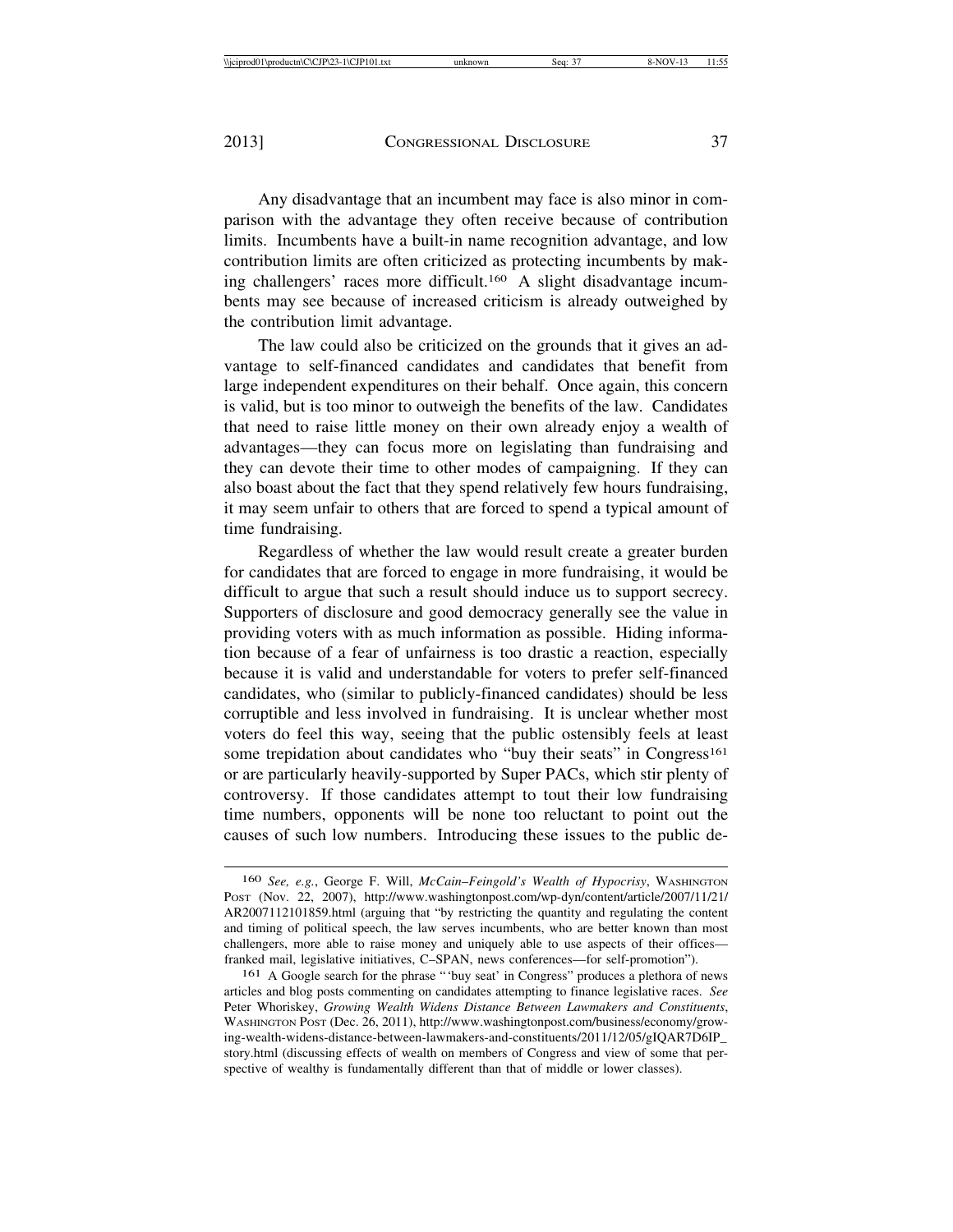bate will serve to improve democratic deliberation overall, and should not be hidden because of fairness concerns.

#### 2. Chances of Passage

Some argument can be made that it would be unlikely for Congress to enact regulations burdening themselves in such a way. Indeed, it would require some measure of public push to persuade members of Congress to enact laws creating greater responsibility for themselves. Unlike Watergate, there will not be a large scandal involving time spent raising money that will create outrage. Yet disseminating knowledge about the state of the political system might create at least some spark.

There may actually be reason to think that members of Congress would be willing to impose such rules, just as members of Congress in the 1970s were willing to impose contribution limits, spending limits, and disclosure requirements. It is often legislators themselves that sound the alarm about the perils of campaign fundraising requirements. Innumerable current and former members of Congress lament the demands of fundraising.162 Disclosure rules would clearly not extinguish the problem, but could make some progress toward making legislators' lives **better** 

Congress has also shown on multiple occasions that it is willing to regulate itself if there is sufficient call for reform and little valid reason to oppose it. For example, the recently-passed STOCK Act prohibits members of Congress from using nonpublic information for private gain and prohibiting insider trading by members of Congress.163 Members of Congress (as well as other government officials) are currently required to disclose certain financial information to the public by the Ethics in Government Act of 1978. They must file annual reports of "earned and unearned income, assets and related transactions, liabilities, contributions made in lieu of honoraria, gifts received, non-governmental positions held, travel that was paid for or for which the filer was reimbursed, and various agreements into which the filer has entered."164

While the existence of such requirements does not guarantee that Congress will pass the law proposed, it provides precedent for the idea that if there is sufficient backing and little legitimate reason to oppose a law, Congress may see fit to act. Furthermore, precedent could be set if the proposed law was first passed in individual states. Though this Article discusses federal law for the sake of uniformity, experiments at the

<sup>162</sup> *See supra* notes 124-29 and discussion in accompanying text.

<sup>163</sup> PL 112-105, April 4, 2012, 126 Stat 291. *See* note 108, *supra* (discussing requirements of STOCK Act).

<sup>164</sup> Center for Responsive Politics, *About the Reporting Requirements*, OPEN SECRETS, http://www.opensecrets.org/pfds/disclosure.php (last visited on March 9, 2013).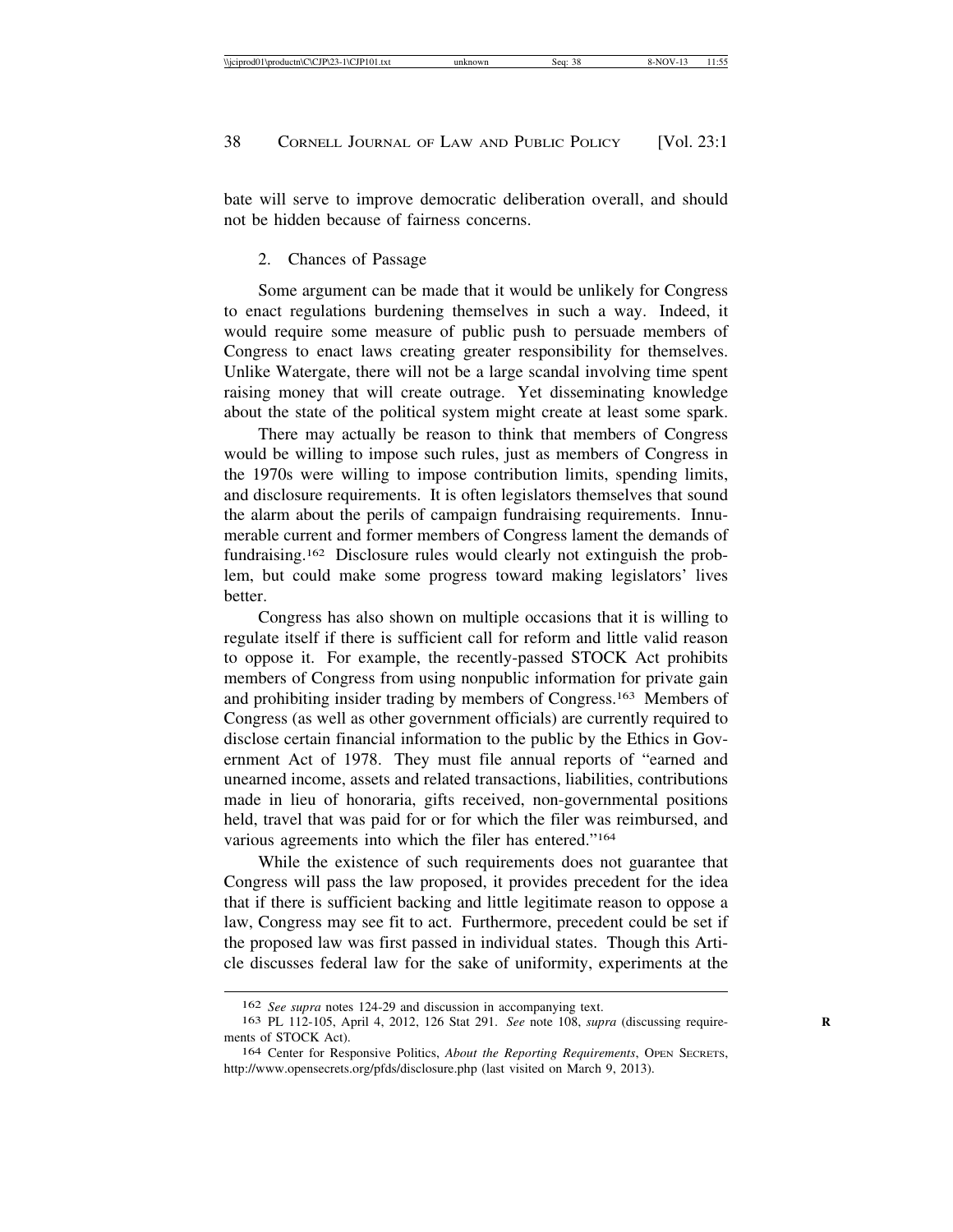state level would likely provide valuable precedent for adoption of a federal law. Broad support of a successful experiment in one or several states would be a beneficial tool in persuading wider adoption.

3. Effect on Super PAC Power and Solicitation of Small Donors

Some may also worry that forcing legislators to disclose the time they spend fundraising would make it even more likely for legislators to eschew direct contributions and seek outside money not subject to those limits. However, even the most basic version of the proposed law would require legislators to report fundraising geared at independent spending as well. Under the current version of the regulations, candidates can appear at fundraisers that solicit money for Super PACs supporting them.165 If they spend more time soliciting independent spending on their behalf, they will still need to disclose that additional time. Further, the law already strongly encourages legislators to seek independent spending, since there is no ceiling on spending by Super PACs,  $501(c)(4)$ s, or anyone else spending independent of a candidate. Any minor effect the new disclosure law would have in further encouraging solicitation of private funds would be vastly outweighed by the utility in learning more about legislators' fundraising.

On a related note, some may object to requiring disclosure of candidate time because it could discourage candidates from soliciting small contributions from the electorate, instead hoping to squeeze as much money as possible out of large donors or encourage Super PAC spending. Commentators have recently attempted to demonstrate that when a larger portion of the populace makes contributions, participation levels rise and make our democracy more robust and representative of society's true interests.166 Any disclosure regime focusing on legislators' time should, to the extent that it is possible while still maintaining efficacy of the law, avoid discouraging candidates from soliciting small contributions.167

First, it is unclear that the proposed law would have a major negative effect on the type of fundraising that has been identified as beneficial. Much of legislators' current time spent fundraising involves telephone solicitation. In soliciting small donors, candidates often now

<sup>165</sup> Richard Briffault, *Super PACs*, 96 MINN. L. REV. 1644, 1667 (2012).

<sup>166</sup> *See, e.g*., Spencer Overton, *The Participation Interest*, 100 GEO. L.J. 1259 (2012); s*ee also* Wesley Y. Joe et al., Campaign Finance Institute, *Do Small Donors Improve Representation? Some Answers from Recent Gubernatorial and State Legislative Elections* (Aug. 2008), http://www.cfinst.org/pdf/books-reports/APSA\_2008\_SmallDonors.pdf.

<sup>167</sup> In a disclosure regime that identified the legislator's contacts, there would likely be less discouragement of soliciting small donors, because the media's focus would likely be more on the entities and individuals with whom the candidate spent time.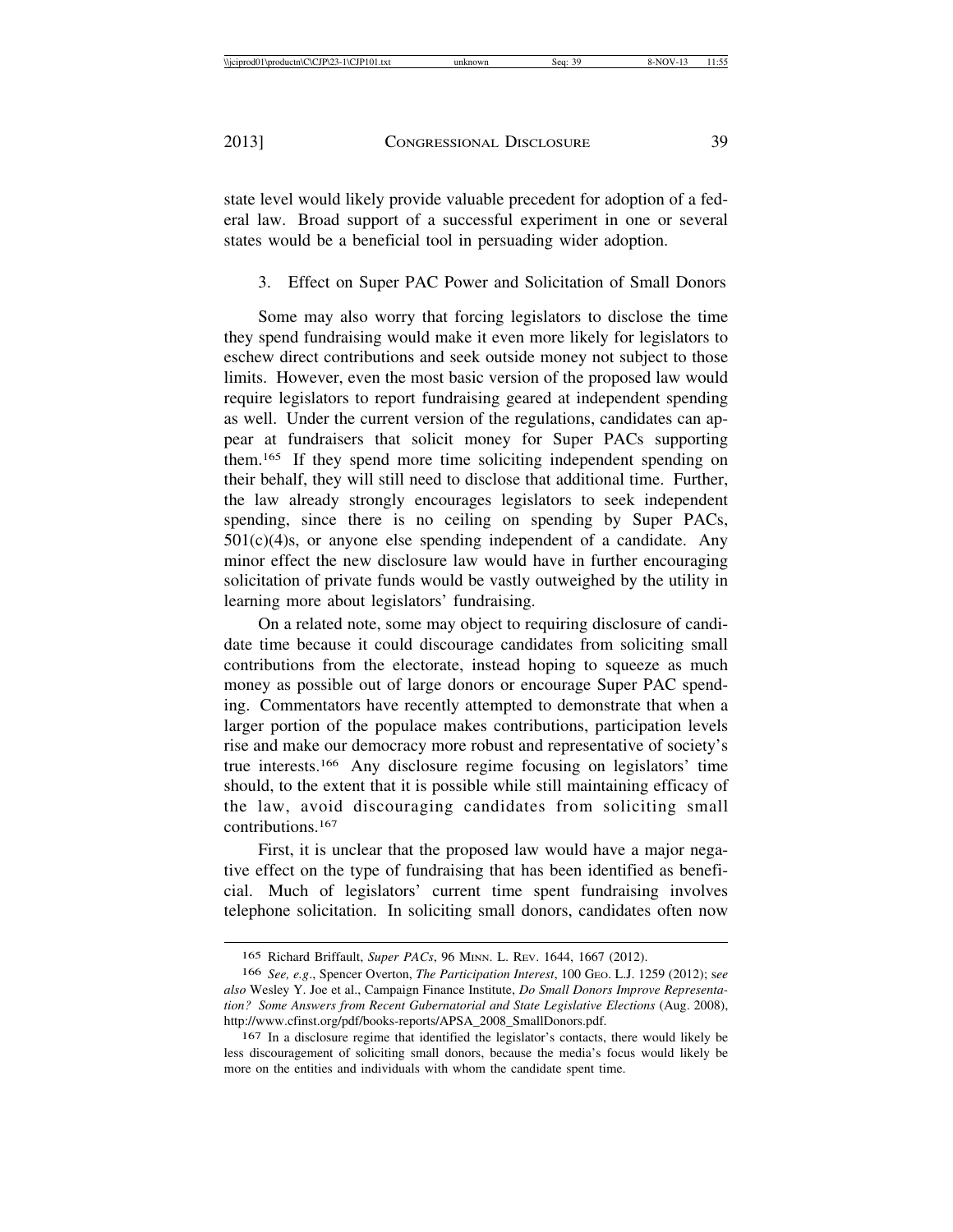rely on Internet fundraising,168 and sometimes "low dollar" community fundraising events.169 From the perspective of campaign finance reformers, Internet fundraising should actually be encouraged because it limits the opportunity for corruption and requires a lesser time commitment from candidates.170 Thus, discouraging fundraising hours would not necessarily have a significant effect on legislators' decisions to reach donors outside of their typical sphere, and may actually encourage greater reliance on those donors through increased Internet solicitation.

If implementation of such a disclosure requirement did begin to drive down small donor participation, it is feasible that a law could be passed excepting reporting requirements for in-person fundraising events when the resulting contributions are below a certain threshold. Though there would be details to iron out in implementing such an exemption, regulators could devise a system that would generally provide the desired effect. For example, the reporting requirement could be lifted for events at which a certain portion of the resulting contributions were lower than \$500, or where the tickets cost under \$100.171

#### 4. Public Financing

There are clearly other methods for lightening Congress' fundraising burden. One of the most discussed is instituting a public financing system for Congress. However, even if a new major law were passed that significantly reduced the time legislators spend fundraising, it should be passed in conjunction with the law proposed in this Article rather than in place of it. If a public funding system were implemented, there would remain a strong public interest in knowing how representatives spend the time granted to them by their constituents. If members of Congress spend an average of twenty percent of their time fundraising, rather than thirty-five percent, fifty percent, or seventy percent, voters still have a right to assess their performance based on that number.

<sup>168</sup> *See, e.g.*, Ellen L. Weintraub & Jason K. Levine, *Campaign Finance and the 2008 Elections: How Small Change(s) Can Really Add Up*, 24 ST. JOHN'S J. LEGAL COMMENT. 461, 472-73 (2009) (noting that President Obama received 2.5 million online donations of \$200 or less in 2008, a number that matched the total number of \$200 or less donations in the entire 2004 presidential election).

<sup>169</sup> *See, e.g.*, *id.* at 473 (describing donors spending five dollars to attend a large speech); Gloria Borger, *How to Stop a Cash Rush*, U.S. NEWS (Apr. 8, 2007), http://www.usnews.com/ usnews/news/articles/070408/16glo.htm (arguing that there is "something democratizing" about holding "low-dollar" fundraising events).<br><sup>170</sup> Weintraub & Levine, *supra* note 168, at 472 ("Raising funds over the Internet substan-

tially limits the opportunities for the kind of actual or apparent improper influence that can arise in direct face-to-face or telephone solicitations by candidates.").<br><sup>171</sup> Borger, *supra* note 169. It would be more difficult to ensure that such events do not

essentially seek to entice large spenders to anonymously donate to Super PACs through corporate entities or to 501(c) organizations. Avoiding this problem would be contingent on improvement of implementation of current disclosure laws.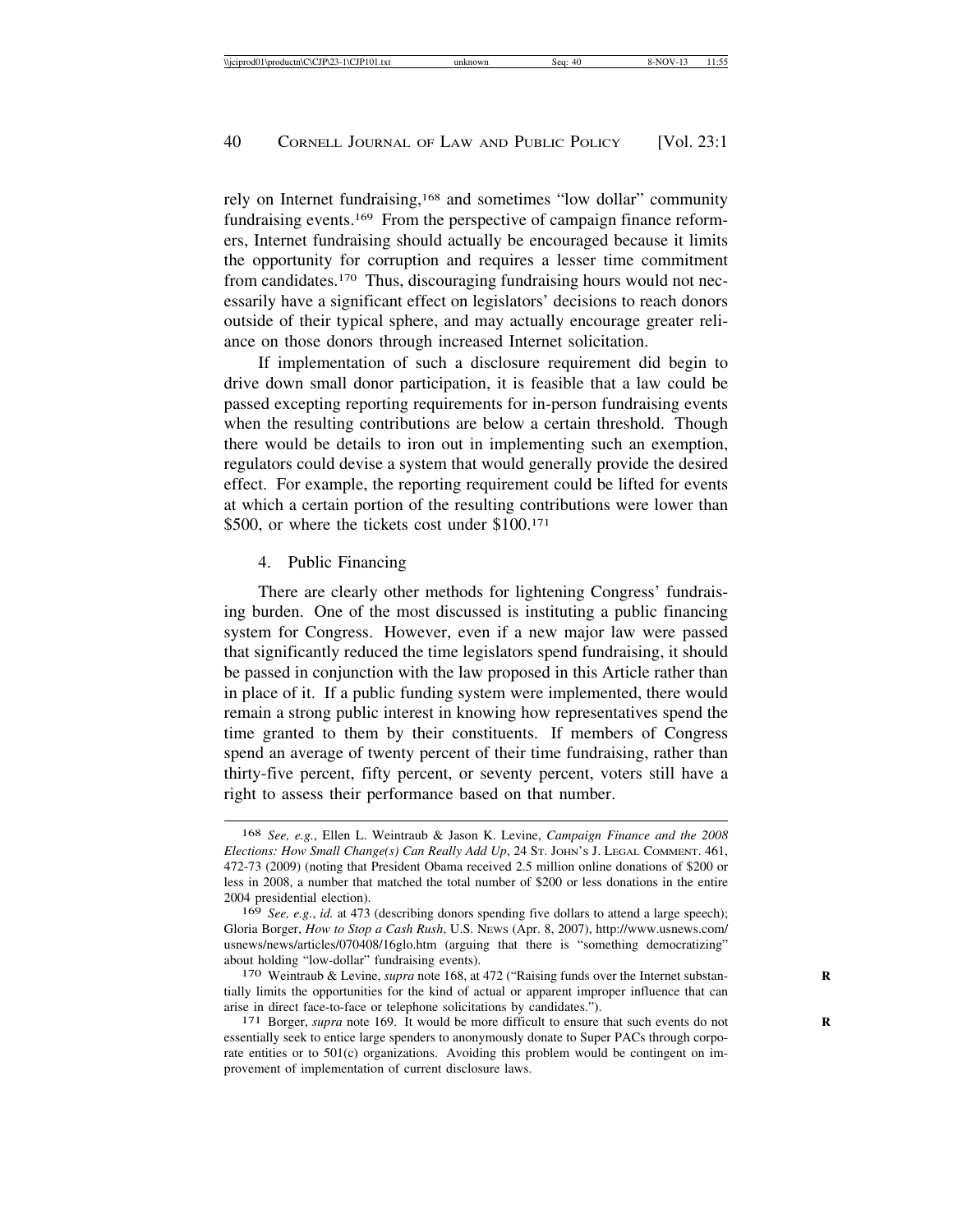As mentioned above, FECA instituted an optional presidential public funding scheme. The Supreme Court upheld the optional public funding law in *Buckley v. Valeo*. 172 Since then, a few states have made strong efforts to induce candidates to accept public funding; Arizona's efficacious system for enticing candidates to do so was recently struck down by the Supreme Court.173 The presidential public financing system is now essentially defunct,174 and there have been few signs that Congress is ready to revive it, let alone institute a congressional public funding scheme. Even if such a system were instituted, it would not obviate the need for disclosure of time spent fundraising. As stated above, the informational interest remains. But further, the Supreme Court has made clear that public financing systems must be optional (and cannot be overly coercive),175 and though candidates that accept public funding generally spend less time raising money, those that reject the scheme spend just as much time as they otherwise would.176 Thus, even if a significant number of members of Congress opted into the system, the fundraising time concern would remain for those that rejected the system.

Further, a public financing system could not prevent outside groups from spending on a candidate's behalf. With the rise in outside group spending, candidates may increasingly rely on Super PACs and  $501(c)(4)$ s to support their campaigns with legally uncoordinated spending. If this is the case, even candidates who accept public funds may feel compelled to maintain the torrid pace of fundraising, but do so by requesting that donors give to independent groups.177 Thus, though a pub-

175 *See, e.g.*, Eric H. Wexler, Comment, *A Trigger Too Far?: The Future of Trigger Funding Provisions in Public Campaign Financing After* Davis v. FEC, 13 U. PA. J. CONST. L. 1141, 1180 (2011) ("Courts considering the constitutionality of public financing systems as a whole have undertaken such an analysis by insisting that they must not coerce participation . . . .").

176 Peter Francia & Paul Hernnson, *The Impact of Public Finance Laws on Fundraising in State Legislative Elections*, 31 AM. POLITICS RESEARCH 520, 531 (Sept. 2003), *available at* http://apr.sagepub.com/content/31/5/520.short (finding that state legislators who ran in states without public financing spent an average of 28% of their campaign time on soliciting contributions, compared with 27% of campaign time for legislators who rejected available public financing). <sup>177</sup> Similar arguments could be made if Congress decided to raise contribution limits.

There are many who advocate for that course of action, especially on the right, but even if Congress managed to come to an agreement on new, higher limits, the public information interest in disclosure of time spent fundraising remains. Moreover, raising contribution limits

<sup>172 424</sup> U.S. 1, 86 (1976).<br><sup>173</sup> Arizona Free Enterprise Club's Freedom Club PAC v. Bennett, 131 S. Ct. 2806, 2913 (2011). <sup>174</sup> *See, e.g.*, Catalina Camia, *Obama, Romney Skip Taxpayer Money for Campaign*, USA

TODAY (Apr. 27, 2012), http://content.usatoday.com/communities/onpolitics/post/2012/04/ mitt-romney-public-financing-presidential-campaign-/1 (noting that Buddy Roemer was the only GOP candidate to take fundraising in the 2012 primaries, and reporting Rick Hasen's comment that "[t]his is the end of any kind of effective presidential financing system").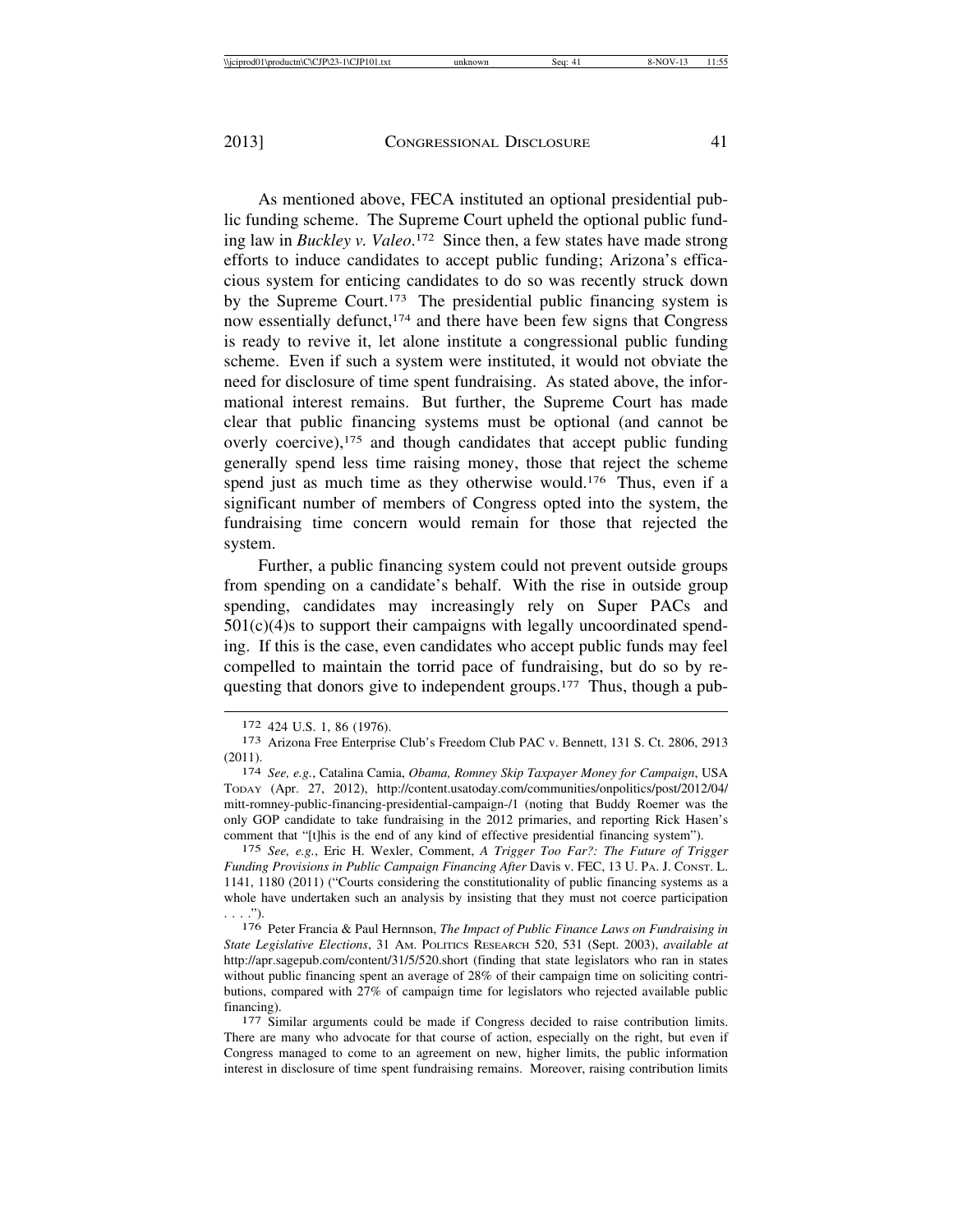lic financing system may improve the current situation, it would not eliminate the need for disclosure of legislators' fundraising time.

#### 5. Extension

While this Article principally advocates simple disclosure of time spent fundraising, more demanding requirements would produce enhanced results and should continue to be examined. For the reasons described above, disclosure of legislator activity is a valuable tool that has not been fully explored in the legal literature. A natural extension from time disclosure is a requirement focusing more on access to legislators, which would essentially require disclosure of a member's calendar, so the public would know who has access to a legislator. Preferably, a law requiring such disclosure would also create a government-run system linking those involved in meetings with a legislator with the amount of money they contributed or spent in support of that legislator. Such a system could be supplemented by additional requirements of a candidate's supporters: those making contributions or expenditures in excess of a certain threshold could be required to report the time they spend with legislators as well. If this information were reported by both legislators and their supporters, those required to report would have a greater incentive to report accurately and regulators and the media would be aided in verifying and analyzing the data.178

As Anita Krishnakumar explains, more comprehensive schemes concerning government-citizen contacts do exist and have been promoted by others.179 For example, regulations require the FCC and parties interested in its rulings to make certain disclosures concerning their meetings.180 If interest groups or other parties make presentations to an FCC decision-making panel, the presenter must submit copies of a summary of the presentation to the FCC for the public record, and the Secretary must notify the public of such presentations at least twice weekly.<sup>181</sup> Furthermore, both Slovenia and Taiwan have recently passed statutes requiring legislators to report their contacts with lobbyists.<sup>182</sup> The exis-

might lessen the amount of time legislators spend fundraising to some degree, but there would remain an interest in discouraging large amounts of time spent fundraising through disclosure laws.

<sup>178</sup> Krishnakumar has described the benefits of dual reporting in the lobbying context. Krishnakumar, *supra* note 6, at 546–47.

<sup>179</sup> *Id*. at 548.

<sup>180</sup> 47 C.F.R. §§ 1.1200-1.1216 (2011).

<sup>181</sup> 47 C.F.R. § 1.1206(b)(1)-(4) (2011).

<sup>182</sup> *See* HOLMAN & LUNEBERG, *supra* note 77, at 20 ("Perhaps the most unique aspect of **R** the lobbying law in Slovenia is its emphasis on requiring government officials to report lobbying contacts, which are then posted on the Commission's Web page."). Slovenia's Integrity and Prevention of Corruption Act requires that